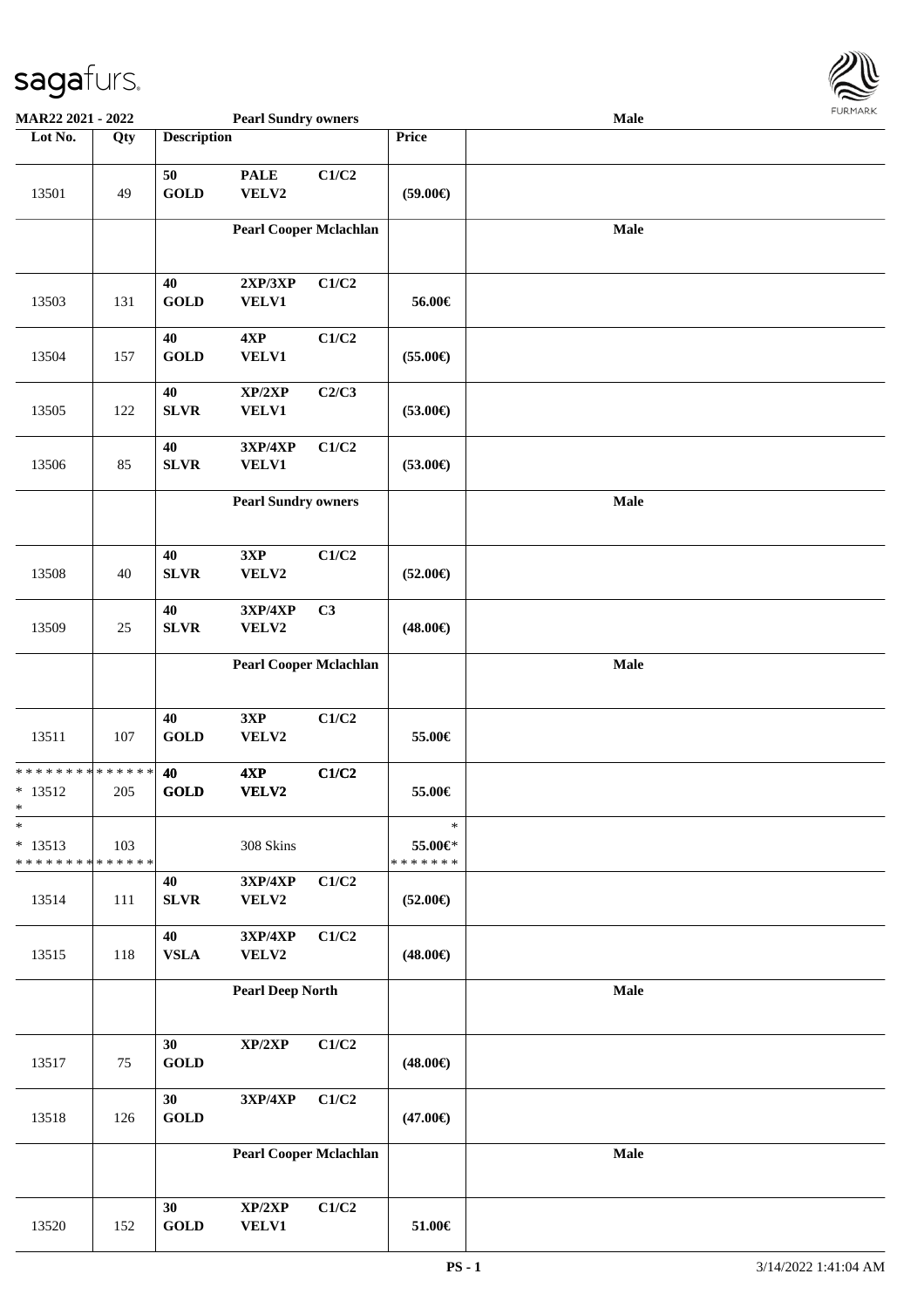

| MAR22 2021 - 2022                                                         |     |                             | <b>Pearl Cooper Mclachlan</b>  |       |                                                | Male        |  |
|---------------------------------------------------------------------------|-----|-----------------------------|--------------------------------|-------|------------------------------------------------|-------------|--|
| Lot No.                                                                   | Qty | <b>Description</b>          |                                |       | Price                                          |             |  |
| 13521                                                                     | 206 | 30<br><b>GOLD</b>           | XP/2XP<br><b>VELV1</b>         | C3    | $(49.00\epsilon)$                              |             |  |
| * * * * * * * * <mark>* * * * * *</mark><br>$* 13522$<br>$\ast$           | 205 | 30<br><b>GOLD</b>           | 3XP<br><b>VELV1</b>            | C1/C2 | 50.00€                                         |             |  |
| $\ast$<br>$* 13523$<br>* * * * * * * * <mark>* * * * * * *</mark>         | 155 |                             | 360 Skins                      |       | $\ast$<br>50.00€*<br>* * * * * * *             |             |  |
| * * * * * * * * <mark>* * * * * *</mark><br>$* 13524$<br>$\ast$<br>$\ast$ | 205 | 30<br><b>GOLD</b>           | 4XP<br><b>VELV1</b>            | C1/C2 | $(49.00\epsilon)$<br>$\ast$                    |             |  |
| $* 13525$<br>$\ast$<br>$\ast$                                             | 180 |                             | $\boldsymbol{2}$               |       | $(49.00\epsilon)$ *<br>$\ast$<br>$\ast$        |             |  |
| $*13526$<br>*<br>$\ast$                                                   | 180 |                             | 3                              |       | $(49.00\epsilon)$ *<br>$\ast$<br>$\ast$        |             |  |
| $* 13527$<br>* * * * * * * * <mark>* * * * * * *</mark>                   | 150 |                             | 715 Skins                      |       | $(49.00\epsilon)$ *<br>* * * * * * *           |             |  |
| 13528                                                                     | 132 | 30<br>$\operatorname{GOLD}$ | <b>3XP/4XP</b><br><b>VELV1</b> | C3    | $(48.00\epsilon)$                              |             |  |
| 13529                                                                     | 115 | 30<br><b>SLVR</b>           | XP/2XP<br><b>VELV1</b>         | C1/C2 | $(48.00\epsilon)$                              |             |  |
| 13530                                                                     | 120 | 30<br><b>SLVR</b>           | XP/2XP<br>VELV1                | C3    | $(47.00\epsilon)$                              |             |  |
| 13531                                                                     | 116 | 30<br><b>SLVR</b>           | 3XP<br><b>VELV1</b>            | C1/C2 | $(48.00\epsilon)$                              |             |  |
| 13532                                                                     | 151 | 30<br><b>SLVR</b>           | 4XP<br><b>VELV1</b>            | C1/C2 | $(47.00\epsilon)$                              |             |  |
| * * * * * * * * * * * * * * *<br>$*13533$<br>$\ast$                       | 205 | 30<br><b>VSLA</b>           | XP/2XP<br><b>VELV1</b>         | C2/C3 | $(44.00\epsilon)$                              |             |  |
| $\ast$<br>$* 13534$<br>* * * * * * * * <mark>* * * * * * *</mark>         | 59  |                             | 264 Skins                      |       | $\ast$<br>$(44.00\epsilon)$ *<br>* * * * * * * |             |  |
| 13535                                                                     | 103 | 30<br><b>VSLA</b>           | 3XP<br><b>VELV1</b>            | C1/C2 | $(43.00\epsilon)$                              |             |  |
| 13536                                                                     | 163 | 30<br>${\bf VSLA}$          | 4XP<br><b>VELV1</b>            | C1/C2 | $(42.00\epsilon)$                              |             |  |
| 13537                                                                     | 169 | 30<br>${\bf VSLA}$          | 3XP/4XP<br><b>VELV1</b>        | C3    | $(40.00\epsilon)$                              |             |  |
|                                                                           |     |                             | <b>Pearl Sundry owners</b>     |       |                                                | <b>Male</b> |  |
| 13539                                                                     | 67  | 30<br>SLVR                  | XP/2XP<br>VELV2                | C3    | $(46.00\epsilon)$                              |             |  |
| 13540                                                                     | 99  | 30<br>SLVR                  | $3XP/4XP$<br>VELV2             | C3    | $(45.00\epsilon)$                              |             |  |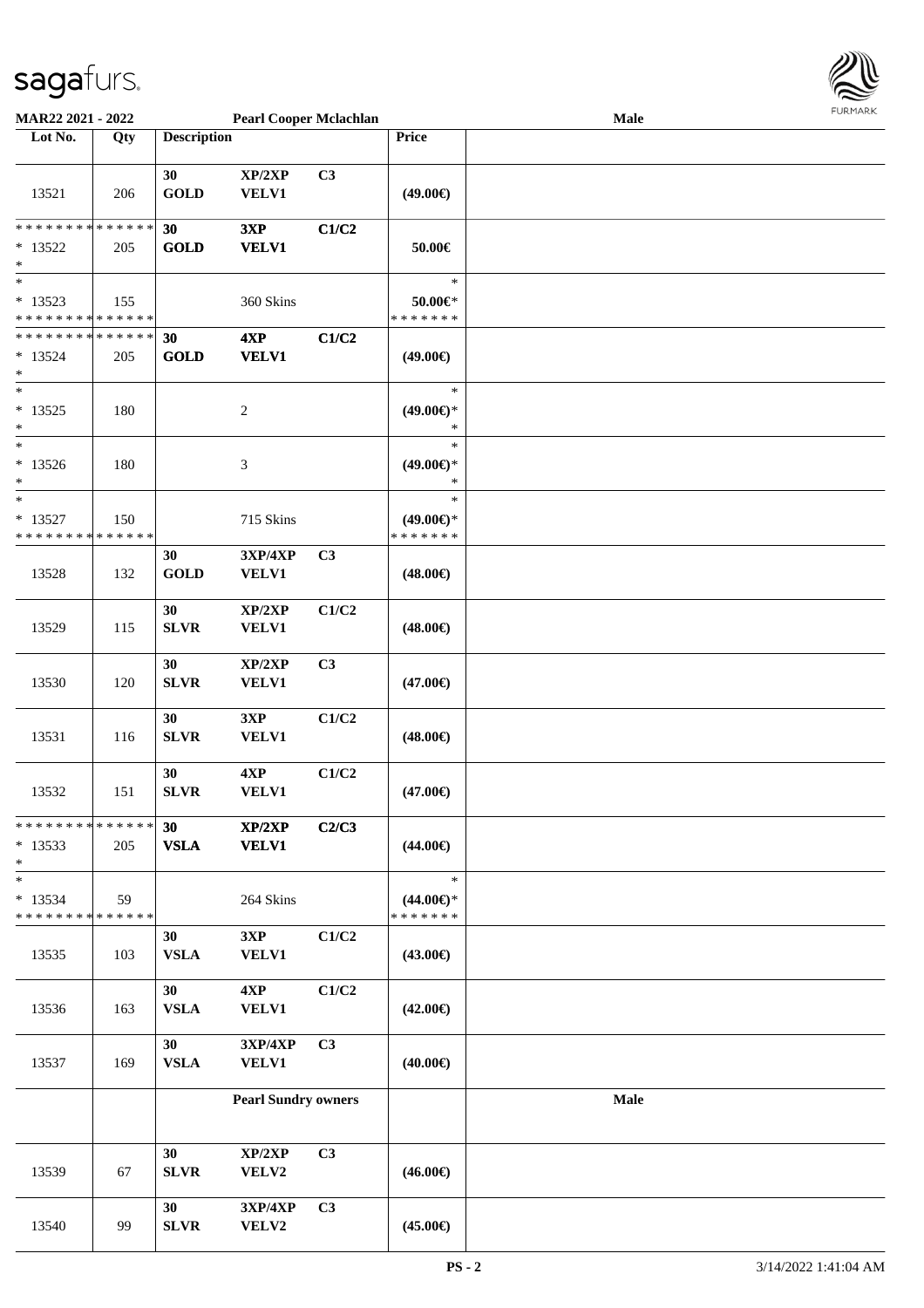

| <b>MAR22 2021 - 2022</b>                   |     |                    | <b>Pearl Cooper Mclachlan</b> |                |                   | <b>Male</b> |  |
|--------------------------------------------|-----|--------------------|-------------------------------|----------------|-------------------|-------------|--|
| Lot No.                                    | Qty | <b>Description</b> |                               |                | Price             |             |  |
|                                            |     |                    |                               |                |                   |             |  |
|                                            |     | 30                 | PAL/XP                        | C1/C2          |                   |             |  |
| 13541                                      | 91  | <b>GOLD</b>        | VELV2                         |                | $(50.00\epsilon)$ |             |  |
|                                            |     |                    |                               |                |                   |             |  |
|                                            |     |                    | PAL/XP                        | C3             |                   |             |  |
|                                            |     | 30                 |                               |                |                   |             |  |
| 13542                                      | 90  | <b>GOLD</b>        | VELV2                         |                | $(48.00\epsilon)$ |             |  |
|                                            |     |                    |                               |                |                   |             |  |
|                                            |     | 30                 | 2XP                           | C1/C2          |                   |             |  |
| 13543                                      | 143 | <b>GOLD</b>        | VELV2                         |                | $(52.00\epsilon)$ |             |  |
|                                            |     |                    |                               |                |                   |             |  |
|                                            |     | 30                 | 2XP                           | C <sub>3</sub> |                   |             |  |
| 13544                                      | 131 | <b>GOLD</b>        | VELV2                         |                | $(50.00\epsilon)$ |             |  |
|                                            |     |                    |                               |                |                   |             |  |
| * * * * * * * * <mark>* * * * * * *</mark> |     | 30                 | 3XP                           | C1/C2          |                   |             |  |
|                                            |     |                    |                               |                |                   |             |  |
| $*13545$                                   | 205 | <b>GOLD</b>        | VELV2                         |                | 50.00€            |             |  |
| $\ast$                                     |     |                    |                               |                |                   |             |  |
| $\ast$                                     |     |                    |                               |                | $\ast$            |             |  |
| $*13546$                                   | 180 |                    | $\overline{c}$                |                | $50.00 \in$       |             |  |
| $\ast$                                     |     |                    |                               |                | $\ast$            |             |  |
| $\overline{\ast}$                          |     |                    |                               |                | $\ast$            |             |  |
| $* 13547$                                  | 180 |                    | $\mathfrak{Z}$                |                | $50.00 \in$ *     |             |  |
| $\ast$                                     |     |                    |                               |                | $\ast$            |             |  |
| $\ast$                                     |     |                    |                               |                | $\ast$            |             |  |
| $* 13548$                                  |     |                    | 677 Skins                     |                | 49.00€*           |             |  |
| * * * * * * * * <mark>* * * * * *</mark>   | 112 |                    |                               |                | * * * * * * *     |             |  |
|                                            |     |                    |                               |                |                   |             |  |
|                                            |     | 30                 | 3XP                           | C3             |                   |             |  |
| 13549                                      | 147 | <b>GOLD</b>        | VELV2                         |                | $(48.00\epsilon)$ |             |  |
|                                            |     |                    |                               |                |                   |             |  |
| * * * * * * * * <mark>* * * * * * *</mark> |     | 30                 | 4XP                           | C1/C2          |                   |             |  |
| $*13550$                                   | 205 | <b>GOLD</b>        | VELV2                         |                | 49.00€            |             |  |
| $*$                                        |     |                    |                               |                |                   |             |  |
| $\ast$                                     |     |                    |                               |                | $\ast$            |             |  |
| $* 13551$                                  | 180 |                    | $\sqrt{2}$                    |                | 49.00€*           |             |  |
| $\ast$                                     |     |                    |                               |                | $\ast$            |             |  |
| $*$                                        |     |                    |                               |                | $\ast$            |             |  |
| $*13552$                                   |     |                    |                               |                | 49.00€*           |             |  |
|                                            | 180 |                    | 3                             |                |                   |             |  |
| $*$                                        |     |                    |                               |                | $\ast$            |             |  |
| $\ast$                                     |     |                    |                               |                | $\ast$            |             |  |
| $*13553$                                   | 180 |                    | 4                             |                | 49.00€*           |             |  |
| $\ast$                                     |     |                    |                               |                | $\ast$            |             |  |
| $*$ $-$                                    |     |                    |                               |                | $\ast$            |             |  |
| $*13554$                                   | 180 |                    | 5                             |                | 49.00€*           |             |  |
| $\ast$                                     |     |                    |                               |                | $\ast$            |             |  |
| $\ddot{x}$                                 |     |                    |                               |                | $\ast$            |             |  |
| $*13555$                                   | 180 |                    | 6                             |                | 49.00€*           |             |  |
| $\ast$                                     |     |                    |                               |                | $\ast$            |             |  |
|                                            |     |                    |                               |                |                   |             |  |
| $\ddot{x}$                                 |     |                    |                               |                | $\ast$            |             |  |
| $*13556$                                   | 180 |                    | 7                             |                | 49.00€*           |             |  |
| $\ddot{x}$                                 |     |                    |                               |                | $\ast$            |             |  |
| $*$ $*$                                    |     |                    |                               |                | $\ast$            |             |  |
| $* 13557$                                  | 180 |                    | 8                             |                | 49.00€*           |             |  |
| $*$                                        |     |                    |                               |                | $\ast$            |             |  |
| $*$ $-$                                    |     |                    |                               |                | $\ast$            |             |  |
| $* 13558$                                  | 180 |                    | 9                             |                | 49.00€*           |             |  |
| $*$                                        |     |                    |                               |                | $\ast$            |             |  |
| $*$                                        |     |                    |                               |                | $\ast$            |             |  |
|                                            |     |                    |                               |                |                   |             |  |
| $*13559$                                   | 100 |                    | 1745 Skins                    |                | 48.00€*           |             |  |
| * * * * * * * * * * * * * *                |     |                    |                               |                | * * * * * * *     |             |  |
|                                            |     | 30                 | $4XP$ $C3$                    |                |                   |             |  |
| 13560                                      | 176 | <b>GOLD</b>        | <b>VELV2</b>                  |                | $(48.00\epsilon)$ |             |  |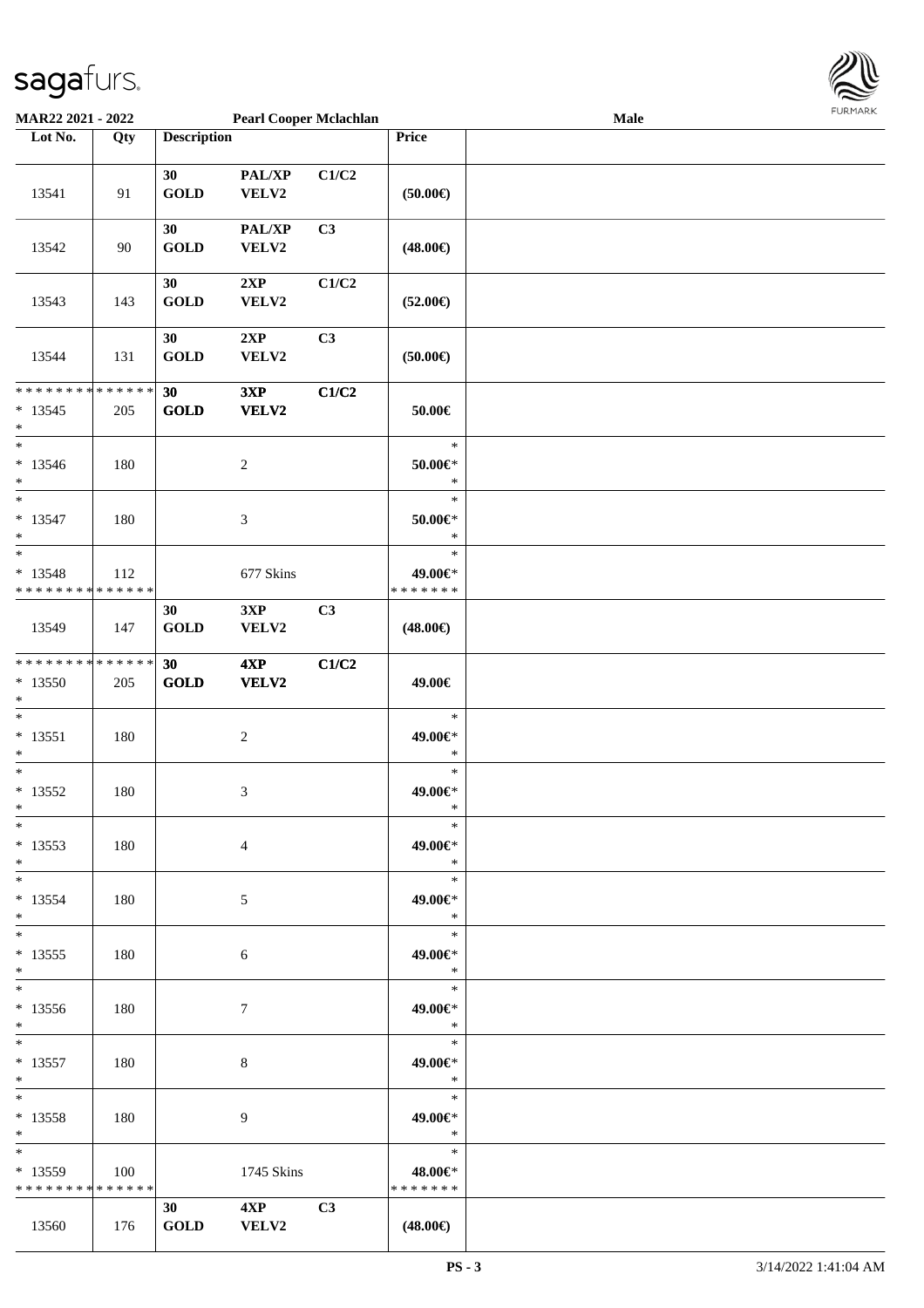

| <b>MAR22 2021 - 2022</b>                 |             |                    | <b>Pearl Cooper Mclachlan</b> |       |                     | <b>Male</b> |  |
|------------------------------------------|-------------|--------------------|-------------------------------|-------|---------------------|-------------|--|
| Lot No.                                  | Qty         | <b>Description</b> |                               |       | Price               |             |  |
|                                          |             |                    |                               |       |                     |             |  |
|                                          |             | 30                 | 3XP                           | C1/C2 |                     |             |  |
|                                          |             |                    |                               |       |                     |             |  |
| 13561                                    | 162         | <b>SLVR</b>        | ${\bf VELV2}$                 |       | $(48.00\epsilon)$   |             |  |
|                                          |             |                    |                               |       |                     |             |  |
|                                          |             | 30                 | 4XP                           | C1/C2 |                     |             |  |
| 13562                                    | 255         | <b>SLVR</b>        | VELV2                         |       | $(47.00\epsilon)$   |             |  |
|                                          |             |                    |                               |       |                     |             |  |
| * * * * * * * * * * * * * * *            |             |                    |                               |       |                     |             |  |
|                                          |             | 30                 | 3XP                           | C1/C2 |                     |             |  |
| $*13563$                                 | 205         | <b>VSLA</b>        | VELV2                         |       | $(43.00\epsilon)$   |             |  |
| $\ast$                                   |             |                    |                               |       |                     |             |  |
| $\ast$                                   |             |                    |                               |       | $\ast$              |             |  |
| $* 13564$                                | 90          |                    | 295 Skins                     |       | $(43.00\epsilon)$ * |             |  |
| * * * * * * * * * * * * * *              |             |                    |                               |       | * * * * * * *       |             |  |
|                                          |             | 30                 | 4XP                           | C1/C2 |                     |             |  |
| 13565                                    | 164         | <b>VSLA</b>        | VELV2                         |       | $(42.00\epsilon)$   |             |  |
|                                          |             |                    |                               |       |                     |             |  |
|                                          |             |                    |                               |       |                     |             |  |
|                                          |             |                    | <b>Pearl Deep North</b>       |       |                     | Male        |  |
|                                          |             |                    |                               |       |                     |             |  |
|                                          |             |                    |                               |       |                     |             |  |
|                                          |             | 20                 | XP/2XP                        | C1/C2 |                     |             |  |
| 13567                                    | 63          | <b>GOLD</b>        |                               |       | $(44.00\epsilon)$   |             |  |
|                                          |             |                    |                               |       |                     |             |  |
|                                          |             | 20                 | 3XP/4XP                       | C1/C2 |                     |             |  |
|                                          |             |                    |                               |       |                     |             |  |
| 13568                                    | 105         | <b>GOLD</b>        |                               |       | $(42.00\epsilon)$   |             |  |
|                                          |             |                    |                               |       |                     |             |  |
|                                          |             | 20                 | 3XP/4XP                       | C2/C3 |                     |             |  |
| 13569                                    | 196         | <b>VSLA</b>        |                               |       | $(36.00\epsilon)$   |             |  |
|                                          |             |                    |                               |       |                     |             |  |
|                                          |             |                    | <b>Pearl Sundry owners</b>    |       |                     | Male        |  |
|                                          |             |                    |                               |       |                     |             |  |
|                                          |             |                    |                               |       |                     |             |  |
|                                          |             | 20                 | XP/2XP                        | C3    |                     |             |  |
|                                          |             |                    |                               |       |                     |             |  |
| 13571                                    | 86          | <b>GOLD</b>        | VELV1                         |       | $(43.00\epsilon)$   |             |  |
|                                          |             |                    |                               |       |                     |             |  |
|                                          |             |                    | <b>Pearl Cooper Mclachlan</b> |       |                     | Male        |  |
|                                          |             |                    |                               |       |                     |             |  |
|                                          |             |                    |                               |       |                     |             |  |
|                                          |             | 20                 | XP/2XP                        | C1/C2 |                     |             |  |
| 13573                                    | 160         | <b>GOLD</b>        | <b>VELV1</b>                  |       | $(47.00\epsilon)$   |             |  |
|                                          |             |                    |                               |       |                     |             |  |
|                                          |             | 20                 | XP/2XP                        | C3    |                     |             |  |
| 13574                                    | 215         | <b>GOLD</b>        | <b>VELV1</b>                  |       | $(45.00\epsilon)$   |             |  |
|                                          |             |                    |                               |       |                     |             |  |
|                                          |             |                    |                               |       |                     |             |  |
| * * * * * * * *                          | * * * * * * | <b>20</b>          | 3XP                           | C1/C2 |                     |             |  |
| $*13575$                                 | 245         | <b>GOLD</b>        | <b>VELV1</b>                  |       | $(46.00\epsilon)$   |             |  |
| $\ast$                                   |             |                    |                               |       |                     |             |  |
| $\ast$                                   |             |                    |                               |       | $\ast$              |             |  |
| $* 13576$                                | 220         |                    | 2                             |       | $(46.00\epsilon)$ * |             |  |
| $*$                                      |             |                    |                               |       | $\ast$              |             |  |
| $*$ $-$                                  |             |                    |                               |       | $\ast$              |             |  |
| $* 13577$                                | 73          |                    | 538 Skins                     |       | $(46.00\epsilon)$ * |             |  |
| * * * * * * * * <mark>* * * * * *</mark> |             |                    |                               |       | * * * * * * *       |             |  |
| * * * * * * * * * * * * * * *            |             | <b>20</b>          | 4XP                           | C1/C2 |                     |             |  |
|                                          |             |                    |                               |       |                     |             |  |
| $* 13578$                                | 245         | <b>GOLD</b>        | <b>VELV1</b>                  |       | $(45.00\epsilon)$   |             |  |
| $*$                                      |             |                    |                               |       |                     |             |  |
| $*$                                      |             |                    |                               |       | $\ast$              |             |  |
| * 13579                                  | 220         |                    | 2                             |       | $(45.00\epsilon)$ * |             |  |
| $*$                                      |             |                    |                               |       | $\ast$              |             |  |
| $*$                                      |             |                    |                               |       | $\ast$              |             |  |
| * 13580                                  | 220         |                    | 3                             |       | $(45.00\epsilon)$ * |             |  |
| $\ast$                                   |             |                    |                               |       | $\ast$              |             |  |
|                                          |             |                    |                               |       |                     |             |  |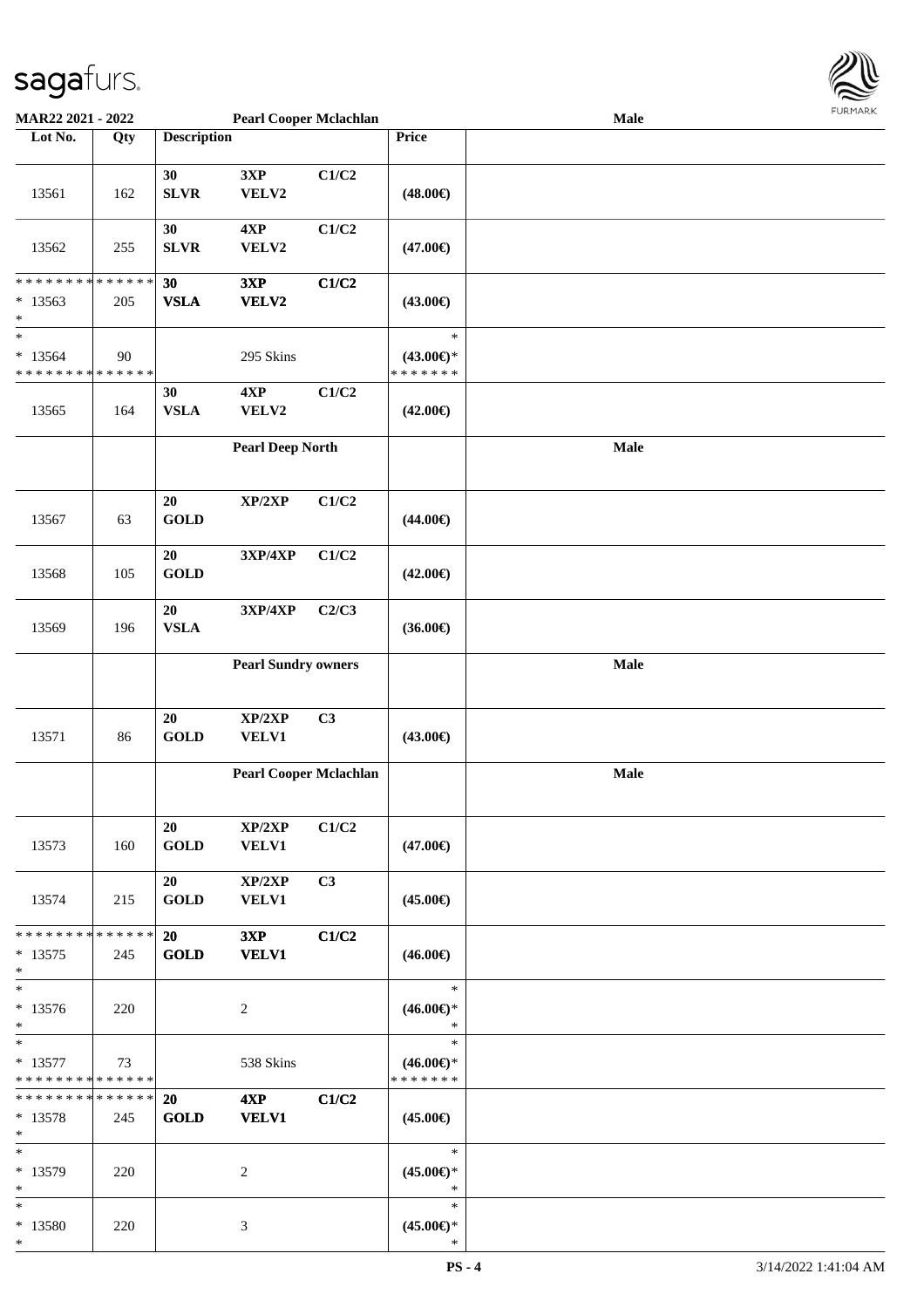

| <b>MAR22 2021 - 2022</b>    |      |                    | <b>Pearl Cooper Mclachlan</b> |       |                     | <b>Male</b> |  |
|-----------------------------|------|--------------------|-------------------------------|-------|---------------------|-------------|--|
| Lot No.                     | Qty  | <b>Description</b> |                               |       | Price               |             |  |
|                             |      |                    |                               |       |                     |             |  |
| $\ast$                      |      | 20                 | 4XP                           | C1/C2 | $\ast$              |             |  |
| * 13581                     | 106  | <b>GOLD</b>        | <b>VELV1</b>                  |       | $(45.00\epsilon)$ * |             |  |
| * * * * * * * * * * * * * * |      |                    |                               |       | * * * * * * *       |             |  |
|                             |      | 20                 | 3XP/4XP                       | C3    |                     |             |  |
| 13582                       | 221  | <b>GOLD</b>        | <b>VELV1</b>                  |       | $(43.00\epsilon)$   |             |  |
|                             |      |                    |                               |       |                     |             |  |
|                             |      | $20\,$             | XP/2XP                        | C1/C2 |                     |             |  |
|                             |      |                    |                               |       |                     |             |  |
| 13583                       | 110  | <b>SLVR</b>        | VELV1                         |       | $(44.00\epsilon)$   |             |  |
|                             |      |                    |                               |       |                     |             |  |
|                             |      | 20                 | XP/2XP                        | C3    |                     |             |  |
| 13584                       | 100  | SLVR               | <b>VELV1</b>                  |       | $(42.00\epsilon)$   |             |  |
|                             |      |                    |                               |       |                     |             |  |
|                             |      | 20                 | 3XP                           | C1/C2 |                     |             |  |
| 13585                       | 153  | SLVR               | <b>VELV1</b>                  |       | $(43.00\epsilon)$   |             |  |
|                             |      |                    |                               |       |                     |             |  |
|                             |      | 20                 | 4XP                           | C1/C2 |                     |             |  |
| 13586                       | 138  | SLVR               | <b>VELV1</b>                  |       | $(42.00\epsilon)$   |             |  |
|                             |      |                    |                               |       |                     |             |  |
|                             |      | 20                 | XP/2XP                        | C1/C2 |                     |             |  |
| 13587                       | 98   | ${\bf VSLA}$       | <b>VELV1</b>                  |       | $(39.00\epsilon)$   |             |  |
|                             |      |                    |                               |       |                     |             |  |
|                             |      | 20                 | 3XP                           | C1/C2 |                     |             |  |
| 13588                       | 144  | <b>VSLA</b>        | <b>VELV1</b>                  |       | (39.00)             |             |  |
|                             |      |                    |                               |       |                     |             |  |
|                             |      | 20                 | 4XP                           | C1/C2 |                     |             |  |
| 13589                       | 168  | <b>VSLA</b>        | <b>VELV1</b>                  |       | $(38.00\epsilon)$   |             |  |
|                             |      |                    |                               |       |                     |             |  |
|                             |      | 20                 | 3XP/4XP                       | C3    |                     |             |  |
| 13590                       | 175  | ${\bf VSLA}$       | <b>VELV1</b>                  |       | $(36.00\epsilon)$   |             |  |
|                             |      |                    |                               |       |                     |             |  |
|                             |      |                    | <b>Pearl Sundry owners</b>    |       |                     | Male        |  |
|                             |      |                    |                               |       |                     |             |  |
|                             |      |                    |                               |       |                     |             |  |
|                             |      | 20                 | 3XP/4XP                       | C3    |                     |             |  |
| 13592                       | $44$ | <b>GOLD</b>        | VELV2                         |       | $(42.00\epsilon)$   |             |  |
|                             |      |                    |                               |       |                     |             |  |
|                             |      | 20                 | 3XP                           | C1/C2 |                     |             |  |
| 13593                       | 36   | SLVR               | VELV2                         |       | $(42.00\epsilon)$   |             |  |
|                             |      |                    |                               |       |                     |             |  |
|                             |      | 20                 | 3XP/4XP                       | C3    |                     |             |  |
| 13594                       | 40   | SLVR               | VELV2                         |       | $(39.00\epsilon)$   |             |  |
|                             |      |                    |                               |       |                     |             |  |
|                             |      |                    | <b>Pearl Cooper Mclachlan</b> |       |                     | Male        |  |
|                             |      |                    |                               |       |                     |             |  |
|                             |      |                    |                               |       |                     |             |  |
|                             |      | 20                 | PAL/XP                        | C1/C2 |                     |             |  |
|                             |      |                    |                               |       |                     |             |  |
| 13596                       | 125  | <b>GOLD</b>        | VELV2                         |       | $(46.00\epsilon)$   |             |  |
|                             |      |                    |                               |       |                     |             |  |
|                             |      | 20                 | PAL/XP                        | C3    |                     |             |  |
| 13597                       | 120  | <b>GOLD</b>        | VELV2                         |       | $(44.00\epsilon)$   |             |  |
|                             |      |                    |                               |       |                     |             |  |
|                             |      | 20                 | 2XP                           | C1/C2 |                     |             |  |
| 13598                       | 131  | <b>GOLD</b>        | VELV2                         |       | $(48.00\epsilon)$   |             |  |
|                             |      |                    |                               |       |                     |             |  |
| * * * * * * * * * * * * * * |      | 20                 | 3XP                           | C1/C2 |                     |             |  |
| * 13599                     | 245  | <b>GOLD</b>        | <b>VELV2</b>                  |       | $(46.00\epsilon)$   |             |  |
| $\ast$                      |      |                    |                               |       |                     |             |  |
| $\ast$                      |      |                    |                               |       | $\ast$              |             |  |
| $*13600$                    | 220  |                    | $\sqrt{2}$                    |       | $(46.00\epsilon)$ * |             |  |
| *                           |      |                    |                               |       | $\ast$              |             |  |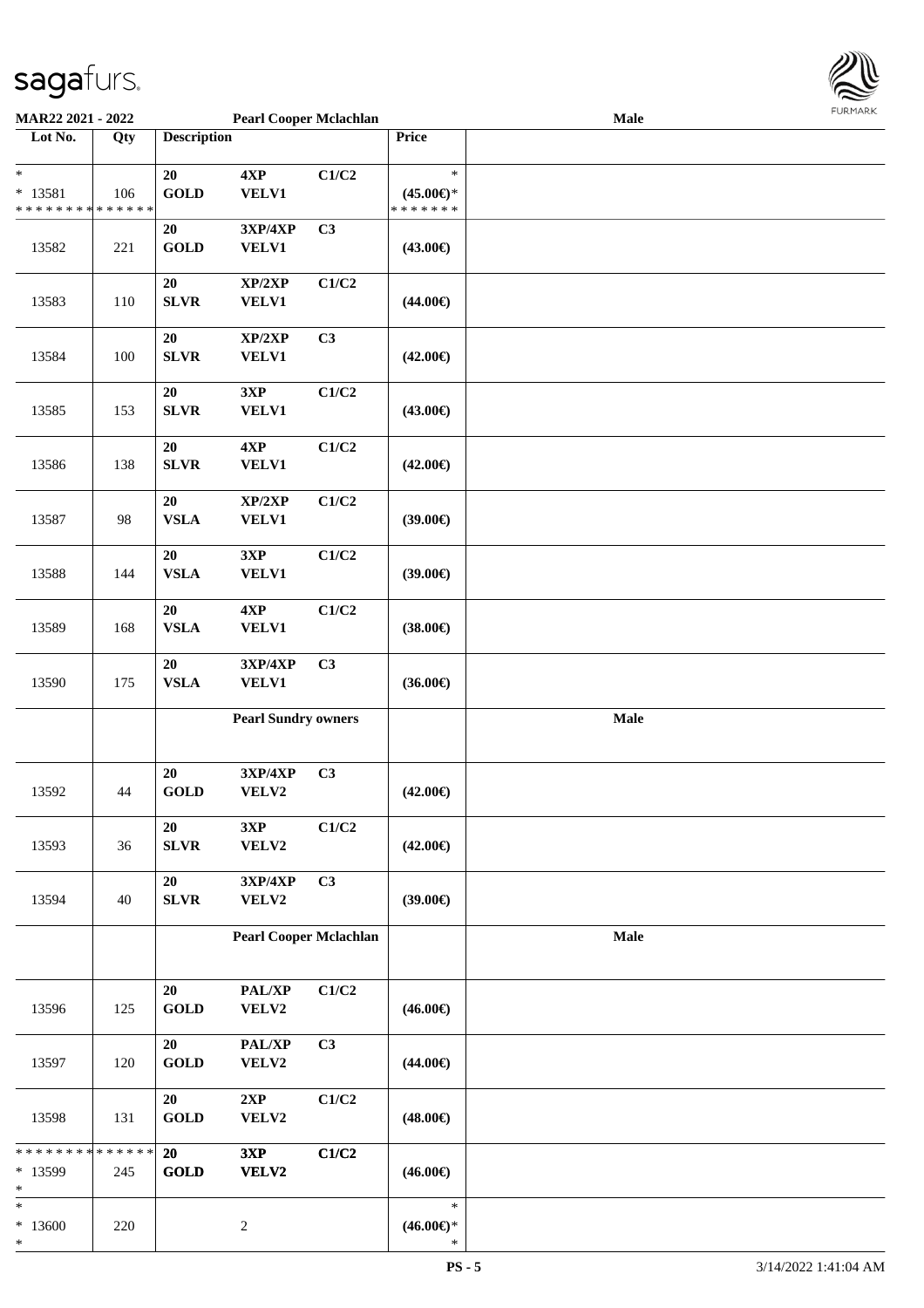

| MAR22 2021 - 2022                          |             |                    | <b>Pearl Cooper Mclachlan</b> |       |                     | <b>Male</b> | $1 \times 1 \times 1 \times 1 \times 1$ |
|--------------------------------------------|-------------|--------------------|-------------------------------|-------|---------------------|-------------|-----------------------------------------|
| Lot No.                                    | Qty         | <b>Description</b> |                               |       | Price               |             |                                         |
|                                            |             |                    |                               |       |                     |             |                                         |
| $\ast$                                     |             | 20                 | 3XP                           | C1/C2 | $\ast$              |             |                                         |
| $* 13601$                                  | 225         | <b>GOLD</b>        | VELV2                         |       | $(46.00\epsilon)$ * |             |                                         |
| * * * * * * * * * * * * * *                |             |                    |                               |       | * * * * * * *       |             |                                         |
|                                            |             | 20                 | 2XP/3XP                       | C3    |                     |             |                                         |
| 13602                                      | 176         | <b>GOLD</b>        | VELV2                         |       | $(45.00\epsilon)$   |             |                                         |
|                                            |             |                    |                               |       |                     |             |                                         |
| * * * * * * * * <mark>* * * * * * *</mark> |             | 20                 | 4XP                           | C1/C2 |                     |             |                                         |
| $*13603$<br>$\ast$                         | 245         | <b>GOLD</b>        | VELV2                         |       | $(45.00\epsilon)$   |             |                                         |
| $\overline{\ast}$                          |             |                    |                               |       | $\ast$              |             |                                         |
| $* 13604$                                  | 220         |                    | $\boldsymbol{2}$              |       | $(45.00\epsilon)$ * |             |                                         |
| $\ast$                                     |             |                    |                               |       | $\ast$              |             |                                         |
| $_{*}^{-}$                                 |             |                    |                               |       | $\ast$              |             |                                         |
| $*13605$                                   | 220         |                    | $\mathfrak{Z}$                |       | $(45.00\epsilon)$ * |             |                                         |
| $\ast$                                     |             |                    |                               |       | $\ast$              |             |                                         |
| $*$                                        |             |                    |                               |       | $\ast$              |             |                                         |
| * 13606                                    | 220         |                    | 4                             |       | $(45.00\epsilon)$ * |             |                                         |
| $\ast$                                     |             |                    |                               |       | $\ast$              |             |                                         |
| $*$                                        |             |                    |                               |       | $\ast$              |             |                                         |
| $*13607$                                   | 220         |                    | 5                             |       | $(45.00\epsilon)$ * |             |                                         |
| *                                          |             |                    |                               |       | $\ast$              |             |                                         |
| $\ast$                                     |             |                    |                               |       | $\ast$              |             |                                         |
| * 13608                                    | 238         |                    | 1363 Skins                    |       | $(45.00\epsilon)$ * |             |                                         |
| * * * * * * * *                            | * * * * * * |                    |                               |       | * * * * * * *       |             |                                         |
|                                            |             | 20                 | 4XP                           | C3    |                     |             |                                         |
| 13609                                      | 108         | <b>GOLD</b>        | VELV2                         |       | (43.00€)            |             |                                         |
|                                            |             |                    |                               |       |                     |             |                                         |
|                                            |             | 20                 | 3XP                           | C1/C2 |                     |             |                                         |
| 13610                                      | 133         | <b>SLVR</b>        | VELV2                         |       | $(43.00\epsilon)$   |             |                                         |
|                                            |             |                    |                               |       |                     |             |                                         |
|                                            |             | 20                 | 4XP                           | C1/C2 |                     |             |                                         |
| 13611                                      | 174         | <b>SLVR</b>        | VELV2                         |       | $(42.00\epsilon)$   |             |                                         |
|                                            |             |                    |                               |       |                     |             |                                         |
|                                            |             | 20                 | 3XP                           | C1/C2 |                     |             |                                         |
| 13612                                      | 201         | <b>VSLA</b>        | VELV2                         |       | $(39.00\epsilon)$   |             |                                         |
| * * * * * * * * <mark>* * * * * *</mark> * |             | 20                 | 4XP                           | C1/C2 |                     |             |                                         |
| $* 13613$                                  | 245         | <b>VSLA</b>        | VELV2                         |       | $(38.00\epsilon)$   |             |                                         |
| $\ast$                                     |             |                    |                               |       |                     |             |                                         |
| $\ast$                                     |             |                    |                               |       | $\ast$              |             |                                         |
| $* 13614$                                  | 82          |                    | 327 Skins                     |       | $(38.00\epsilon)$ * |             |                                         |
| * * * * * * * * * * * * * *                |             |                    |                               |       | * * * * * * *       |             |                                         |
|                                            |             |                    | <b>Pearl Deep North</b>       |       |                     | Male        |                                         |
|                                            |             |                    |                               |       |                     |             |                                         |
|                                            |             |                    |                               |       |                     |             |                                         |
|                                            |             | $\bf{0}$           | 2XP/3XP                       | C2/C3 |                     |             |                                         |
| 13616                                      | 83          | <b>GOLD</b>        |                               |       | $(35.00\epsilon)$   |             |                                         |
|                                            |             |                    |                               |       |                     |             |                                         |
|                                            |             |                    | <b>Pearl Cooper Mclachlan</b> |       |                     | Male        |                                         |
|                                            |             |                    |                               |       |                     |             |                                         |
|                                            |             |                    |                               |       |                     |             |                                         |
|                                            |             | $\bf{0}$           | XP/2XP                        | C1/C2 |                     |             |                                         |
| 13618                                      | 129         | <b>GOLD</b>        | <b>VELV1</b>                  |       | $(40.00\epsilon)$   |             |                                         |
|                                            |             | $\bf{0}$           | XP/2XP                        | C3    |                     |             |                                         |
| 13619                                      | 99          | <b>GOLD</b>        | <b>VELV1</b>                  |       | $(37.00\epsilon)$   |             |                                         |
|                                            |             |                    |                               |       |                     |             |                                         |
|                                            |             | $\bf{0}$           | 3XP                           | C1/C2 |                     |             |                                         |
| 13620                                      | 170         | <b>GOLD</b>        | VELV1                         |       | $(39.00\epsilon)$   |             |                                         |
|                                            |             |                    |                               |       |                     |             |                                         |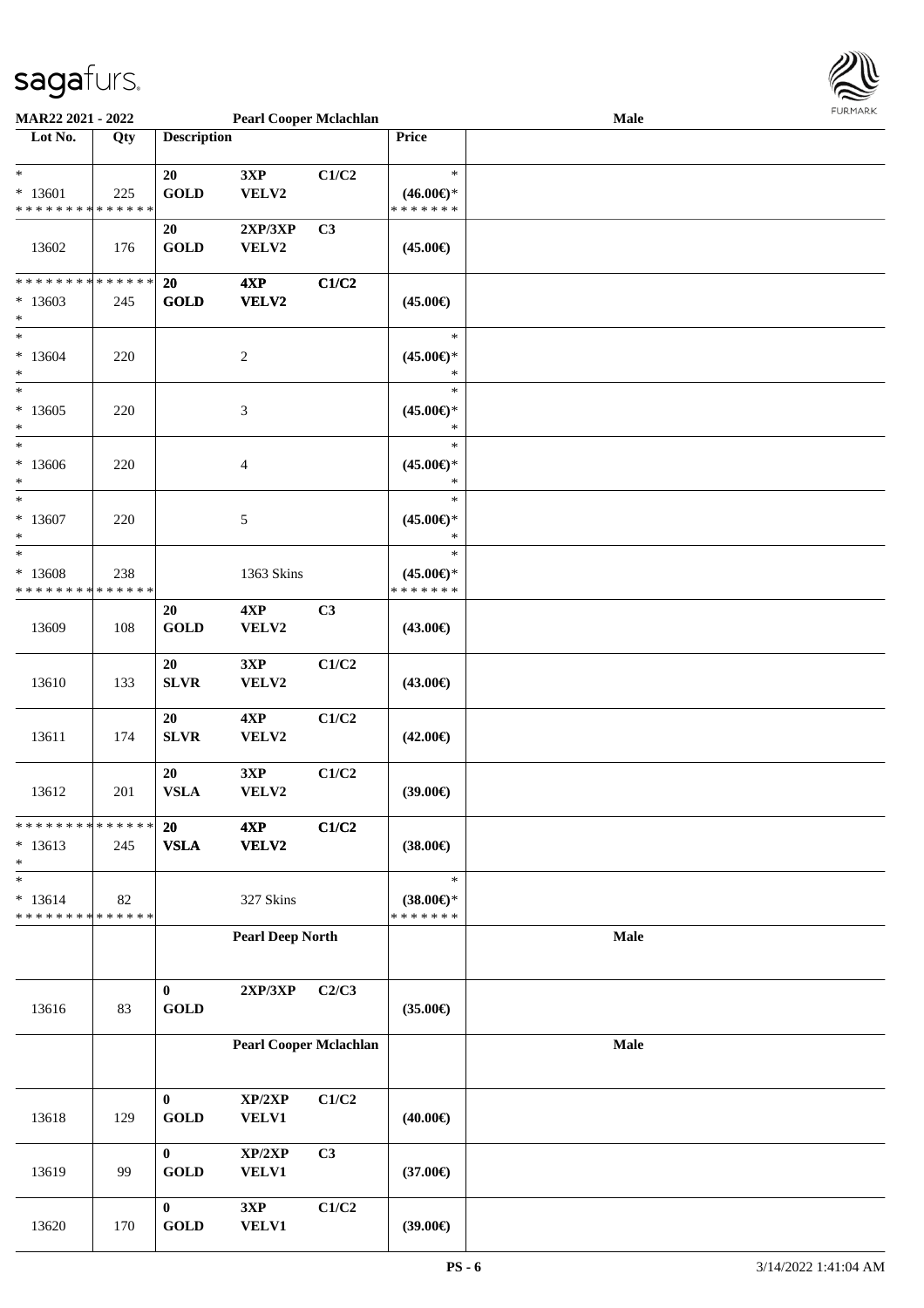

| MAR22 2021 - 2022                                                |     | <b>Pearl Cooper Mclachlan</b> |                         |       |                                                | Male | <b>FUNITANN</b> |
|------------------------------------------------------------------|-----|-------------------------------|-------------------------|-------|------------------------------------------------|------|-----------------|
| Lot No.                                                          | Qty | <b>Description</b>            |                         |       | Price                                          |      |                 |
| 13621                                                            | 230 | $\bf{0}$<br><b>GOLD</b>       | 4XP<br><b>VELV1</b>     | C1/C2 | $(38.00\epsilon)$                              |      |                 |
| 13622                                                            | 76  | $\bf{0}$<br><b>GOLD</b>       | 3XP/4XP<br><b>VELV1</b> | C3    | $(36.00\epsilon)$                              |      |                 |
| 13623                                                            | 61  | $\bf{0}$<br><b>SLVR</b>       | PAL/XP<br><b>VELV1</b>  | C2/C3 | $(34.00\epsilon)$                              |      |                 |
| 13624                                                            | 143 | $\bf{0}$<br><b>SLVR</b>       | 2XP/3XP<br><b>VELV1</b> | C2/C3 | $(35.00\epsilon)$                              |      |                 |
| 13625                                                            | 139 | $\bf{0}$<br><b>VSLA</b>       | 3XP/4XP<br><b>VELV1</b> | C1/C2 | $(34.00\epsilon)$                              |      |                 |
| 13626                                                            | 167 | $\bf{0}$<br><b>VSLA</b>       | 3XP/4XP<br><b>VELV1</b> | C3    | $(31.00\epsilon)$                              |      |                 |
| 13627                                                            | 208 | $\bf{0}$<br><b>GOLD</b>       | 3XP<br>VELV2            | C1/C2 | $(39.00\epsilon)$                              |      |                 |
| * * * * * * * * * * * * * *<br>$*13628$<br>*                     | 265 | $\mathbf{0}$<br><b>GOLD</b>   | 4XP<br><b>VELV2</b>     | C1/C2 | $(38.00\epsilon)$                              |      |                 |
| $\ast$<br>$*13629$<br>* * * * * * * * <mark>* * * * * * *</mark> | 97  |                               | 362 Skins               |       | $\ast$<br>$(38.00\epsilon)$ *<br>* * * * * * * |      |                 |
| 13630                                                            | 127 | $\bf{0}$<br><b>SLVR</b>       | 2XP/3XP<br>VELV2        | C2/C3 | $(36.00\epsilon)$                              |      |                 |
| 13631                                                            | 103 | $\bf{0}$<br><b>VSLA</b>       | XP/2XP<br>VELV2         | C2/C3 | $(33.00\epsilon)$                              |      |                 |
| 13632                                                            | 193 | $\bf{0}$<br><b>VSLA</b>       | 3XP/4XP<br>VELV2        | C1/C2 | $(31.00\epsilon)$                              |      |                 |
| 13633                                                            | 164 | $\mathbf{1}$<br><b>GOLD</b>   | 3XP/4XP<br><b>VELV1</b> | C2/C3 | 27.50€                                         |      |                 |
| 13634                                                            | 68  | $\mathbf{1}$<br><b>VSLA</b>   | XP/2XP<br><b>VELV1</b>  | C2/C3 | 24.50€                                         |      |                 |
| 13635                                                            | 218 | $\mathbf{1}$<br><b>VSLA</b>   | 3XP/4XP<br><b>VELV1</b> | C2/C3 | 23.50€                                         |      |                 |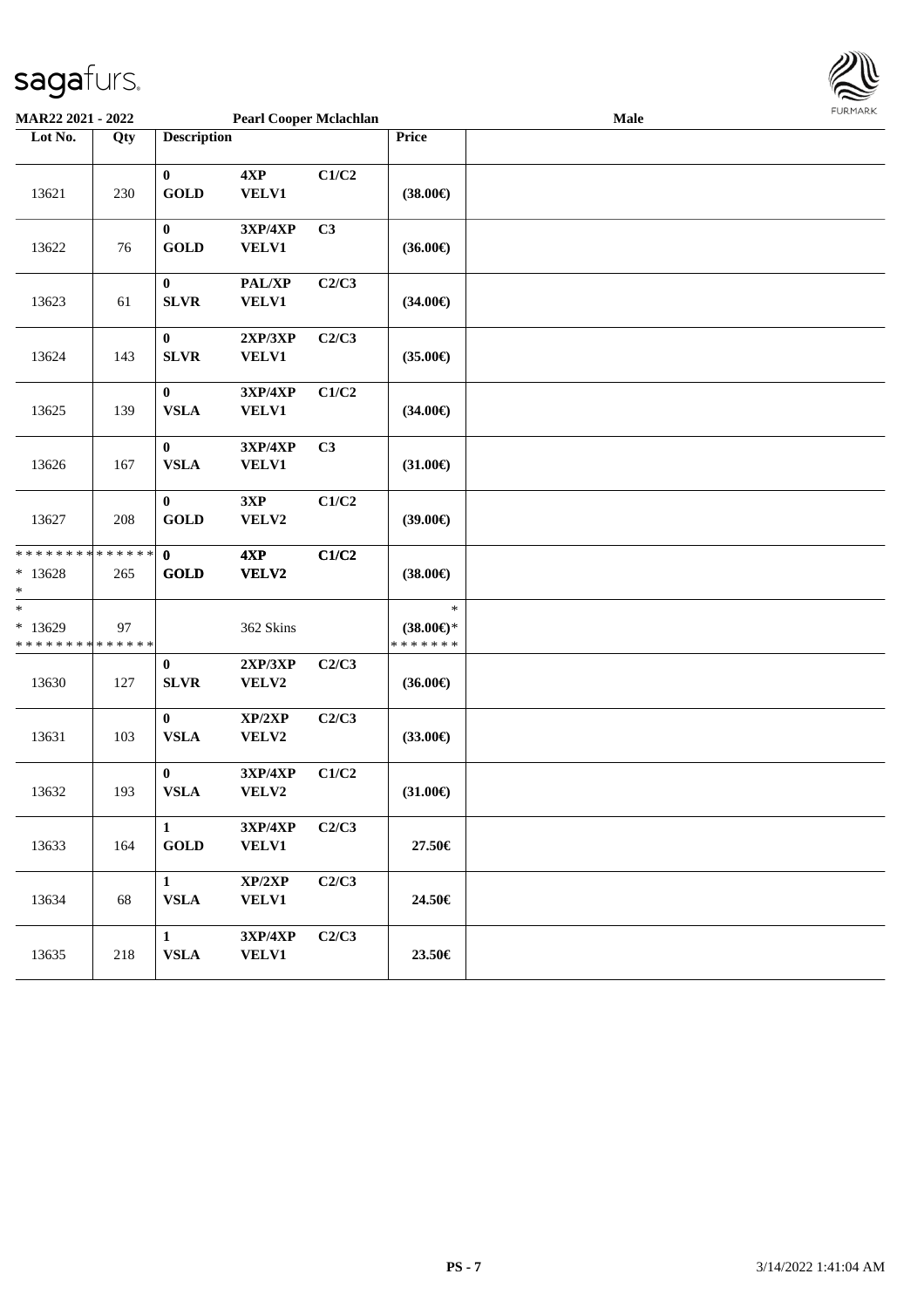

| MAR22 2021 - 2022 |     |                                       | <b>Pearl Sundry owners</b>        |       |                   | Female                                      |  |
|-------------------|-----|---------------------------------------|-----------------------------------|-------|-------------------|---------------------------------------------|--|
| Lot No.           | Qty | <b>Description</b>                    |                                   |       | Price             |                                             |  |
| 23501             | 69  | 20<br><b>GOLD</b>                     | 2XP<br>VELV1                      | C1/C2 | $(43.00\epsilon)$ |                                             |  |
| 23503             | 170 | $\pmb{0}$<br>GOLD                     | 3XP<br><b>VELV1</b>               | C1/C2 | $(37.00\epsilon)$ |                                             |  |
| 23504             | 71  | $\boldsymbol{0}$<br><b>VSLA</b>       | MED/PAL C2/C3<br>VELV1            |       | (30.00)           |                                             |  |
| 23505             | 122 | $\pmb{0}$<br><b>VSLA</b>              | 3XP/4XP<br>VELV1                  | C2/C3 | $(31.00\epsilon)$ |                                             |  |
| 23506             | 42  | $\bf{0}$<br><b>VSLB</b>               | XP/2XP<br><b>VELV1</b>            | C2/C3 | $(28.50\epsilon)$ |                                             |  |
|                   |     |                                       | <b>Pearl Cooper Mclachlan</b>     |       |                   | $\ensuremath{\textnormal{\textbf{Female}}}$ |  |
| 23508             | 82  | $\bf{0}$<br><b>GOLD</b>               | 3XP/4XP<br><b>VELV1</b>           | C2/C3 | $(38.00\epsilon)$ |                                             |  |
| 23509             | 100 | $\bf{0}$<br><b>SLVR</b>               | XP/2XP<br><b>VELV1</b>            | C1/C2 | $(37.00\epsilon)$ |                                             |  |
| 23511             | 176 | $\bf{0}$<br><b>GOLD</b>               | 3XP<br>VELV2                      | C1/C2 | $(38.00\epsilon)$ |                                             |  |
| 23512             | 234 | $\bf{0}$<br>GOLD                      | 4XP<br>VELV2                      | C1/C2 | $(37.00\epsilon)$ |                                             |  |
| 23513             | 109 | $\mathbf{0}$<br>${\bf SLVR}$          | <b>3XP/4XP</b><br>VELV2           | C1/C2 | $(35.00\epsilon)$ |                                             |  |
|                   |     |                                       | <b>Pearl Sundry owners</b>        |       |                   | Female                                      |  |
| 23515             | 148 | $\bf{0}$<br>$\operatorname{GOLD}$     | 3XP<br>VELV3                      | C1/C2 | $(31.00\epsilon)$ |                                             |  |
| 23516             | 129 | $\mathbf{0}$<br>$\operatorname{GOLD}$ | 4XP<br>VELV3                      | C1/C2 | (30.00)           |                                             |  |
| 23518             | 26  | $\mathbf{1}$<br>${\bf VSLA}$          | $3{\bf X}{\bf P}/4{\bf X}{\bf P}$ | C2/C3 | $(24.50\epsilon)$ |                                             |  |
|                   |     |                                       | <b>Pearl Deep North</b>           |       |                   | Female                                      |  |
| 23520             | 73  | 0/1<br>$\operatorname{GOLD}$          | XP/2XP                            | C2/C3 | $(31.00\epsilon)$ |                                             |  |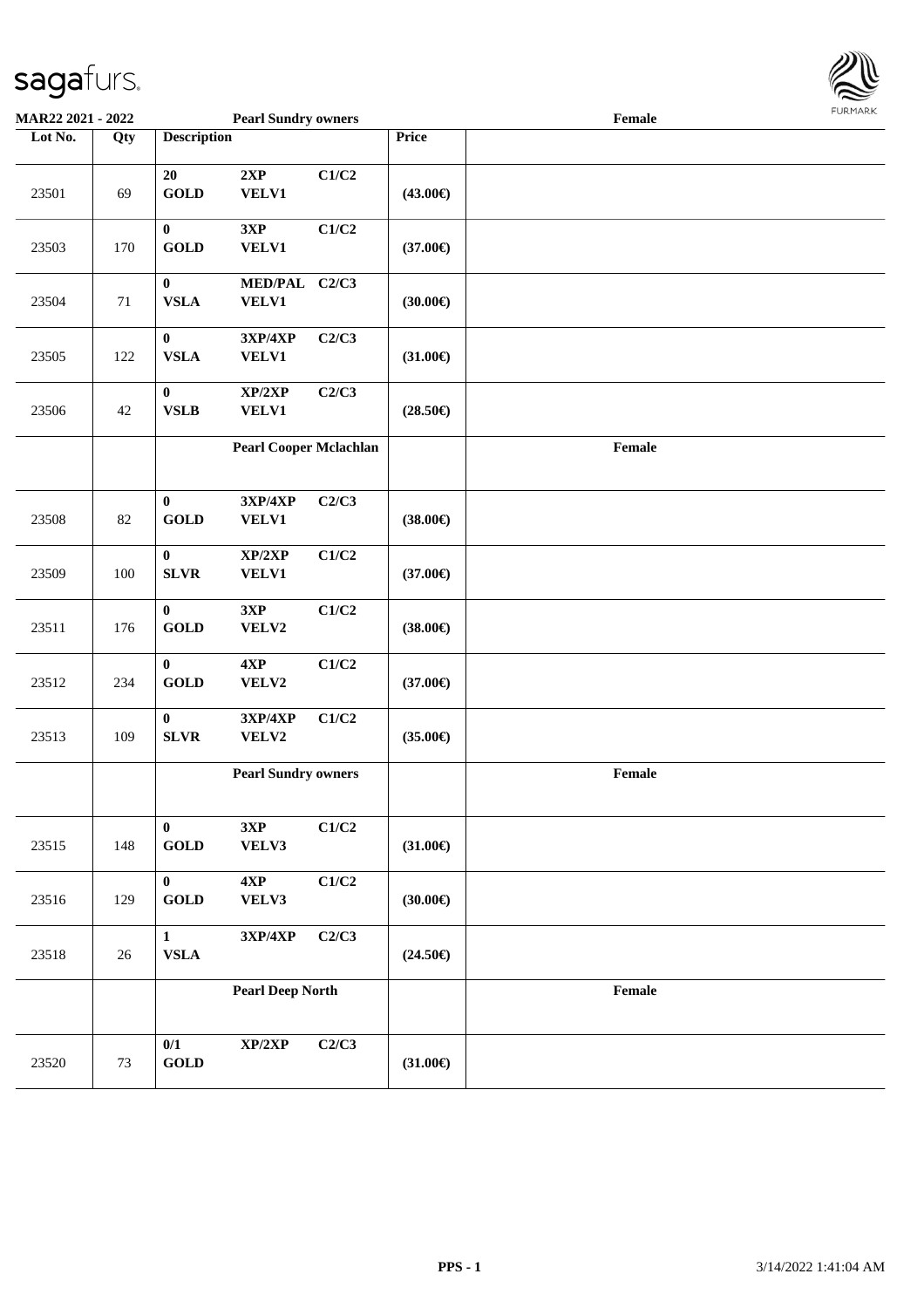

| MAR22 2021 - 2022 |     |                              | <b>Pearl Deep North</b>                    |       |                   | Female | <b>FUNITANN</b> |
|-------------------|-----|------------------------------|--------------------------------------------|-------|-------------------|--------|-----------------|
| Lot No.           | Qty | <b>Description</b>           |                                            |       | Price             |        |                 |
| 23521             | 98  | 0/1<br><b>GOLD</b>           | 3XP/4XP                                    | C2/C3 | $(29.50\epsilon)$ |        |                 |
| 23522             | 136 | 0/1<br><b>VSLA</b>           | 2XP/3XP                                    | C2/C3 | $(28.50\epsilon)$ |        |                 |
|                   |     |                              | <b>Pearl Sundry owners</b>                 |       |                   | Female |                 |
| 23524             | 94  | $\mathbf{1}$<br><b>VSLA</b>  | MED/PAL C2/C3<br><b>VELV1</b>              |       | 22.50€            |        |                 |
| 23525             | 313 | $\mathbf{1}$<br><b>VSLA</b>  | $\mathbf{XP}/2\mathbf{XP}$<br><b>VELV1</b> | C2/C3 | 25.50€            |        |                 |
| 23526             | 186 | $\mathbf{1}$<br><b>VSLA</b>  | 3XP/4XP<br><b>VELV1</b>                    | C2/C3 | 24.00€            |        |                 |
|                   |     |                              | <b>Pearl Cooper Mclachlan</b>              |       |                   | Female |                 |
| 23528             | 129 | $\mathbf{1}$<br><b>GOLD</b>  | XP/2XP<br><b>VELV1</b>                     | C1/C2 | 31.00€            |        |                 |
| 23529             | 152 | $\mathbf{1}$<br><b>GOLD</b>  | XP/2XP<br><b>VELV1</b>                     | C3    | 29.50€            |        |                 |
| 23530             | 382 | $\mathbf 1$<br><b>GOLD</b>   | 3XP<br><b>VELV1</b>                        | C1/C2 | $(30.00\epsilon)$ |        |                 |
| 23531             | 195 | $\mathbf{1}$<br><b>GOLD</b>  | $4{\bf X}{\bf P}$<br><b>VELV1</b>          | C1/C2 | $(29.50\epsilon)$ |        |                 |
| 23532             | 69  | $\mathbf{1}$<br><b>SLVR</b>  | $\bold{XP}$<br><b>VELV1</b>                | C2/C3 | $(28.50\epsilon)$ |        |                 |
| 23533             | 143 | $\mathbf{1}$<br>SLVR         | 2XP<br><b>VELV1</b>                        | C2/C3 | $(29.50\epsilon)$ |        |                 |
| 23534             | 280 | $\mathbf{1}$<br><b>SLVR</b>  | 3XP/4XP<br><b>VELV1</b>                    | C2/C3 | $(27.50\epsilon)$ |        |                 |
| 23535             | 137 | $\mathbf{1}$<br><b>VSLA</b>  | XP/2XP<br><b>VELV1</b>                     | C2/C3 | $(26.00\epsilon)$ |        |                 |
| 23536             | 223 | $\mathbf{1}$<br>${\bf VSLA}$ | 3XP/4XP<br><b>VELV1</b>                    | C2/C3 | 24.50€            |        |                 |
|                   |     |                              | <b>Pearl Sundry owners</b>                 |       |                   | Female |                 |
| 23538             | 112 | $\mathbf{1}$<br><b>GOLD</b>  | MED/PAL C3<br>VELV2                        |       | $(26.50\epsilon)$ |        |                 |
| 23539             | 68  | $\mathbf{1}$<br><b>SLVR</b>  | MED/PAL C1/C2<br>VELV2                     |       | $(26.50\epsilon)$ |        |                 |
| 23540             | 33  | $\mathbf{1}$<br><b>SLVR</b>  | $\bold{XP}$<br>VELV2                       | C1/C2 | $(28.50\epsilon)$ |        |                 |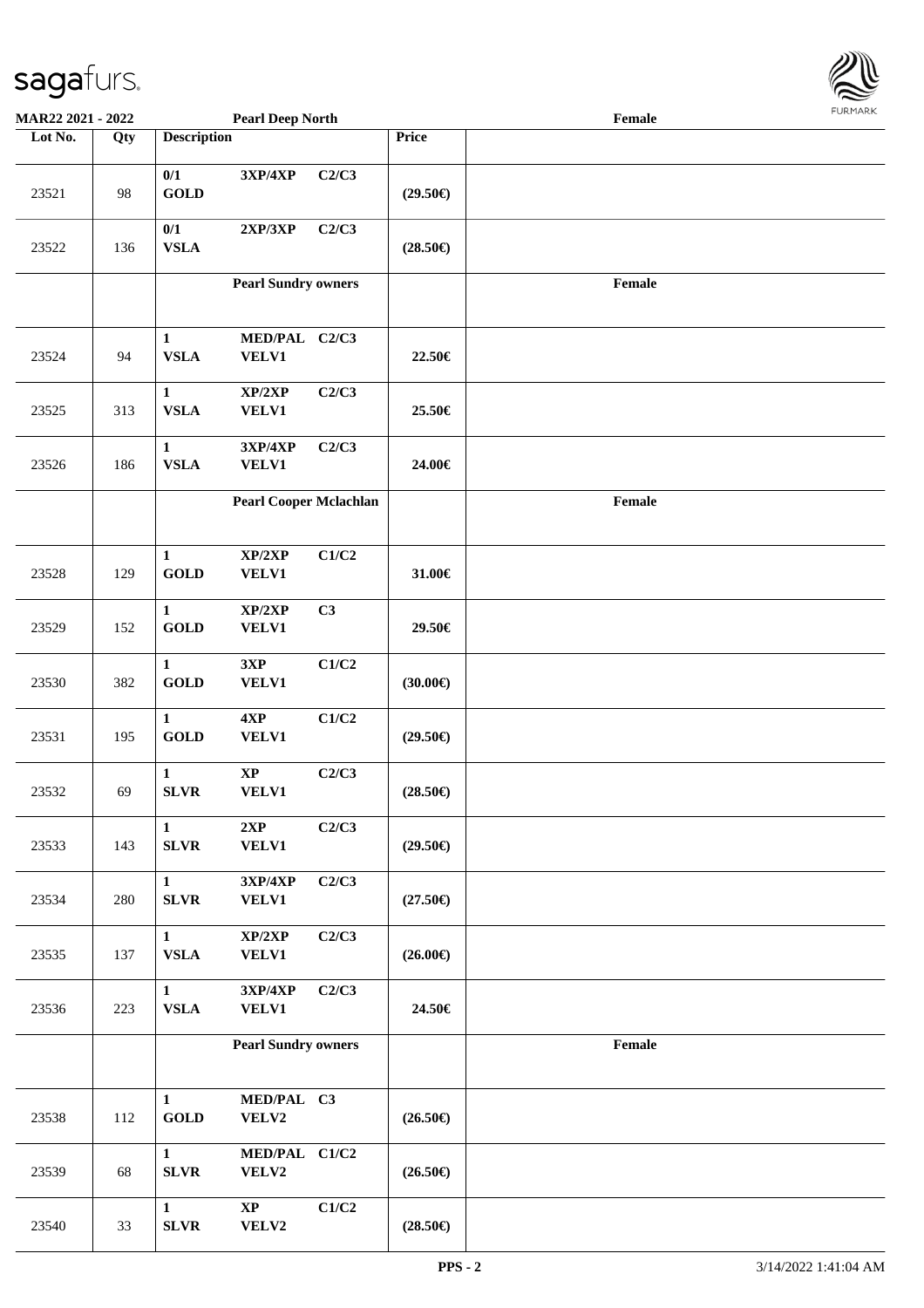

| <b>MAR22 2021 - 2022</b>                                     |     |                                | <b>Pearl Sundry owners</b>      |                |                                                | Female |  |
|--------------------------------------------------------------|-----|--------------------------------|---------------------------------|----------------|------------------------------------------------|--------|--|
| Lot No.                                                      | Qty | <b>Description</b>             |                                 |                | <b>Price</b>                                   |        |  |
| 23541                                                        | 21  | $\mathbf{1}$<br><b>SLVR</b>    | 2XP<br>VELV2                    | C1/C2          | $(29.50\epsilon)$                              |        |  |
| 23542                                                        | 200 | $\mathbf{1}$<br><b>VSLA</b>    | $3XP/4XP$<br>VELV2              | C2/C3          | $(27.50\epsilon)$                              |        |  |
|                                                              |     |                                | <b>Pearl Cooper Mclachlan</b>   |                |                                                | Female |  |
| 23544                                                        | 179 | $\mathbf{1}$<br><b>GOLD</b>    | $\mathbf{X}\mathbf{P}$<br>VELV2 | C1/C2          | 31.00€                                         |        |  |
| 23545                                                        | 243 | $\mathbf{1}$<br><b>GOLD</b>    | 2XP<br>VELV2                    | C1/C2          | 32.00€                                         |        |  |
| * * * * * * * * * * * * * *<br>$* 23546$<br>$*$              | 465 | $\mathbf{1}$<br><b>GOLD</b>    | 3XP<br>VELV2                    | C1/C2          | $(30.00\epsilon)$                              |        |  |
| $*$<br>$* 23547$<br>$\ast$                                   | 440 |                                | $\sqrt{2}$                      |                | $\ast$<br>$(30.00\epsilon)$ *<br>$\ast$        |        |  |
| $*$<br>* 23548<br>* * * * * * * * * * * * * *                | 156 |                                | 1061 Skins                      |                | $\ast$<br>$(30.00\epsilon)$ *<br>* * * * * * * |        |  |
| 23549                                                        | 132 | $\mathbf{1}$<br><b>GOLD</b>    | 2XP/3XP<br>VELV2                | C <sub>3</sub> | $(29.50\epsilon)$                              |        |  |
| * * * * * * * * <mark>* * * * * * *</mark><br>* 23550<br>$*$ | 465 | $\mathbf{1}$<br><b>GOLD</b>    | 4XP<br>VELV2                    | C1/C2          | $(29.50\epsilon)$                              |        |  |
| $*$<br>$* 23551$<br>* * * * * * * * * * * * * *              | 217 |                                | 682 Skins                       |                | $\ast$<br>$(29.50\epsilon)$ *<br>* * * * * * * |        |  |
| 23552                                                        | 183 | $\mathbf{1}$<br><b>SLVR</b>    | 3XP<br>VELV2                    | C1/C2          | $(28.50\epsilon)$                              |        |  |
| 23553                                                        | 141 | $\mathbf{1}$<br><b>SLVR</b>    | 4XP<br>VELV2                    | C1/C2          | $(27.50\epsilon)$                              |        |  |
| 23554                                                        | 157 | $\mathbf{1}$<br>${\bf VSLA}$   | 3XP<br>VELV2                    | C1/C2          | 26.00€                                         |        |  |
| 23555                                                        | 279 | $\mathbf{1}$<br>${\bf VSLA}$   | 4XP<br>VELV2                    | C1/C2          | 24.50€                                         |        |  |
|                                                              |     |                                | <b>Pearl Sundry owners</b>      |                |                                                | Female |  |
| 23556                                                        | 20  | $\mathbf{1}$<br><b>GOLD</b>    | $4{\bf XP}$<br>VELV3            | C1/C2          | $(26.50\epsilon)$                              |        |  |
|                                                              |     |                                | <b>Pearl Deep North</b>         |                |                                                | Female |  |
| 23558                                                        | 72  | $\overline{2}$<br><b>GOLD</b>  | 2XP/3XP                         | C2/C3          | $(23.00\epsilon)$                              |        |  |
| 23559                                                        | 124 | $\overline{2}$<br>${\bf VSLA}$ | 2XP/3XP                         | C2/C3          | $(20.50\epsilon)$                              |        |  |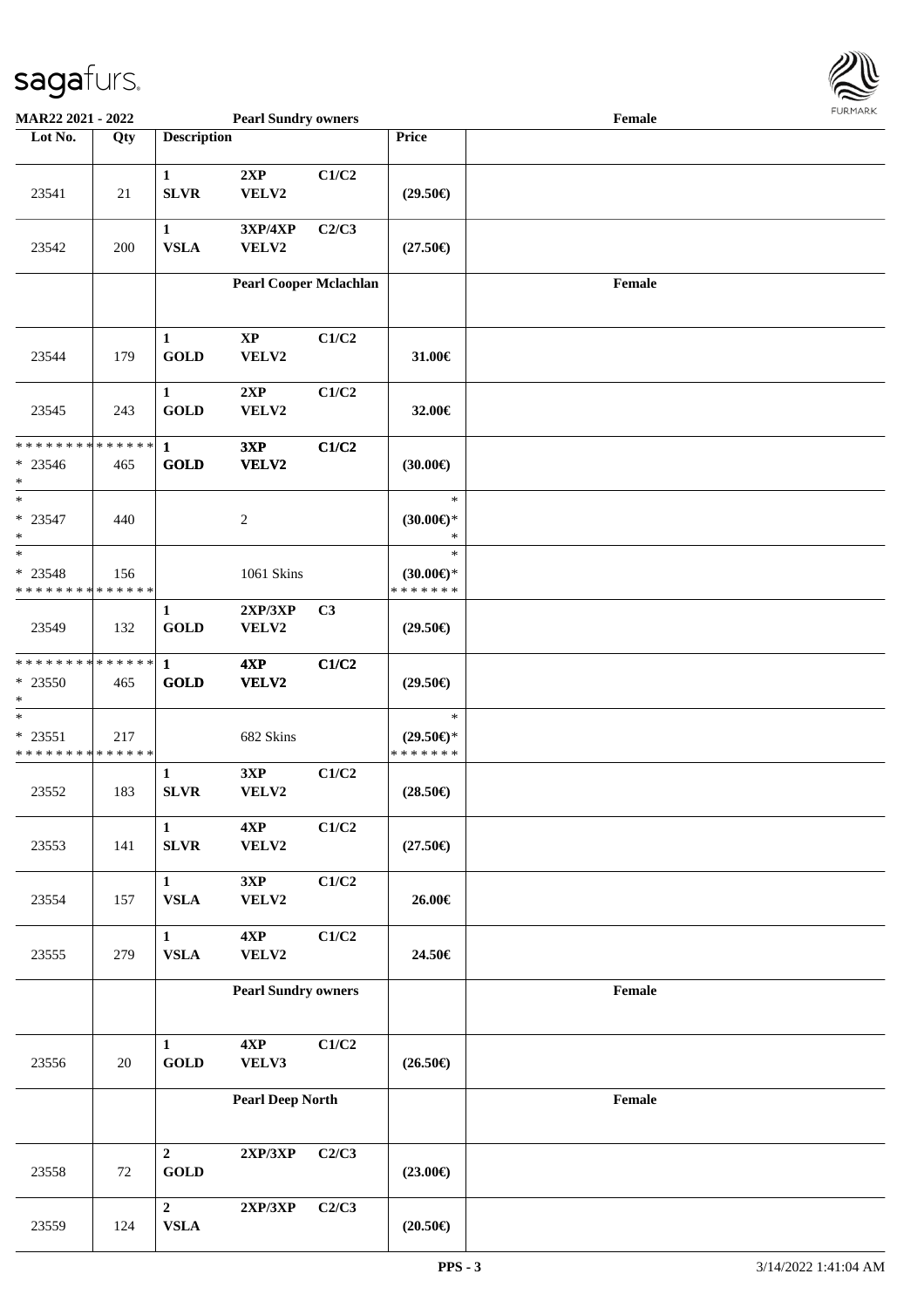

| <b>MAR22 2021 - 2022</b>                           |     |                                           | <b>Pearl Sundry owners</b>     |       |                                                | Female |  |
|----------------------------------------------------|-----|-------------------------------------------|--------------------------------|-------|------------------------------------------------|--------|--|
| Lot No.                                            | Qty | <b>Description</b>                        |                                |       | Price                                          |        |  |
| 23561                                              | 115 | $\mathbf{2}$<br>GOLD                      | 3XP/4XP<br><b>VELV1</b>        | C1/C2 | $(24.00\epsilon)$                              |        |  |
| 23562                                              | 28  | $\boldsymbol{2}$<br><b>SLVR</b>           | 3XP/4XP<br><b>VELV1</b>        | C2/C3 | $(22.50\epsilon)$                              |        |  |
|                                                    |     |                                           | <b>Pearl Cooper Mclachlan</b>  |       |                                                | Female |  |
| 23564                                              | 152 | $\boldsymbol{2}$<br>GOLD                  | XP/2XP<br><b>VELV1</b>         | C1/C2 | $(26.50\epsilon)$                              |        |  |
| 23565                                              | 74  | $\boldsymbol{2}$<br>GOLD                  | XP/2XP<br><b>VELV1</b>         | C3    | $(24.50\epsilon)$                              |        |  |
| 23566                                              | 412 | $\overline{2}$<br><b>GOLD</b>             | 3XP<br><b>VELV1</b>            | C1/C2 | $(25.50\epsilon)$                              |        |  |
| 23567                                              | 198 | $\boldsymbol{2}$<br>$\operatorname{GOLD}$ | 4XP<br><b>VELV1</b>            | C1/C2 | $(24.50\epsilon)$                              |        |  |
| 23568                                              | 217 | $\mathbf 2$<br><b>SLVR</b>                | XP/2XP<br><b>VELV1</b>         | C2/C3 | $(24.00\epsilon)$                              |        |  |
| 23569                                              | 236 | $\boldsymbol{2}$<br><b>SLVR</b>           | <b>3XP/4XP</b><br><b>VELV1</b> | C2/C3 | $(23.50\epsilon)$                              |        |  |
| 23570                                              | 275 | $\boldsymbol{2}$<br><b>VSLA</b>           | XP/2XP<br><b>VELV1</b>         | C2/C3 | $(21.50\epsilon)$                              |        |  |
| 23571                                              | 191 | $\overline{2}$<br>${\bf VSLA}$            | 3XP/4XP<br><b>VELV1</b>        | C2/C3 | $(20.50\epsilon)$                              |        |  |
|                                                    |     |                                           | <b>Pearl Sundry owners</b>     |       |                                                | Female |  |
| 23573                                              | 168 | $\overline{2}$<br>$\operatorname{GOLD}$   | 4XP<br>VELV2                   | C1/C2 | $(24.00\epsilon)$                              |        |  |
|                                                    |     |                                           | <b>Pearl Rees Fur Farm</b>     |       |                                                | Female |  |
| 23575                                              | 68  | $\boldsymbol{2}$<br><b>GOLD</b>           | 2XP/3XP<br>VELV2               | C1/C2 | $(26.50\epsilon)$                              |        |  |
|                                                    |     |                                           | <b>Pearl Cooper Mclachlan</b>  |       |                                                | Female |  |
| 23577                                              | 138 | $\overline{2}$<br><b>GOLD</b>             | $\bold{XP}$<br>VELV2           | C1/C2 | $(26.50\epsilon)$                              |        |  |
| 23578                                              | 190 | $\overline{2}$<br><b>GOLD</b>             | 2XP<br>VELV2                   | C1/C2 | $(27.50\epsilon)$                              |        |  |
| * * * * * * * * * * * * * * *<br>* 23579<br>$\ast$ | 465 | $\overline{2}$<br><b>GOLD</b>             | 3XP<br>VELV2                   | C1/C2 | $(25.50\epsilon)$                              |        |  |
| $\ast$<br>* 23580<br>* * * * * * * * * * * * * *   | 410 |                                           | 875 Skins                      |       | $\ast$<br>$(25.50\epsilon)$ *<br>* * * * * * * |        |  |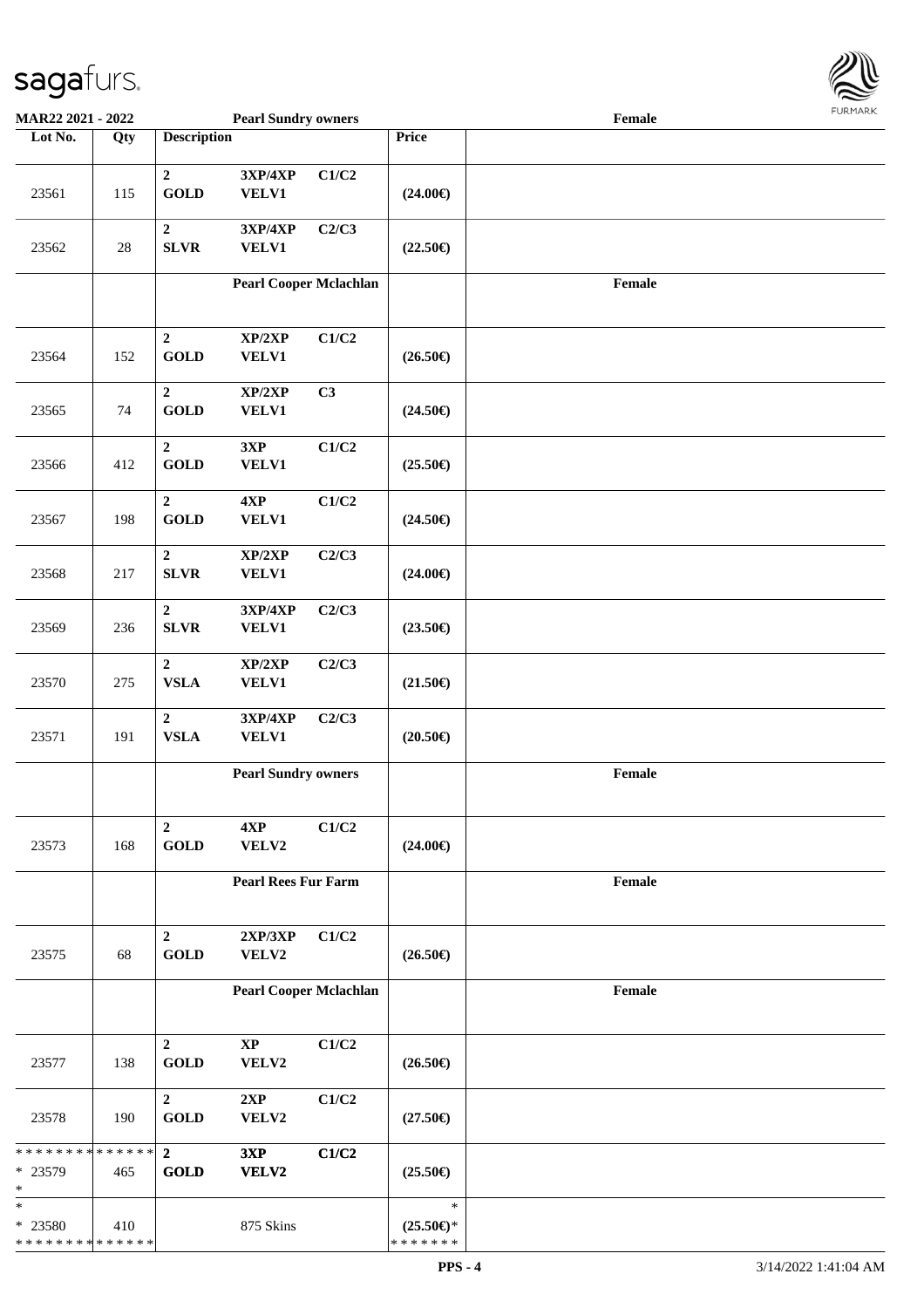

| MAR22 2021 - 2022 |     |                                        | <b>Pearl Cooper Mclachlan</b>  |       |                   | <b>FUNITAN</b><br>Female |  |  |  |  |
|-------------------|-----|----------------------------------------|--------------------------------|-------|-------------------|--------------------------|--|--|--|--|
| Lot No.           | Qty | <b>Description</b>                     |                                |       | <b>Price</b>      |                          |  |  |  |  |
| 23581             | 76  | $\overline{2}$<br><b>GOLD</b>          | 2XP/3XP<br>VELV2               | C3    | $(25.00\epsilon)$ |                          |  |  |  |  |
| 23582             | 454 | $\overline{2}$<br><b>GOLD</b>          | 4XP<br>VELV2                   | C1/C2 | $(24.50\epsilon)$ |                          |  |  |  |  |
| 23583             | 233 | $\overline{2}$<br><b>SLVR</b>          | 3XP/4XP<br>VELV2               | C1/C2 | $(23.50\epsilon)$ |                          |  |  |  |  |
| 23584             | 303 | $\mathbf 2$<br><b>VSLA</b>             | 3XP<br>VELV2                   | C1/C2 | $(23.00\epsilon)$ |                          |  |  |  |  |
| 23585             | 101 | $\mathbf 2$<br><b>VSLA</b>             | 4XP<br>VELV2                   | C1/C2 | $(22.50\epsilon)$ |                          |  |  |  |  |
|                   |     |                                        | <b>Pearl Deep North</b>        |       |                   | Female                   |  |  |  |  |
| 23587             | 89  | $\overline{\mathbf{3}}$<br><b>VSLA</b> | 2XP/3XP                        | C2/C3 | $(20.50\epsilon)$ |                          |  |  |  |  |
|                   |     |                                        | <b>Pearl Cooper Mclachlan</b>  |       |                   | Female                   |  |  |  |  |
| 23589             | 153 | $\mathbf{3}$<br><b>GOLD</b>            | XP/2XP<br><b>VELV1</b>         | C2/C3 | $(21.50\epsilon)$ |                          |  |  |  |  |
| 23590             | 357 | $\mathbf{3}$<br><b>GOLD</b>            | 3XP/4XP<br><b>VELV1</b>        | C2/C3 | $(20.00\epsilon)$ |                          |  |  |  |  |
| 23591             | 91  | $\mathbf{3}$<br>${\bf VSLA}$           | XP/2XP<br>VELV1                | C2/C3 | $(19.50\epsilon)$ |                          |  |  |  |  |
| 23592             | 265 | $\mathbf{3}$<br><b>VSLA</b>            | <b>3XP/4XP</b><br><b>VELV1</b> | C2/C3 | $(18.00\epsilon)$ |                          |  |  |  |  |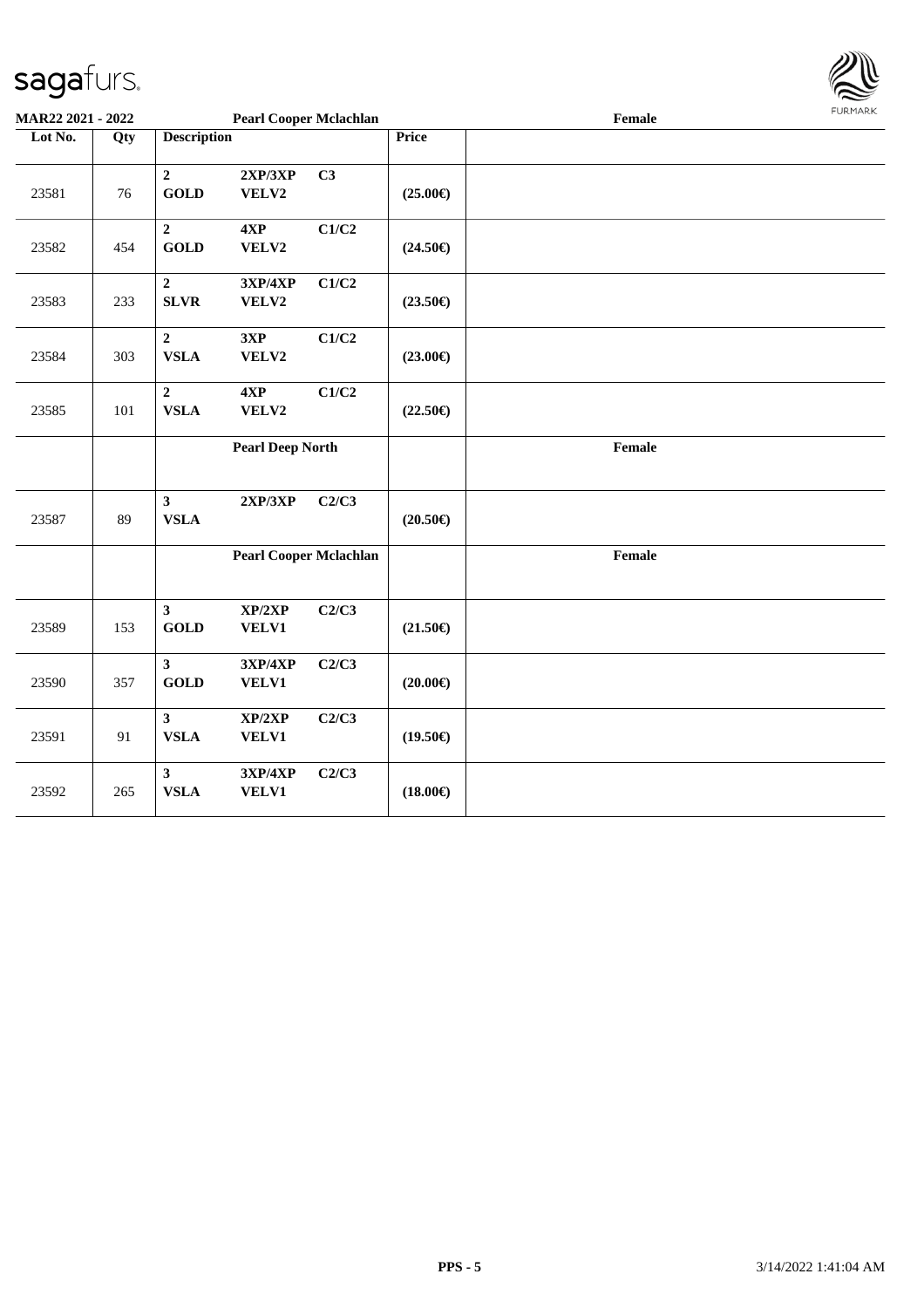| <b>MAR22 2021 - 2022</b>                                      |     |                          | Pearl                  |                |                                                | Male |  |
|---------------------------------------------------------------|-----|--------------------------|------------------------|----------------|------------------------------------------------|------|--|
| Lot No.                                                       | Qty | <b>Description</b>       |                        |                | <b>Price</b>                                   |      |  |
| 304001                                                        | 150 | 40<br>SI                 | <b>PALE</b>            | C1/C2          | $(45.00\epsilon)$                              |      |  |
| * * * * * * * * * * * * * *<br>* 304002<br>$*$                | 225 | 40<br>SI                 | $\mathbf{X}\mathbf{P}$ | C1/C2          | 47.00€                                         |      |  |
| $*$<br>* 304003<br>* * * * * * * * <mark>* * * * * * *</mark> | 172 |                          | 397 Skins              |                | $\ast$<br>$(47.00\epsilon)$ *<br>* * * * * * * |      |  |
| 304004                                                        | 203 | 40<br>SI                 | 2XP                    | C1/C2          | 47.00€                                         |      |  |
| 304005                                                        | 194 | 40<br><b>SAGA</b>        | <b>PALE</b>            | C1/C2          | 47.00€                                         |      |  |
| 304006                                                        | 129 | 40<br><b>SAGA</b>        | $\mathbf{X}\mathbf{P}$ | C1             | $(50.00\epsilon)$                              |      |  |
| * * * * * * * * * * * * * *<br>* 304007<br>$*$                | 205 | 40<br><b>SAGA</b>        | $\mathbf{X}\mathbf{P}$ | C <sub>2</sub> | 49.00€                                         |      |  |
| $*$<br>$* 304008$<br>$\ast$                                   | 180 |                          | 2                      |                | $\ast$<br>49.00€*<br>$\ast$                    |      |  |
| $*$<br>* 304009<br>* * * * * * * * <mark>* * * * * * *</mark> | 118 |                          | 503 Skins              |                | $\ast$<br>49.00€*<br>* * * * * * *             |      |  |
| 304010                                                        | 143 | 40<br><b>SAGA</b>        | XP                     | C3             | 49.00€                                         |      |  |
| * * * * * * * * * * * * * * *<br>* 304011<br>$*$              | 205 | 40<br><b>SAGA</b>        | 2XP                    | C1/C2          | 51.00€                                         |      |  |
| $*$<br>* 304012<br>* * * * * * * * * * * * * * *              | 149 |                          | 354 Skins              |                | $\ast$<br>$51.00 \in$<br>* * * * * * *         |      |  |
| 304013                                                        | 123 | 40<br><b>SAGA</b>        | 2XP                    | C <sub>3</sub> | 51.00€                                         |      |  |
| * * * * * * * * * * * * * * *<br>$* 304014$<br>$*$            | 205 | 40<br><b>SROY</b>        | <b>XP</b>              | C1/C2          | 51.00€                                         |      |  |
| $*$<br>* 304015<br>$*$                                        | 180 |                          | 2                      |                | $\ast$<br>$(51.00ε)$ *<br>$\ast$               |      |  |
| $*$<br>* 304016<br>* * * * * * * * * * * * * *                | 51  |                          | 436 Skins              |                | $\ast$<br>$(51.00 \in )^*$<br>* * * * * * *    |      |  |
| * * * * * * * * * * * * * * *<br>* 304017<br>$*$ $-$          | 205 | <b>40</b><br><b>SROY</b> | 2XP                    | C1/C2          | 52.00€                                         |      |  |
| $*$ and $*$<br>* 304018<br>* * * * * * * * * * * * * *        | 149 |                          | 354 Skins              |                | $\ast$<br>52.00€*<br>* * * * * * *             |      |  |
| 304019                                                        | 136 | 40<br><b>SROY</b>        | 3XP                    | C1/C2          | 50.00€                                         |      |  |

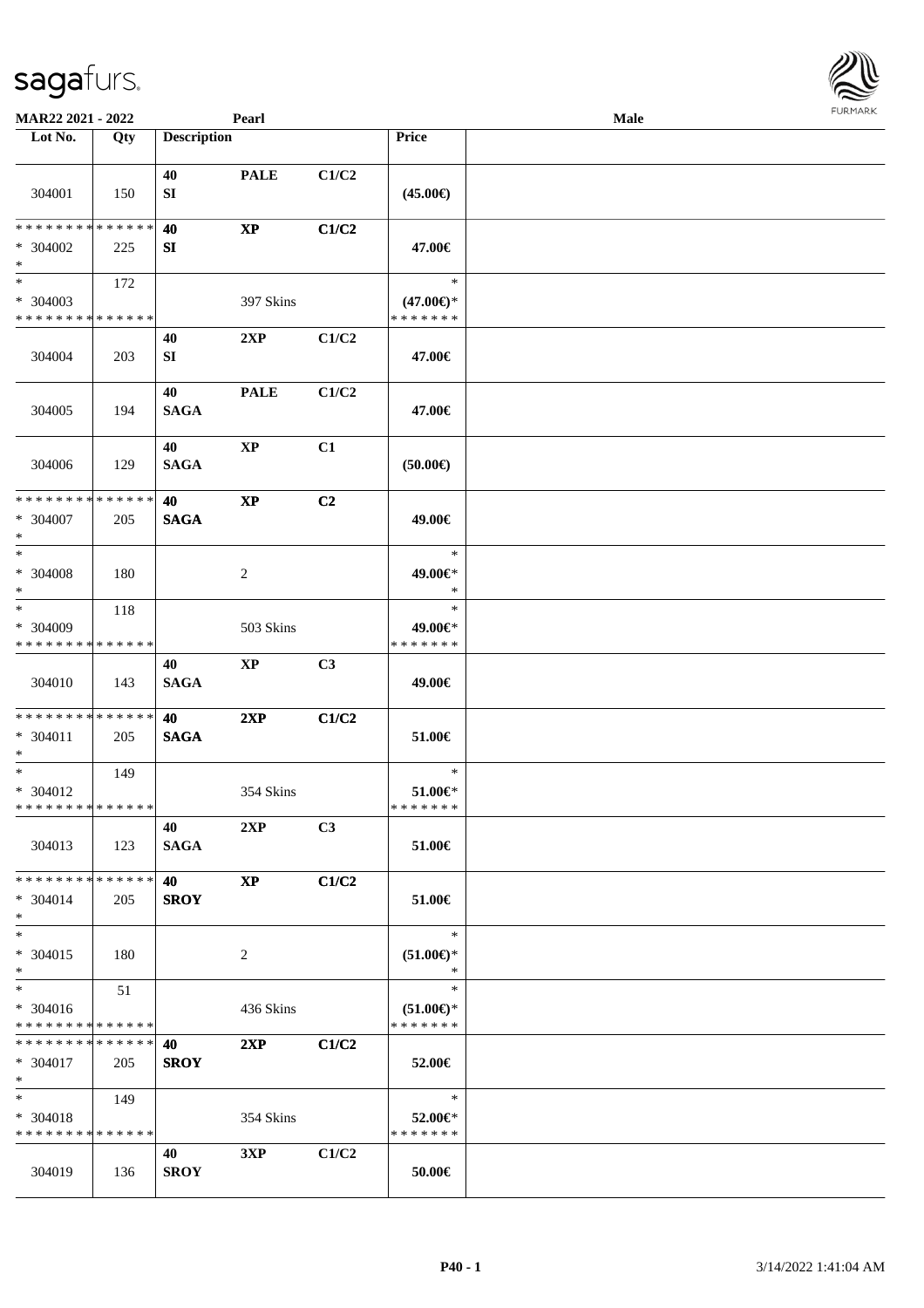

| MAR22 2021 - 2022           |     |                                | Pearl                  |                           |                                      | Male |  |
|-----------------------------|-----|--------------------------------|------------------------|---------------------------|--------------------------------------|------|--|
| Lot No.                     | Qty | <b>Description</b>             |                        |                           | Price                                |      |  |
| 304061                      | 178 | 30<br>${\bf S}{\bf I}$         | <b>PALE</b>            | C1/C2                     | $(41.00\epsilon)$                    |      |  |
| 304062                      | 254 | 30<br>SI                       | <b>PALE</b>            | C3                        | (39.00)                              |      |  |
| * * * * * * * * * * * * * * |     | 30                             | $\bold{XP}$            | C1/C2                     |                                      |      |  |
| $* 304063$<br>$\ast$        | 245 | ${\bf S}{\bf I}$               |                        |                           | $(43.00\epsilon)$                    |      |  |
| $\overline{\phantom{a}^*}$  | 152 |                                |                        |                           | $\ast$                               |      |  |
| $* 304064$                  |     |                                | 397 Skins              |                           | $(43.00\epsilon)$ *                  |      |  |
| * * * * * * * * * * * * * * |     |                                |                        |                           | * * * * * * *                        |      |  |
| * * * * * * * * * * * * * * |     | 30                             | $\mathbf{X}\mathbf{P}$ | C3                        |                                      |      |  |
| $* 304065$<br>$\ast$        | 245 | SI                             |                        |                           | $(41.00\epsilon)$                    |      |  |
| $\ast$                      | 223 |                                |                        |                           | $\ast$                               |      |  |
| * 304066                    |     |                                | 468 Skins              |                           | $(41.00\epsilon)$ *<br>* * * * * * * |      |  |
| * * * * * * * * * * * * * * |     |                                |                        |                           |                                      |      |  |
| 304067                      | 214 | 30<br>${\bf S}{\bf I}$         | 2XP                    | C1/C2                     | $(44.00\epsilon)$                    |      |  |
|                             |     | 30                             | 2XP                    | C3                        |                                      |      |  |
| 304068                      | 162 | SI                             |                        |                           | $(42.00\epsilon)$                    |      |  |
|                             |     | 30                             | <b>PALE</b>            | C3                        |                                      |      |  |
| 304069                      | 208 | SI                             | <b>LNAP</b>            |                           | $(35.00\epsilon)$                    |      |  |
|                             |     | 30                             | $\bold{XP}$            | C3                        |                                      |      |  |
| 304070                      | 162 | ${\bf S}{\bf I}$               | <b>LNAP</b>            |                           | $(37.00\epsilon)$                    |      |  |
|                             |     | 30                             | $\mathbf{ALL}$         | C <sub>2</sub>            |                                      |      |  |
| 304071                      | 242 | П                              |                        |                           | $(33.00\epsilon)$                    |      |  |
| 304072                      | 125 | 30<br><b>SAGA</b>              | <b>Dark</b>            | $\mathbf{C1}/\mathbf{C2}$ | (39.00)                              |      |  |
| 304073                      | 205 | 30 <sup>°</sup><br><b>SAGA</b> | <b>MED</b>             | C1/C2                     | $(42.00\epsilon)$                    |      |  |
| * * * * * * * * * * * * * * |     | 30                             | <b>PALE</b>            | C1                        |                                      |      |  |
| $* 304074$<br>$*$           | 225 | <b>SAGA</b>                    |                        |                           | 45.00€                               |      |  |
| $\ast$                      | 48  |                                |                        |                           | $\ast$                               |      |  |
| $* 304075$                  |     |                                | 273 Skins              |                           | 45.00€*                              |      |  |
| * * * * * * * * * * * * * * |     |                                |                        |                           | * * * * * * *                        |      |  |
| * * * * * * * * * * * * * * |     | 30 <sub>o</sub>                | <b>PALE</b>            | C2                        |                                      |      |  |
| * 304076                    | 225 | <b>SAGA</b>                    |                        |                           | $(44.00\epsilon)$                    |      |  |
| $*$                         |     |                                |                        |                           |                                      |      |  |
| $\ast$                      |     |                                |                        |                           | $\ast$                               |      |  |
| * 304077                    | 200 |                                | $\overline{2}$         |                           | $(44.00\epsilon)$ *                  |      |  |
| $*$                         |     |                                |                        |                           | $\ast$                               |      |  |
| $\ast$                      |     |                                |                        |                           | $\ast$                               |      |  |
| * 304078<br>$\ast$          | 200 |                                | $\mathfrak{Z}$         |                           | $(44.00\epsilon)$ *<br>$\ast$        |      |  |
| $\ast$                      | 99  |                                |                        |                           | $\ast$                               |      |  |
| * 304079                    |     |                                | 724 Skins              |                           | $(44.00\epsilon)$ *                  |      |  |
| * * * * * * * * * * * * * * |     |                                |                        |                           | * * * * * * *                        |      |  |
| * * * * * * * * * * * * * * |     | 30                             | <b>PALE</b>            | C3                        |                                      |      |  |
| * 304080                    | 215 | <b>SAGA</b>                    |                        |                           | $(42.00\epsilon)$                    |      |  |
| $*$                         |     |                                |                        |                           |                                      |      |  |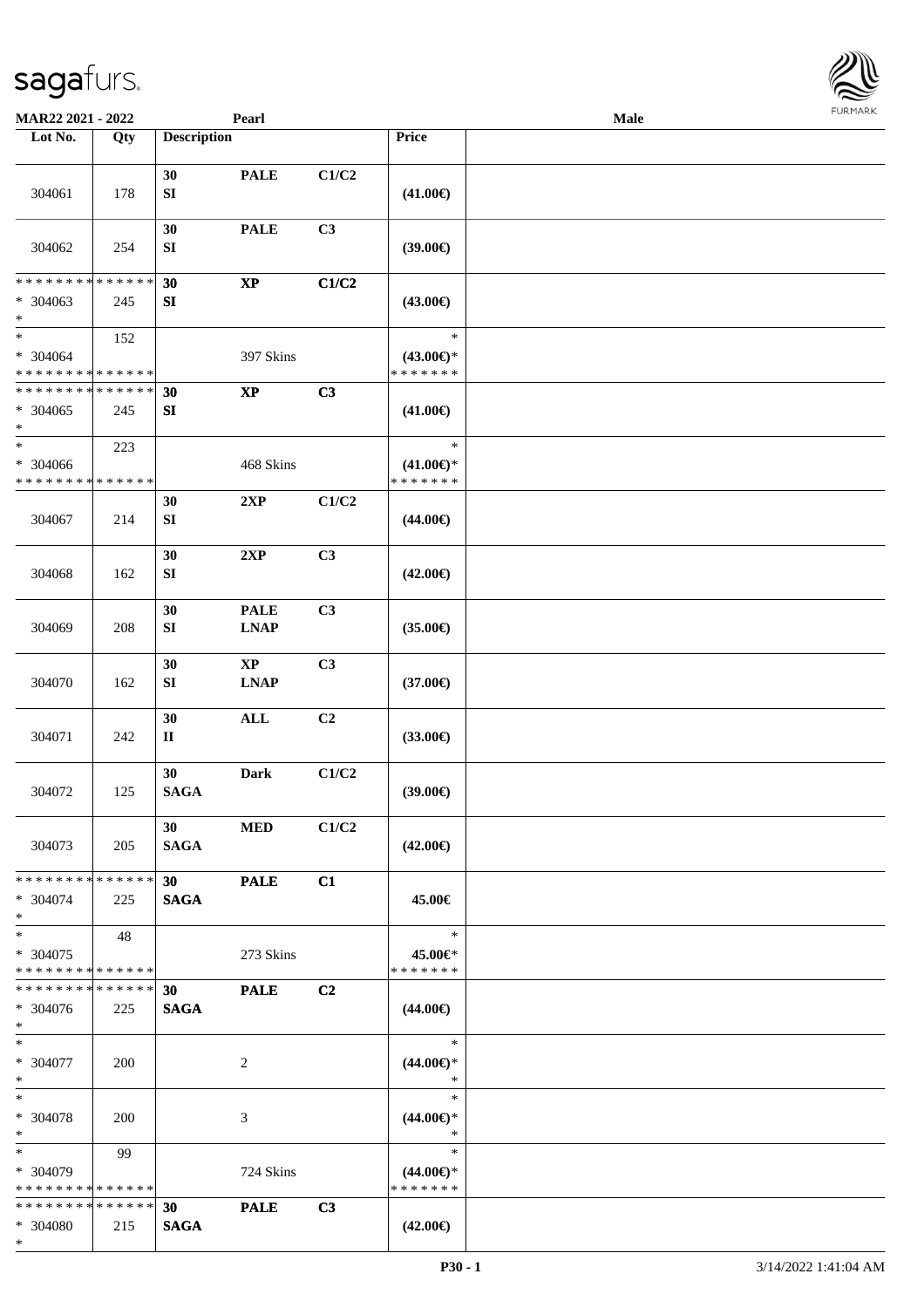| MAR22 2021 - 2022                                  |     |                                | Pearl                  |                |                                                | <b>Male</b> |  |
|----------------------------------------------------|-----|--------------------------------|------------------------|----------------|------------------------------------------------|-------------|--|
| $\overline{\phantom{a}}$ Lot No.                   | Qty | <b>Description</b>             |                        |                | Price                                          |             |  |
| $*$ $*$<br>* 304081<br>* * * * * * * * * * * * * * | 49  | 30<br><b>SAGA</b>              | <b>PALE</b>            | C3             | $\ast$<br>$(42.00\epsilon)$ *<br>* * * * * * * |             |  |
| * * * * * * * * * * * * * *<br>* 304082<br>$*$     | 225 | 30<br><b>SAGA</b>              | $\mathbf{XP}$          | C1             | 47.00€                                         |             |  |
| * 304083<br>$*$                                    | 200 |                                | $\overline{2}$         |                | $\ast$<br>47.00€*<br>$\ast$                    |             |  |
| $*$<br>$* 304084$<br>$*$                           | 200 |                                | 3                      |                | $\ast$<br>47.00€*<br>$\ast$                    |             |  |
| $*$<br>* 304085<br>* * * * * * * * * * * * * *     | 133 |                                | 758 Skins              |                | $\ast$<br>47.00€*<br>* * * * * * *             |             |  |
| * * * * * * * * * * * * * *<br>$* 304086$<br>$*$   | 224 | 30<br><b>SAGA</b>              | $\mathbf{X}\mathbf{P}$ | C2             | 47.00€                                         |             |  |
| $*$<br>$* 304087$<br>$*$                           | 200 |                                | 2                      |                | $\ast$<br>47.00€*<br>$\ast$                    |             |  |
| $*$<br>$* 304088$<br>$*$                           | 200 |                                | 3                      |                | $\ast$<br>47.00€*<br>$\ast$                    |             |  |
| $*$<br>$* 304089$<br>$*$                           | 200 |                                | 4                      |                | $\ast$<br>46.00€*<br>$\ast$                    |             |  |
| $*$<br>$* 304090$<br>$*$                           | 200 |                                | 5                      |                | $\ast$<br>46.00€*<br>$\ast$                    |             |  |
| $*$<br>$* 304091$<br>$*$                           | 200 |                                | $6\phantom{.}6$        |                | $\ast$<br>46.00€*<br>$\ast$                    |             |  |
| $*$<br>$* 304092$<br>$*$                           | 200 |                                | $\boldsymbol{7}$       |                | $\ast$<br>47.00€*<br>$\ast$                    |             |  |
| $*$<br>* 304093<br>* * * * * * * * * * * * * *     | 53  |                                | 1477 Skins             |                | $\ast$<br>46.00€*<br>* * * * * * *             |             |  |
| * * * * * * * * * * * * * * *<br>* 304094<br>$*$   | 225 | 30<br><b>SAGA</b>              | <b>XP</b>              | C3             | 44.00€                                         |             |  |
| $*$<br>* 304095<br>* * * * * * * * * * * * * *     | 206 |                                | 431 Skins              |                | $\ast$<br>44.00€*<br>* * * * * * *             |             |  |
| * * * * * * * * * * * * * * *<br>* 304096<br>$*$   | 225 | <b>30</b><br><b>SAGA</b>       | 2XP                    | C1             | 48.00€                                         |             |  |
| $*$ $-$<br>* 304097<br>* * * * * * * * * * * * * * | 134 |                                | 359 Skins              |                | $\ast$<br>47.00€*<br>* * * * * * *             |             |  |
| * * * * * * * * * * * * * *<br>* 304098<br>$*$     | 225 | 30 <sup>1</sup><br><b>SAGA</b> | 2XP                    | C <sub>2</sub> | 48.00€                                         |             |  |
| $*$<br>* 304099<br>$*$                             | 220 |                                | 2                      |                | $\ast$<br>47.00€*<br>$\ast$                    |             |  |
| $*$<br>* 304100<br>* * * * * * * * * * * * * *     | 105 |                                | 550 Skins              |                | $\ast$<br>47.00€*<br>* * * * * * *             |             |  |

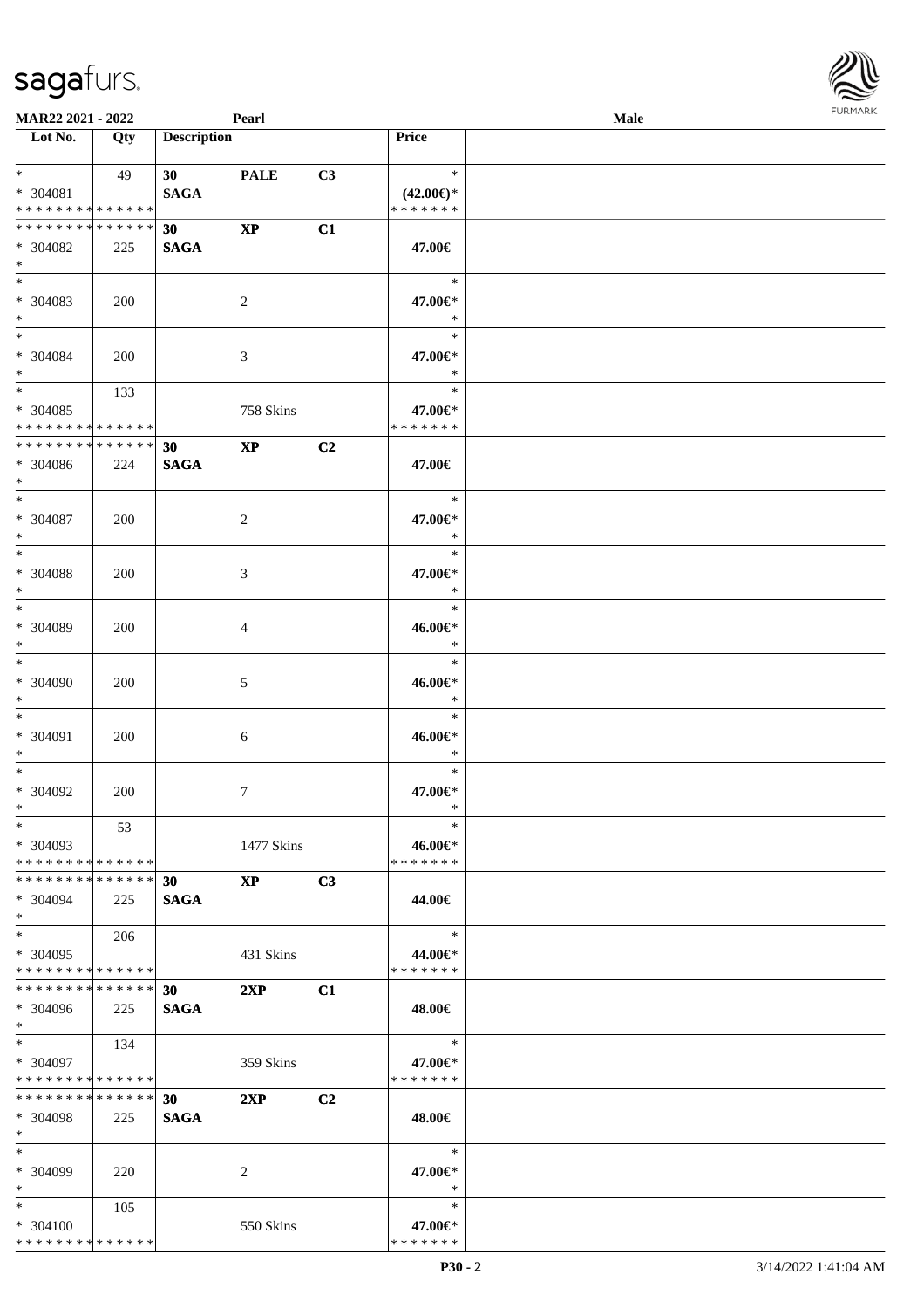| <b>MAR22 2021 - 2022</b>                                               |                    |                                | Pearl                                 |                |                                    | <b>Male</b> |  |
|------------------------------------------------------------------------|--------------------|--------------------------------|---------------------------------------|----------------|------------------------------------|-------------|--|
| Lot No.                                                                | Qty                | <b>Description</b>             |                                       |                | Price                              |             |  |
| 304101                                                                 | 141                | 30<br><b>SAGA</b>              | 2XP                                   | C3             | 45.00€                             |             |  |
| 304102                                                                 | 143                | 30<br><b>SAGA</b>              | 3XP                                   | C1/C2          | 45.00€                             |             |  |
| 304103                                                                 | 155                | 30<br><b>SAGA</b>              | <b>PALE</b><br><b>LNAP</b>            | C1/C2          | $(40.00\epsilon)$                  |             |  |
| 304104                                                                 | 145                | 30<br><b>SAGA</b>              | <b>PALE</b><br><b>LNAP</b>            | C3             | $(38.00\epsilon)$                  |             |  |
| 304105                                                                 | 177                | 30<br><b>SAGA</b>              | $\mathbf{X}\mathbf{P}$<br><b>LNAP</b> | C1/C2          | 45.00€                             |             |  |
| 304106                                                                 | 194                | 30<br><b>SAGA</b>              | $\mathbf{XP}$<br><b>LNAP</b>          | C3             | 40.00€                             |             |  |
| 304107                                                                 | 125                | 30<br><b>SROY</b>              | <b>PALE</b>                           | C1/C2          | $(46.00\epsilon)$                  |             |  |
| 304108                                                                 | 127                | 30<br><b>SROY</b>              | <b>PALE</b>                           | C3             | $(44.00\epsilon)$                  |             |  |
| * * * * * * * *<br>* 304109<br>$\ast$                                  | * * * * * *<br>205 | 30<br><b>SROY</b>              | $\bold{X}\bold{P}$                    | C1/C2          | 49.00€                             |             |  |
| $\overline{\ast}$<br>$* 304110$<br>$*$                                 | 180                |                                | 2                                     |                | $\ast$<br>49.00€*<br>$\ast$        |             |  |
| $\ast$<br>$* 304111$<br>* * * * * * * * <mark>* * * * * * *</mark>     | 140                |                                | 525 Skins                             |                | $\ast$<br>49.00€*<br>* * * * * * * |             |  |
| * * * * * * * * * * * * * *<br>* 304112<br>$\ast$                      | 205                | 30<br><b>SROY</b>              | $\bold{XP}$                           | C3             | 46.00€                             |             |  |
| $\ast$<br>$* 304113$<br>* * * * * * * * <mark>* * * * * * *</mark>     | 154                |                                | 359 Skins                             |                | $\ast$<br>46.00€*<br>* * * * * * * |             |  |
| * * * * * * * * * * * * * * <mark>*</mark><br>$* 304114$<br>$\ast$     | 205                | 30<br><b>SROY</b>              | 2XP                                   | C1/C2          | 48.00€                             |             |  |
| $\ddot{x}$<br>$* 304115$<br>* * * * * * * * <mark>* * * * * * *</mark> | 127                |                                | 332 Skins                             |                | $\ast$<br>48.00€*<br>* * * * * * * |             |  |
| * * * * * * * * <mark>* * * * * *</mark> *<br>$* 304116$<br>$*$        | 205                | 30<br><b>SROY</b>              | 2XP                                   | C <sub>3</sub> | 47.00€                             |             |  |
| $*$ $-$<br>$* 304117$<br>* * * * * * * * * * * * * * *                 | 46                 |                                | 251 Skins                             |                | $\ast$<br>47.00€*<br>* * * * * * * |             |  |
| 304118                                                                 | 124                | 30 <sup>1</sup><br><b>SROY</b> | 3XP                                   | C1/C2          | $(47.00\epsilon)$                  |             |  |

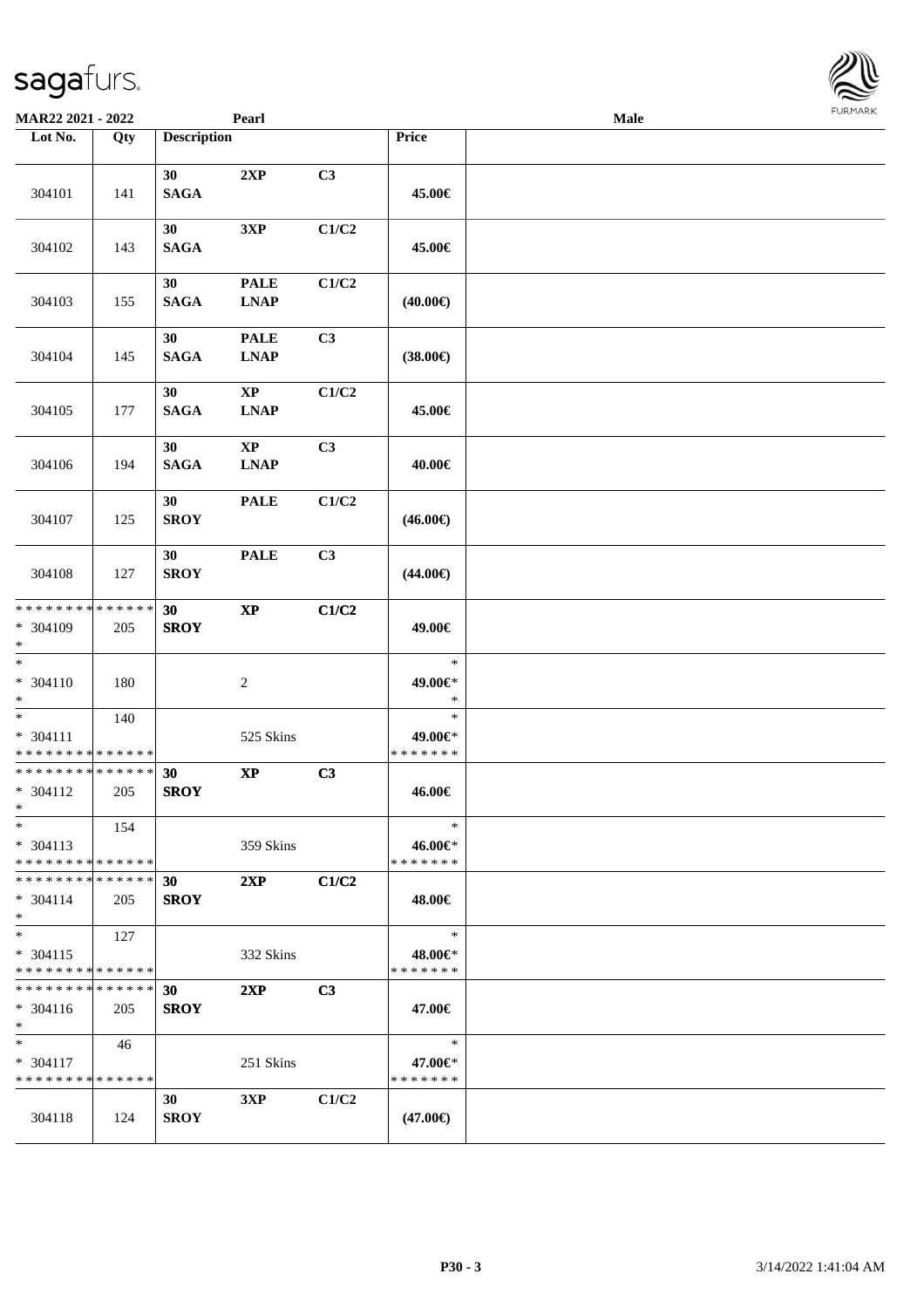**Lot No. Qty Description** 

|                                         |     | 20                     | <b>MED</b>             | C1/C2          |                                      |  |
|-----------------------------------------|-----|------------------------|------------------------|----------------|--------------------------------------|--|
| 304161                                  | 177 | SI                     |                        |                | $(35.00\epsilon)$                    |  |
|                                         |     |                        |                        |                |                                      |  |
| ******** <mark>******</mark>            |     | 20                     | <b>PALE</b>            | C1/C2          |                                      |  |
| $* 304162$<br>$\ast$                    | 265 | SI                     |                        |                | $(37.00\epsilon)$                    |  |
| $\ast$                                  |     |                        |                        |                | $\ast$                               |  |
| $* 304163$                              | 193 |                        | 458 Skins              |                | $(37.00€)$ *                         |  |
| * * * * * * * * * * * * * *             |     |                        |                        |                | * * * * * * *                        |  |
| * * * * * * * * * * * * * *             |     | <b>20</b>              | <b>PALE</b>            | C3             |                                      |  |
| $* 304164$                              | 245 | SI                     |                        |                | $(35.00\epsilon)$                    |  |
| $\ast$                                  |     |                        |                        |                |                                      |  |
| $\overline{\phantom{1}}$                | 66  |                        |                        |                | $\ast$                               |  |
| $* 304165$                              |     |                        | 311 Skins              |                | $(35.00\epsilon)$ *                  |  |
| * * * * * * * * * * * * * *             |     |                        |                        |                | * * * * * * *                        |  |
| * * * * * * * * * * * * * *             |     | 20                     | <b>XP</b>              | C2             |                                      |  |
| $* 304166$                              | 285 | SI                     |                        |                | $(39.00\epsilon)$                    |  |
| $\ast$<br>$\ast$                        |     |                        |                        |                | $\ast$                               |  |
| * 304167                                | 195 |                        | 480 Skins              |                | $(39.00\epsilon)$ *                  |  |
| * * * * * * * * * * * * * *             |     |                        |                        |                | * * * * * * *                        |  |
| * * * * * * * * * * * * * *             |     | 20                     | $\mathbf{X}\mathbf{P}$ | C3             |                                      |  |
| $* 304168$                              | 285 | SI                     |                        |                | $(37.00\epsilon)$                    |  |
| $\ast$                                  |     |                        |                        |                |                                      |  |
| $\ast$                                  | 106 |                        |                        |                | $\ast$                               |  |
| $* 304169$                              |     |                        | 391 Skins              |                | $(37.00\epsilon)$ *                  |  |
| * * * * * * * * * * * * * *             |     |                        |                        |                | * * * * * * *                        |  |
|                                         |     | 20                     | 2XP                    | C1/C2          |                                      |  |
| 304170                                  | 251 | SI                     |                        |                | $(40.00\epsilon)$                    |  |
|                                         |     |                        |                        |                |                                      |  |
|                                         |     | 20                     | <b>PALE</b>            | C1/C2          |                                      |  |
| 304171                                  | 176 | SI                     | <b>LNAP</b>            |                | $(33.00\epsilon)$                    |  |
|                                         |     | 20                     | XP/2XP                 | C1/C2          |                                      |  |
| 304172                                  | 179 | SI                     | <b>LNAP</b>            |                | $(35.00\epsilon)$                    |  |
|                                         |     |                        |                        |                |                                      |  |
| **************                          |     | <b>20</b>              | <b>ALL</b>             | C <sub>2</sub> |                                      |  |
| * 304173                                | 285 | $\mathbf{I}\mathbf{I}$ |                        |                | $(30.00\epsilon)$                    |  |
| $\ast$                                  |     |                        |                        |                |                                      |  |
| $\ast$                                  | 56  |                        |                        |                | $\ast$                               |  |
| $* 304174$                              |     |                        | 341 Skins              |                | $(30.00 \in )$ *                     |  |
| * * * * * * * * * * * * * *             |     |                        |                        |                | * * * * * * *                        |  |
| 304175                                  |     | 20                     | <b>DK/MED</b>          | C1/C2          |                                      |  |
|                                         | 204 | <b>SAGA</b>            |                        |                | $(36.00\epsilon)$                    |  |
|                                         |     | 20                     | $\bf MED$              | C1/C2          |                                      |  |
| 304176                                  | 158 | <b>SAGA</b>            |                        |                | $(38.00\epsilon)$                    |  |
|                                         |     |                        |                        |                |                                      |  |
| * * * * * * * * * * * * * *             |     | 20                     | <b>PALE</b>            | C1/C2          |                                      |  |
| * 304177                                | 265 | <b>SAGA</b>            |                        |                | $(40.00\epsilon)$                    |  |
| $\ast$                                  |     |                        |                        |                |                                      |  |
| $\ast$                                  |     |                        |                        |                | $\ast$                               |  |
| * 304178                                | 240 |                        | $\sqrt{2}$             |                | $(40.00\epsilon)$ *                  |  |
| $\ast$                                  |     |                        |                        |                | $\ast$                               |  |
| $\ast$                                  | 193 |                        |                        |                | $\ast$                               |  |
| * 304179<br>* * * * * * * * * * * * * * |     |                        | 698 Skins              |                | $(40.00\epsilon)$ *<br>* * * * * * * |  |
| **************                          |     | 20                     | <b>PALE</b>            | C3             |                                      |  |
| * 304180                                | 265 | <b>SAGA</b>            |                        |                | $(38.00\epsilon)$                    |  |
| $*$                                     |     |                        |                        |                |                                      |  |

 $\top$ 

**MAR22 2021 - 2022 Pearl Male**<br> **Description Price Perform Price Price Price Price Price Price Price Price Price Price Price Price Price Price Price Price Price Price Price P** 

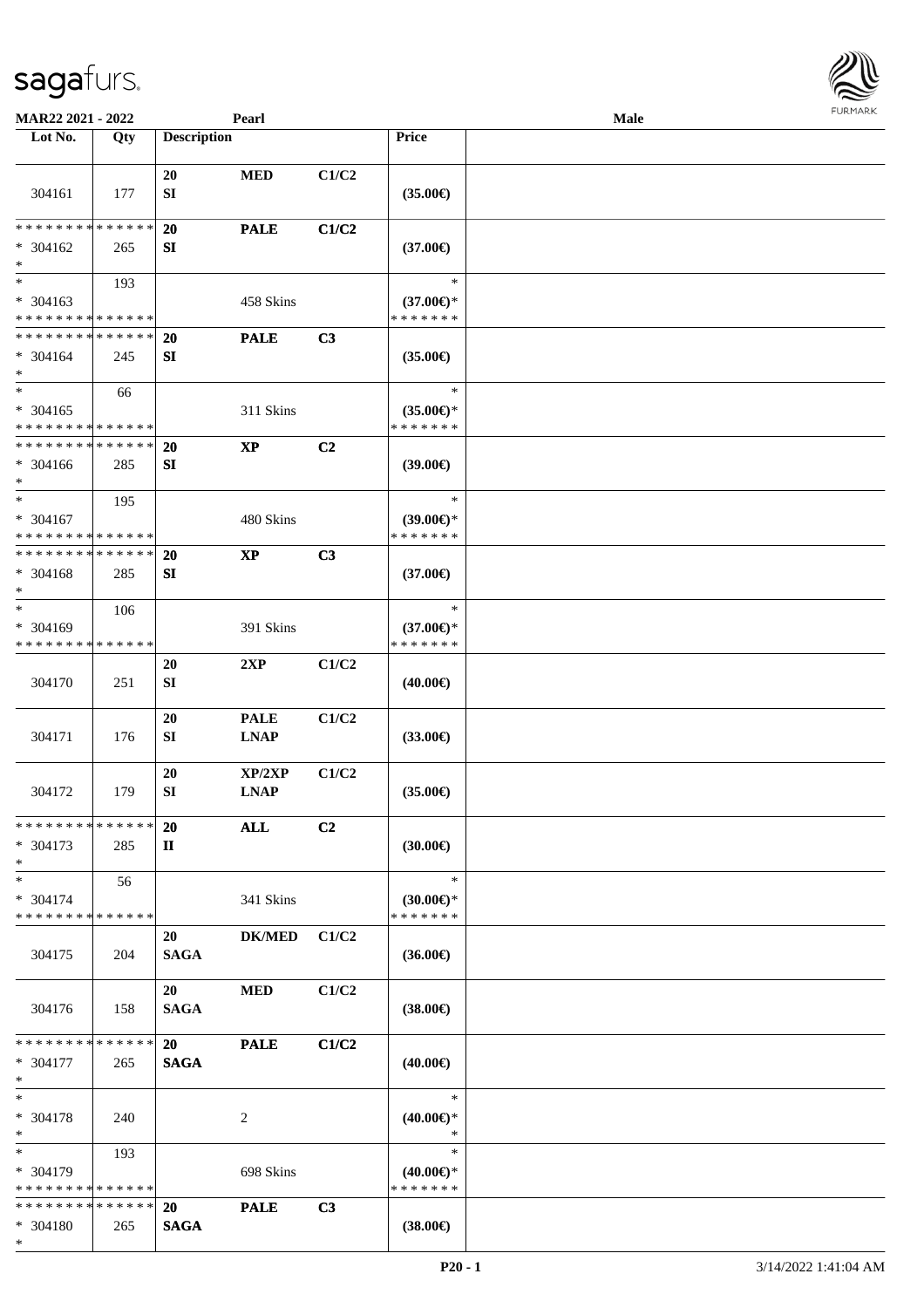| <b>MAR22 2021 - 2022</b>                                 |     |                          | Pearl                                 |                |                                                | Male |  |
|----------------------------------------------------------|-----|--------------------------|---------------------------------------|----------------|------------------------------------------------|------|--|
| Lot No.                                                  | Qty | <b>Description</b>       |                                       |                | <b>Price</b>                                   |      |  |
| $*$ $*$<br>* 304181<br>* * * * * * * * * * * * * *       | 67  | 20<br><b>SAGA</b>        | <b>PALE</b>                           | C3             | $\ast$<br>38.00€*<br>* * * * * * *             |      |  |
| 304182                                                   | 222 | 20<br><b>SAGA</b>        | $\bold{XP}$                           | C1             | 43.00€                                         |      |  |
| ******** <mark>******</mark><br>* 304183<br>$*$          | 264 | <b>20</b><br><b>SAGA</b> | <b>XP</b>                             | C <sub>2</sub> | 42.00€                                         |      |  |
| $*$<br>* 304184<br>$*$                                   | 240 |                          | 2                                     |                | $\ast$<br>45.00€*<br>$\ast$                    |      |  |
| $*$<br>* 304185<br>$\ast$                                | 240 |                          | 3                                     |                | $\ast$<br>42.00€*<br>$\ast$                    |      |  |
| $*$<br>* 304186<br>$*$                                   | 240 |                          | $\overline{4}$                        |                | $\ast$<br>42.00€*<br>$\ast$                    |      |  |
| $*$ $-$<br>* 304187<br>* * * * * * * * * * * * * * *     | 128 |                          | 1112 Skins                            |                | $\ast$<br>$(42.00\epsilon)$ *<br>* * * * * * * |      |  |
| * * * * * * * * * * * * * * *<br>$* 304188$<br>$*$       | 265 | <b>20</b><br><b>SAGA</b> | $\bold{X}\bold{P}$                    | C3             | $(40.00\epsilon)$                              |      |  |
| $*$<br>* 304189<br>$*$                                   | 240 |                          | 2                                     |                | $\ast$<br>$(40.00\epsilon)$ *<br>$\ast$        |      |  |
| $*$<br>* 304190<br>* * * * * * * * * * * * * *           | 152 |                          | 657 Skins                             |                | $\ast$<br>$(40.00\epsilon)$ *<br>* * * * * * * |      |  |
| * * * * * * * * * * * * * * *<br>* 304191<br>$*$         | 265 | 20<br><b>SAGA</b>        | 2XP                                   | C1/C2          | 43.00€                                         |      |  |
| $*$<br>* 304192<br>$*$ $*$                               | 240 |                          | 2                                     |                | $\ast$<br>43.00€*<br>$\ast$                    |      |  |
| $*$<br>$* 304193$<br>* * * * * * * * * * * * * * *       | 113 |                          | 618 Skins                             |                | $\ast$<br>43.00€*<br>* * * * * * *             |      |  |
| * * * * * * * * * * * * * * *<br>* 304194<br>$*$         | 265 | 20<br><b>SAGA</b>        | 2XP                                   | C3             | $(41.00\epsilon)$                              |      |  |
| $*$<br>* 304195<br>* * * * * * * * * * * * * * *         | 61  |                          | 326 Skins                             |                | $\ast$<br>$(41.00\epsilon)$ *<br>* * * * * * * |      |  |
| 304196                                                   | 171 | 20<br><b>SAGA</b>        | 3XP                                   | C1/C2          | $(41.00\epsilon)$                              |      |  |
| * * * * * * * * * * * * * * *<br>* 304197<br>$*$ $*$     | 265 | 20<br><b>SAGA</b>        | <b>PALE</b><br><b>LNAP</b>            | C1/C2          | 36.00€                                         |      |  |
| $*$ and $*$<br>* 304198<br>* * * * * * * * * * * * * * * | 53  |                          | 318 Skins                             |                | $\ast$<br>36.00€*<br>* * * * * * *             |      |  |
| 304199                                                   | 230 | 20<br><b>SAGA</b>        | <b>PALE</b><br><b>LNAP</b>            | C3             | $(34.00\epsilon)$                              |      |  |
| * * * * * * * * * * * * * * *<br>* 304200<br>$*$         | 265 | 20<br><b>SAGA</b>        | $\mathbf{X}\mathbf{P}$<br><b>LNAP</b> | C1/C2          | 38.00€                                         |      |  |

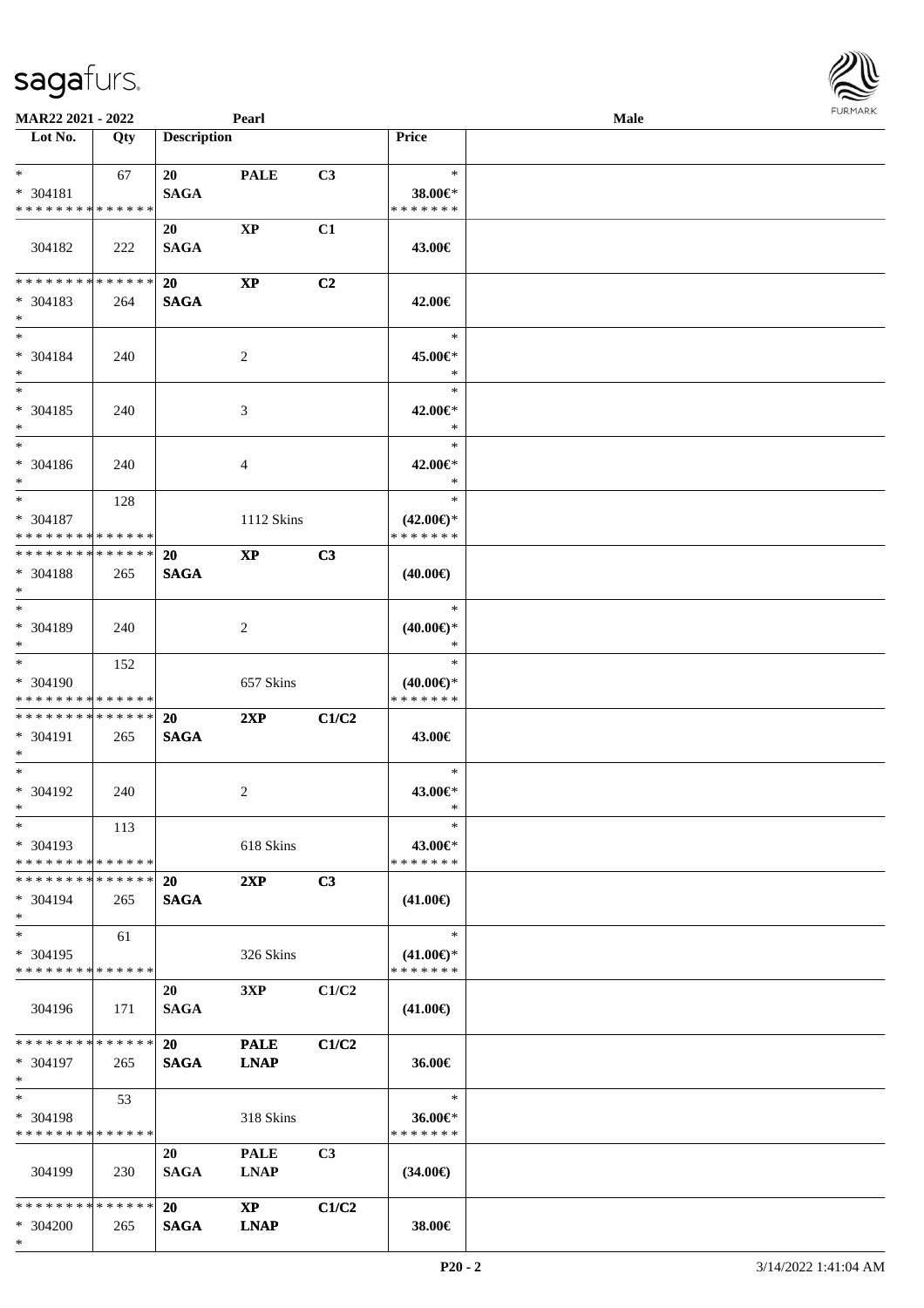| MAR22 2021 - 2022                       |     | Pearl                    |                         |                | Male                                 |  |  |  |  |
|-----------------------------------------|-----|--------------------------|-------------------------|----------------|--------------------------------------|--|--|--|--|
| Lot No.                                 | Qty | <b>Description</b>       |                         |                | <b>Price</b>                         |  |  |  |  |
| $*$                                     | 54  | 20                       | $\mathbf{X} \mathbf{P}$ | C1/C2          | $\ast$                               |  |  |  |  |
| * 304201<br>* * * * * * * * * * * * * * |     | <b>SAGA</b>              | <b>LNAP</b>             |                | 38.00€*<br>* * * * * * *             |  |  |  |  |
| * * * * * * * * * * * * * * *           |     | <b>20</b>                | <b>XP</b>               | C3             |                                      |  |  |  |  |
| * 304202<br>$*$                         | 265 | <b>SAGA</b>              | <b>LNAP</b>             |                | $(36.00\epsilon)$                    |  |  |  |  |
| $*$                                     | 85  |                          |                         |                | $\ast$                               |  |  |  |  |
| * 304203<br>* * * * * * * * * * * * * * |     |                          | 350 Skins               |                | $(36.00\epsilon)$ *<br>* * * * * * * |  |  |  |  |
|                                         |     | 20                       | 2XP                     | C1/C2          |                                      |  |  |  |  |
| 304204                                  | 151 | <b>SAGA</b>              | <b>LNAP</b>             |                | $(39.00\epsilon)$                    |  |  |  |  |
|                                         |     | 20                       | <b>PALE</b>             | C1/C2          |                                      |  |  |  |  |
| 304205                                  | 146 | <b>SROY</b>              |                         |                | $(42.00\epsilon)$                    |  |  |  |  |
| * * * * * * * * * * * * * *             |     | 20                       | <b>XP</b>               | C1/C2          |                                      |  |  |  |  |
| $* 304206$<br>$*$                       | 245 | <b>SROY</b>              |                         |                | 44.00€                               |  |  |  |  |
| $*$                                     | 223 |                          |                         |                | $\ast$                               |  |  |  |  |
| * 304207<br>* * * * * * * * * * * * * * |     |                          | 468 Skins               |                | 44.00€*<br>* * * * * * *             |  |  |  |  |
| 304208                                  | 188 | <b>20</b><br><b>SROY</b> | <b>XP</b>               | C <sub>3</sub> | $(42.00\epsilon)$                    |  |  |  |  |
| 304209                                  | 267 | 20<br><b>SROY</b>        | 2XP                     | C1/C2          | $(45.00\epsilon)$                    |  |  |  |  |

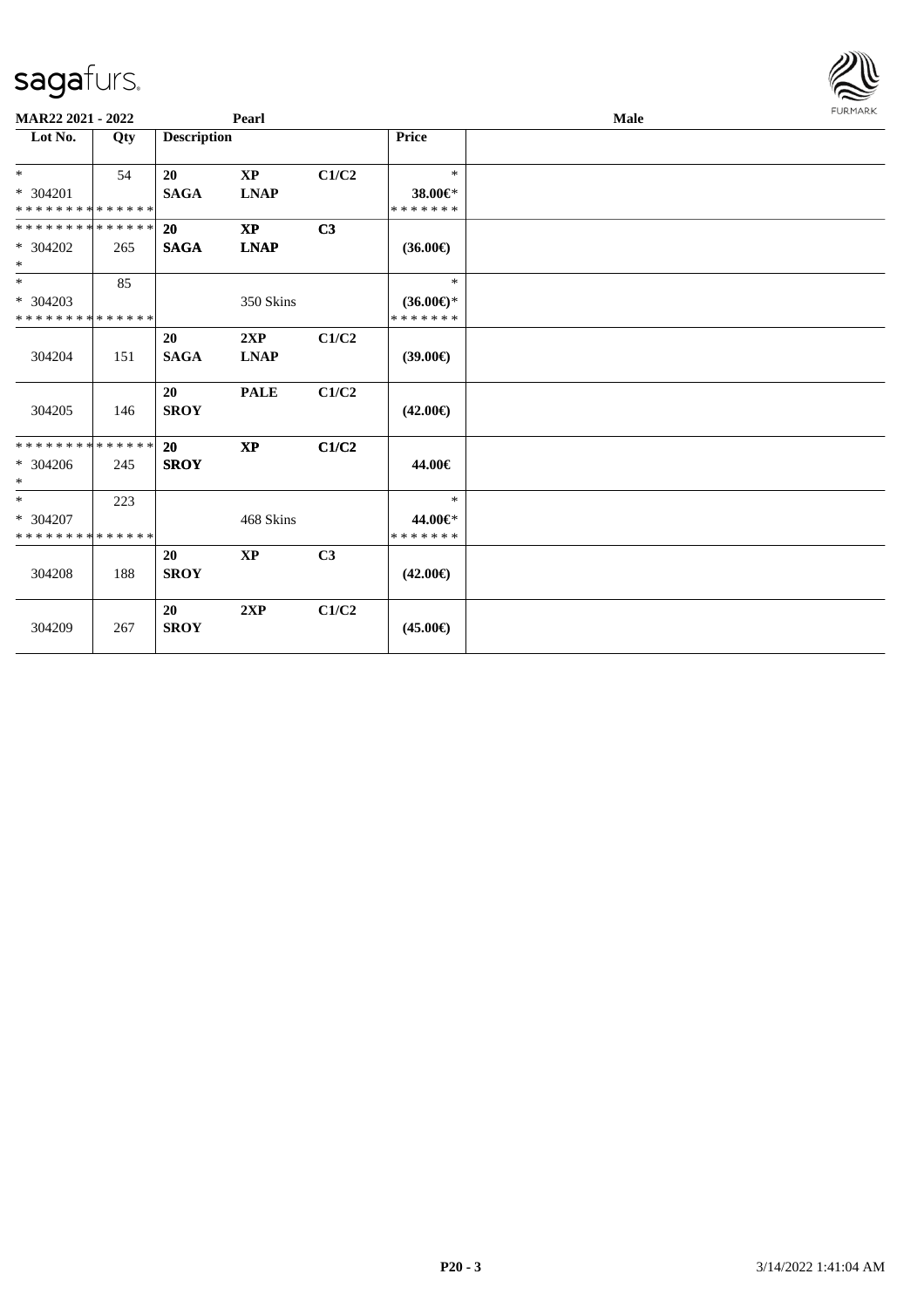| MAR22 2021 - 2022                                    |     |                             | Pearl                        |                |                                          | <b>FUNITANN</b> |  |
|------------------------------------------------------|-----|-----------------------------|------------------------------|----------------|------------------------------------------|-----------------|--|
| Lot No.                                              | Qty | <b>Description</b>          |                              |                | Price                                    |                 |  |
| 304261                                               | 125 | $\bf{0}$<br>SI              | <b>DK/MED</b>                | C1/C2          | $(28.00\epsilon)$                        |                 |  |
| 304262                                               | 110 | $\bf{0}$<br>SI              | <b>DK/MED</b>                | C1/C2          | $(28.00\epsilon)$                        |                 |  |
| 304263                                               | 86  | $\bf{0}$<br>SI              | <b>DK/MED</b><br><b>LNAP</b> | C1/C2          | $(25.00\epsilon)$                        |                 |  |
| 304264                                               | 149 | $\bf{0}$<br>SI              | <b>PALE</b><br><b>LNAP</b>   | C1/C2          | $(29.00\epsilon)$                        |                 |  |
| 304265                                               | 125 | $\mathbf{0}$<br>SI          | XP/2XP<br><b>LNAP</b>        | C1/C2          | $(32.00\epsilon)$                        |                 |  |
| ******** <mark>******</mark><br>* 304266<br>$*$      | 305 | $\mathbf{0}$<br>SI          | <b>ALL</b><br><b>LNAP</b>    | C <sub>2</sub> | 25.50€                                   |                 |  |
| $*$<br>$* 304267$<br>* * * * * * * * * * * * * *     | 63  |                             | 368 Skins                    |                | $\ast$<br>25.00€*<br>* * * * * * *       |                 |  |
| 304268                                               | 167 | $\bf{0}$<br>$\mathbf{I}$    | <b>ALL</b>                   | C <sub>2</sub> | 23.00€                                   |                 |  |
| 304269                                               | 125 | $\mathbf{0}$<br><b>SAGA</b> | <b>DK/MED</b>                | C2             | $(31.00\epsilon)$                        |                 |  |
| ******** <mark>******</mark><br>$* 304270$<br>$\ast$ | 285 | $\mathbf{0}$<br><b>SAGA</b> | <b>ALL</b><br><b>LNAP</b>    | C2             | $(28.00\epsilon)$                        |                 |  |
| $*$<br>$* 304271$<br>******** <mark>******</mark>    | 151 |                             | 436 Skins                    |                | $\ast$<br>$(28.00\epsilon)$ *<br>******* |                 |  |

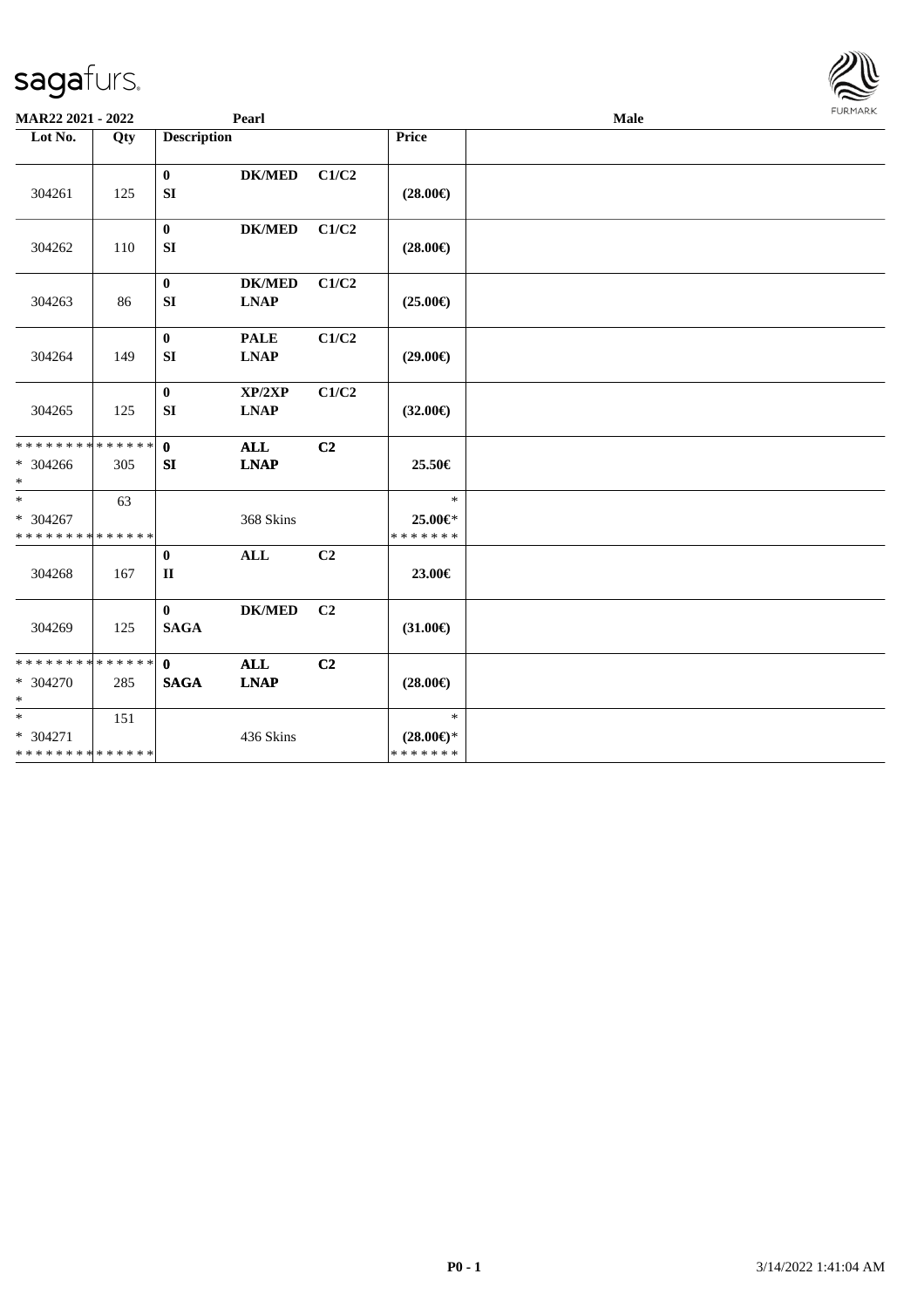

| MAR22 2021 - 2022                                   |     |                        | <b>Pearl Velvet</b>                    |       |                                                | Male |  |
|-----------------------------------------------------|-----|------------------------|----------------------------------------|-------|------------------------------------------------|------|--|
| Lot No.                                             | Qty | <b>Description</b>     |                                        |       | Price                                          |      |  |
| 304321                                              | 148 | 40<br>${\bf SI}$       | <b>Dark</b><br><b>VELV1</b>            | C1/C2 | $(45.00\epsilon)$                              |      |  |
| 304322                                              | 217 | 40<br>SI               | <b>PALE</b><br><b>VELV1</b>            | C1/C2 | $(49.00\epsilon)$                              |      |  |
| 304323                                              | 135 | 40<br>${\bf S}{\bf I}$ | XP<br><b>VELV1</b>                     | C1    | $(52.00\epsilon)$                              |      |  |
| * * * * * * * * * * * * * *<br>$* 304324$<br>$\ast$ | 225 | 40<br>SI               | $\bold{X}\bold{P}$<br><b>VELV1</b>     | C2    | $(51.00\epsilon)$                              |      |  |
| $\ast$<br>$* 304325$<br>$\ast$                      | 200 |                        | $\sqrt{2}$                             |       | $\ast$<br>$(51.00\epsilon)$ *<br>$\ast$        |      |  |
| $\ast$<br>$* 304326$<br>$\ast$                      | 200 |                        | 3                                      |       | $\ast$<br>$(51.00\epsilon)$ *<br>$\ast$        |      |  |
| $\ast$<br>$* 304327$<br>* * * * * * * * * * * * * * | 154 |                        | 779 Skins                              |       | $\ast$<br>$(51.00\epsilon)$ *<br>* * * * * * * |      |  |
| * * * * * * * * * * * * * *<br>$* 304328$<br>$\ast$ | 225 | 40<br>SI               | $\mathbf{X}\mathbf{P}$<br><b>VELV1</b> | C3    | $(48.00\epsilon)$                              |      |  |
| $\ast$<br>* 304329<br>* * * * * * * * * * * * * *   | 136 |                        | 361 Skins                              |       | $\ast$<br>$(48.00\epsilon)$ *<br>* * * * * * * |      |  |
| 304330                                              | 141 | 40<br>SI               | 2XP<br><b>VELV1</b>                    | C1    | $(53.00\epsilon)$                              |      |  |
| * * * * * * * * * * * * * *<br>* 304331<br>$\ast$   | 225 | 40<br>SI               | 2XP<br><b>VELV1</b>                    | C2    | $(52.00\epsilon)$                              |      |  |
| $\ast$<br>* 304332<br>$*$                           | 200 |                        | $\overline{c}$                         |       | $\ast$<br>$(52.00\epsilon)$ *<br>$\ast$        |      |  |
| $\ast$<br>$* 304333$<br>* * * * * * * * * * * * * * | 108 |                        | 533 Skins                              |       | $\ast$<br>$(52.00\epsilon)$ *<br>* * * * * * * |      |  |
| 304334                                              | 233 | 40<br>SI               | 2XP<br><b>VELV1</b>                    | C3    | $(49.00\epsilon)$                              |      |  |
| 304335                                              | 180 | 40<br>SI               | 3XP<br><b>VELV1</b>                    | C1/C2 | (50.00)                                        |      |  |
| 304336                                              | 121 | 40<br>SI               | $\mathbf{X}\mathbf{P}$<br>VELV2        | C1/C2 | $(51.00\epsilon)$                              |      |  |
| 304337                                              | 120 | 40<br>SI               | 2XP<br>VELV2                           | C1/C2 | 52.00€                                         |      |  |
| 304338                                              | 167 | 40<br><b>SAGA</b>      | <b>Dark</b><br><b>VELV1</b>            | C1/C2 | $(47.00\epsilon)$                              |      |  |
| * * * * * * * * * * * * * *<br>* 304339<br>$\ast$   | 205 | 40<br><b>SAGA</b>      | <b>PALE</b><br><b>VELV1</b>            | C1/C2 | $(52.00\epsilon)$                              |      |  |
| $*$<br>* 304340<br>* * * * * * * * * * * * * *      | 129 |                        | 334 Skins                              |       | $\ast$<br>$(52.00\epsilon)$ *<br>* * * * * * * |      |  |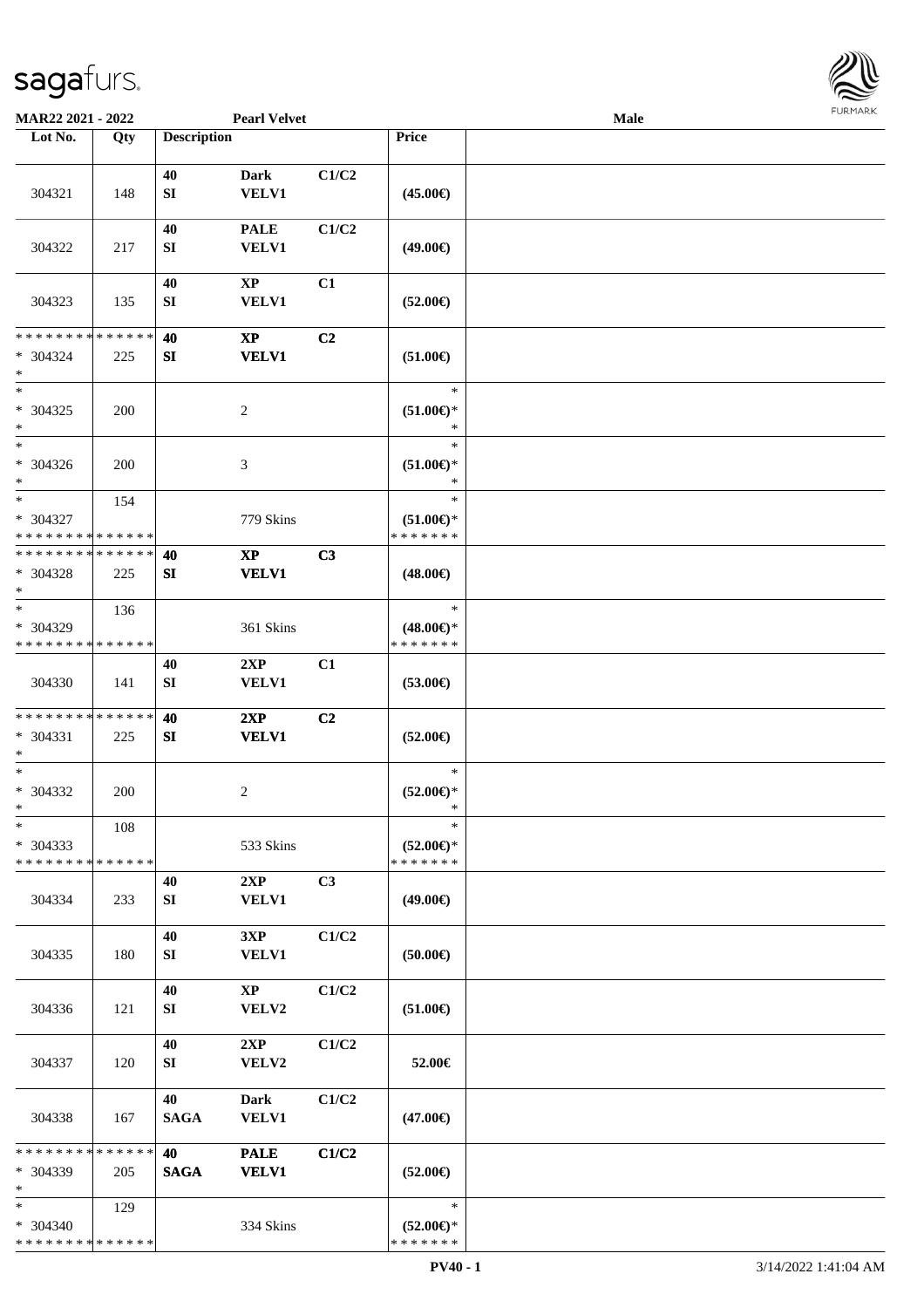

| MAR22 2021 - 2022                                      |     |                    | <b>Pearl Velvet</b>                    |                |                                                | <b>Male</b> |  |
|--------------------------------------------------------|-----|--------------------|----------------------------------------|----------------|------------------------------------------------|-------------|--|
| Lot No.                                                | Qty | <b>Description</b> |                                        |                | Price                                          |             |  |
| **************<br>$* 304341$<br>$*$                    | 205 | 40<br><b>SAGA</b>  | $\bold{XP}$<br><b>VELV1</b>            | C1             | $(55.00\epsilon)$                              |             |  |
| $*$<br>* 304342<br>* * * * * * * * * * * * * *         | 140 |                    | 345 Skins                              |                | $\ast$<br>$(55.00\epsilon)$ *<br>* * * * * * * |             |  |
| * * * * * * * * * * * * * *<br>$* 304343$<br>$*$       | 205 | 40<br><b>SAGA</b>  | $\mathbf{XP}$<br><b>VELV1</b>          | C2             | $(54.00\epsilon)$                              |             |  |
| $*$<br>$* 304344$<br>$\ast$                            | 180 |                    | $\overline{c}$                         |                | $\ast$<br>$(54.00ε)$ *<br>$\ast$               |             |  |
| $*$<br>$* 304345$<br>$\ast$                            | 180 |                    | $\mathfrak{Z}$                         |                | $\ast$<br>$(54.00ε)$ *<br>$\ast$               |             |  |
| $\ast$<br>$* 304346$<br>$\ast$                         | 180 |                    | 4                                      |                | $\ast$<br>$(54.00ε)$ *<br>$\ast$               |             |  |
| $\ast$<br>* 304347<br>$\ast$                           | 180 |                    | 5                                      |                | $\ast$<br>$(54.00ε)$ *<br>$\ast$               |             |  |
| $*$<br>* 304348<br>$\ast$                              | 180 |                    | 6                                      |                | $\ast$<br>$(54.00\epsilon)$ *<br>∗             |             |  |
| $\ast$<br>* 304349<br>* * * * * * * * * * * * * *      | 91  |                    | 1196 Skins                             |                | $\ast$<br>$(54.00\epsilon)$ *<br>* * * * * * * |             |  |
| * * * * * * * * * * * * * *<br>* 304350<br>$*$         | 205 | 40<br><b>SAGA</b>  | $\mathbf{X}\mathbf{P}$<br><b>VELV1</b> | C3             | $(52.00\epsilon)$                              |             |  |
| $*$<br>$* 304351$<br>* * * * * * * * * * * * * *       | 163 |                    | 368 Skins                              |                | $\ast$<br>$(52.00\epsilon)$ *<br>* * * * * * * |             |  |
| * * * * * * * * * * * * * *<br>* 304352<br>$*$         | 205 | 40<br><b>SAGA</b>  | 2XP<br><b>VELV1</b>                    | C1             | 56.00€                                         |             |  |
| $*$<br>$*304353$<br>* * * * * * * * * * * * * *        | 122 |                    | 327 Skins                              |                | $\ast$<br>56.00€*<br>* * * * * * *             |             |  |
| * * * * * * * * * * * * * * *<br>* 304354<br>$*$       | 205 | 40<br><b>SAGA</b>  | 2XP<br><b>VELV1</b>                    | C2             | $(55.00\epsilon)$                              |             |  |
| $*$<br>$* 304355$<br>$*$                               | 180 |                    | $\overline{2}$                         |                | $\ast$<br>$(55.00\epsilon)$ *<br>$\ast$        |             |  |
| $*$<br>$* 304356$<br>$*$                               | 180 |                    | 3                                      |                | $\ast$<br>$(55.00\epsilon)$ *<br>$\ast$        |             |  |
| $*$<br>* 304357<br>$*$                                 | 180 |                    | 4                                      |                | $\ast$<br>$(55.00\epsilon)$ *<br>$\ast$        |             |  |
| $*$<br>* 304358<br>$*$                                 | 180 |                    | 5                                      |                | $\ast$<br>$(55.00\epsilon)$ *<br>$\ast$        |             |  |
| $*$ and $*$<br>* 304359<br>* * * * * * * * * * * * * * | 125 |                    | 1050 Skins                             |                | $\ast$<br>$(55.00\epsilon)$ *<br>* * * * * * * |             |  |
| * * * * * * * * * * * * * *<br>* 304360<br>$*$         | 204 | 40<br><b>SAGA</b>  | 2XP<br><b>VELV1</b>                    | C <sub>3</sub> | $(53.00\epsilon)$                              |             |  |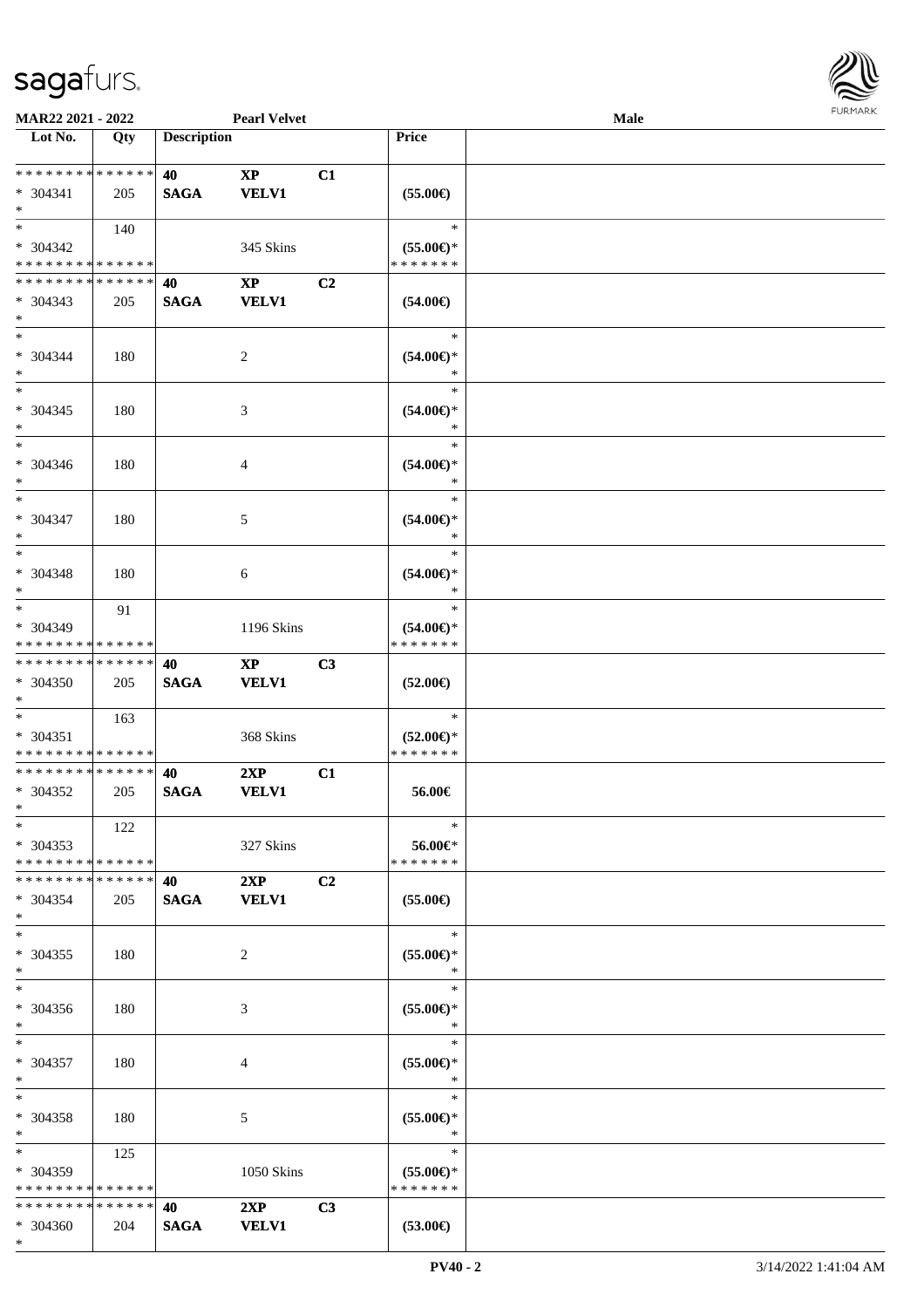

| MAR22 2021 - 2022            |             |                    | <b>Pearl Velvet</b>    |                |                               | Male |  |
|------------------------------|-------------|--------------------|------------------------|----------------|-------------------------------|------|--|
| Lot No.                      | Qty         | <b>Description</b> |                        |                | Price                         |      |  |
| $*$<br>$* 304361$            | 198         | 40<br><b>SAGA</b>  | 2XP<br><b>VELV1</b>    | C3             | $\ast$<br>$(53.00\epsilon)$ * |      |  |
| * * * * * * * * * * * * * *  |             |                    |                        |                | * * * * * * *                 |      |  |
| * * * * * * * * * * * * * *  |             | 40                 | 3XP                    | C1/C2          |                               |      |  |
| $* 304362$<br>$\ast$         | 205         | <b>SAGA</b>        | <b>VELV1</b>           |                | $(53.00\epsilon)$             |      |  |
| $\overline{\ast}$            |             |                    |                        |                | $\ast$                        |      |  |
| $* 304363$<br>$\ast$         | 180         |                    | $\overline{c}$         |                | $(53.00*)$<br>$\ast$          |      |  |
| $\overline{\ast}$            | 141         |                    |                        |                | $\ast$                        |      |  |
| $* 304364$                   |             |                    | 526 Skins              |                | $(53.00\epsilon)$ *           |      |  |
| * * * * * * * * * * * * * *  |             |                    |                        |                | * * * * * * *                 |      |  |
|                              |             | 40                 | 3XP                    | C3             |                               |      |  |
| 304365                       | 153         | <b>SAGA</b>        | <b>VELV1</b>           |                | $(51.00\epsilon)$             |      |  |
|                              |             | 40                 | $\mathbf{X}\mathbf{P}$ | C1             |                               |      |  |
| 304366                       | 174         | <b>SAGA</b>        | VELV2                  |                | $(55.00\epsilon)$             |      |  |
|                              |             | 40                 | $\mathbf{X}\mathbf{P}$ | C2             |                               |      |  |
| 304367                       | 210         | <b>SAGA</b>        | VELV2                  |                | $(54.00\epsilon)$             |      |  |
|                              |             | 40                 | 2XP                    | C1             |                               |      |  |
| 304368                       | 139         | <b>SAGA</b>        | VELV2                  |                | 56.00€                        |      |  |
| * * * * * * * *              | * * * * * * | 40                 | 2XP                    | C <sub>2</sub> |                               |      |  |
| * 304369<br>$\ast$           | 205         | <b>SAGA</b>        | <b>VELV2</b>           |                | 55.00€                        |      |  |
| $\ast$                       | 80          |                    |                        |                | $\ast$                        |      |  |
| * 304370                     |             |                    | 285 Skins              |                | 55.00€*                       |      |  |
| * * * * * * * * * * * * * *  |             |                    |                        |                | * * * * * * *                 |      |  |
| 304371                       | 177         | 40<br><b>SAGA</b>  | 3XP<br>VELV2           | C1/C2          | 54.00€                        |      |  |
| ******** <mark>******</mark> |             | 40                 | $\mathbf{X}\mathbf{P}$ | C1/C2          |                               |      |  |
| * 304372<br>$*$              | 205         | <b>SROY</b>        | <b>VELV1</b>           |                | $(56.00\epsilon)$             |      |  |
| $\ast$                       |             |                    |                        |                | $\ast$                        |      |  |
| $* 304373$<br>$\ast$         | 180         |                    | 2                      |                | $(56.00\epsilon)$ *<br>$\ast$ |      |  |
| $\ast$                       | 91          |                    |                        |                | $\ast$                        |      |  |
| $* 304374$                   |             |                    | 476 Skins              |                | $(56.00\epsilon)$ *           |      |  |
| * * * * * * * * * * * * * *  |             |                    |                        |                | * * * * * * *                 |      |  |
| 304375                       | 132         | 40<br><b>SROY</b>  | 2XP<br><b>VELV1</b>    | C1             | 58.00€                        |      |  |
|                              |             |                    |                        |                |                               |      |  |
| * * * * * * * * * * * * * *  |             | 40                 | 2XP                    | C2             |                               |      |  |
| $* 304376$<br>$\ast$         | 205         | <b>SROY</b>        | <b>VELV1</b>           |                | 57.00€                        |      |  |
| $\ast$                       | 76          |                    |                        |                | $\ast$                        |      |  |
| * 304377                     |             |                    | 281 Skins              |                | 57.00€*                       |      |  |
| * * * * * * * * * * * * * *  |             |                    |                        |                | * * * * * * *                 |      |  |
|                              |             | 40                 | 3XP                    | C1/C2          |                               |      |  |
| 304378                       | 160         | <b>SROY</b>        | <b>VELV1</b>           |                | 55.00€                        |      |  |
|                              |             | 40                 | $\mathbf{XP}$          | C1/C2          |                               |      |  |
| 304379                       | 140         | <b>SROY</b>        | <b>VELV2</b>           |                | $(56.00\epsilon)$             |      |  |
|                              |             |                    |                        |                |                               |      |  |
| 304380                       | 142         | 40<br><b>SROY</b>  | 2XP<br>VELV2           | C1/C2          | 57.00€                        |      |  |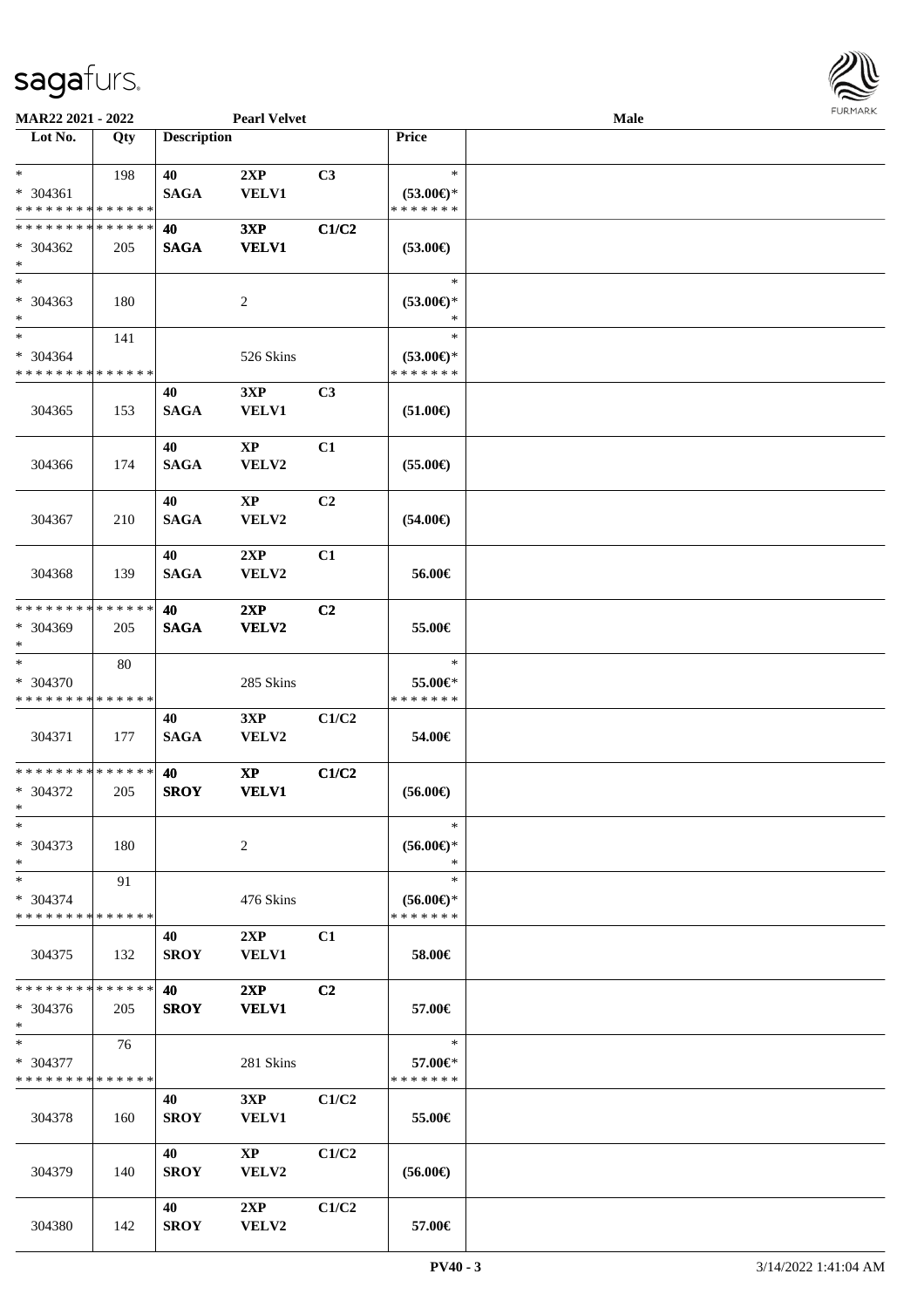

| MAR22 2021 - 2022                                 |     |                        | <b>Pearl Velvet</b>                    |                |                                                | Male |  |
|---------------------------------------------------|-----|------------------------|----------------------------------------|----------------|------------------------------------------------|------|--|
| Lot No.                                           | Qty | <b>Description</b>     |                                        |                | Price                                          |      |  |
| 304421                                            | 161 | 30<br>SI               | <b>PALE</b><br><b>VELV1</b>            | C1             | $(46.00\epsilon)$                              |      |  |
| 304422                                            | 263 | 30<br>SI               | <b>PALE</b><br><b>VELV1</b>            | C2             | $(45.00\epsilon)$                              |      |  |
| 304423                                            | 127 | 30<br>${\bf S}{\bf I}$ | <b>PALE</b><br>VELV1                   | C <sub>3</sub> | $(42.00\epsilon)$                              |      |  |
| * * * * * * * * * * * * * *<br>$* 304424$<br>$*$  | 245 | 30<br>SI               | $\mathbf{XP}$<br><b>VELV1</b>          | C1             | $(47.00\epsilon)$                              |      |  |
| $*$<br>$* 304425$<br>* * * * * * * * * * * * * *  | 192 |                        | 437 Skins                              |                | $\ast$<br>$(47.00\epsilon)$ *<br>* * * * * * * |      |  |
| * * * * * * * * * * * * * *<br>$* 304426$<br>$*$  | 245 | 30<br>SI               | $\bold{XP}$<br><b>VELV1</b>            | C <sub>2</sub> | $(47.00\epsilon)$                              |      |  |
| $*$<br>$* 304427$<br>$*$                          | 220 |                        | 2                                      |                | $\ast$<br>$(47.00\epsilon)$ *<br>$\ast$        |      |  |
| $*$<br>$* 304428$<br>$*$                          | 220 |                        | 3                                      |                | $\ast$<br>$(47.00\epsilon)$ *<br>∗             |      |  |
| $*$<br>$* 304429$<br>$*$                          | 220 |                        | 4                                      |                | $\ast$<br>$(47.00\epsilon)$ *<br>*             |      |  |
| $\ast$<br>* 304430<br>* * * * * * * * * * * * * * | 62  |                        | 967 Skins                              |                | $\ast$<br>$(47.00\epsilon)$ *<br>* * * * * * * |      |  |
| * * * * * * * * * * * * * *<br>* 304431<br>$*$    | 265 | 30<br>SI               | $\mathbf{X}\mathbf{P}$<br><b>VELV1</b> | C3             | $(44.00\epsilon)$                              |      |  |
| $*$<br>* 304432<br>* * * * * * * * * * * * * * *  | 113 |                        | 378 Skins                              |                | $\ast$<br>$(44.00\epsilon)$ *<br>*******       |      |  |
| 304433                                            | 237 | 30<br>SI               | 2XP<br><b>VELV1</b>                    | C1             | $(48.00\epsilon)$                              |      |  |
| * * * * * * * * * * * * * *<br>$* 304434$<br>$*$  | 245 | 30<br>SI               | 2XP<br><b>VELV1</b>                    | C2             | $(47.00\epsilon)$                              |      |  |
| $*$<br>$* 304435$<br>* * * * * * * * * * * * * *  | 117 |                        | 362 Skins                              |                | $\ast$<br>$(47.00\epsilon)$ *<br>* * * * * * * |      |  |
| 304436                                            | 131 | 30<br>SI               | 2XP<br><b>VELV1</b>                    | C3             | $(45.00\epsilon)$                              |      |  |
| 304437                                            | 170 | 30<br>SI               | $\mathbf{X}\mathbf{P}$<br>VELV2        | C1/C2          | $(47.00\epsilon)$                              |      |  |
| 304438                                            | 158 | 30<br><b>SAGA</b>      | <b>Dark</b><br><b>VELV1</b>            | C1/C2          | $(43.00\epsilon)$                              |      |  |
| 304439                                            | 120 | 30<br><b>SAGA</b>      | $\bf MED$<br><b>VELV1</b>              | C1/C2          | $(46.00\epsilon)$                              |      |  |
| 304440                                            | 187 | 30<br><b>SAGA</b>      | <b>PALE</b><br><b>VELV1</b>            | C1             | $(48.00\epsilon)$                              |      |  |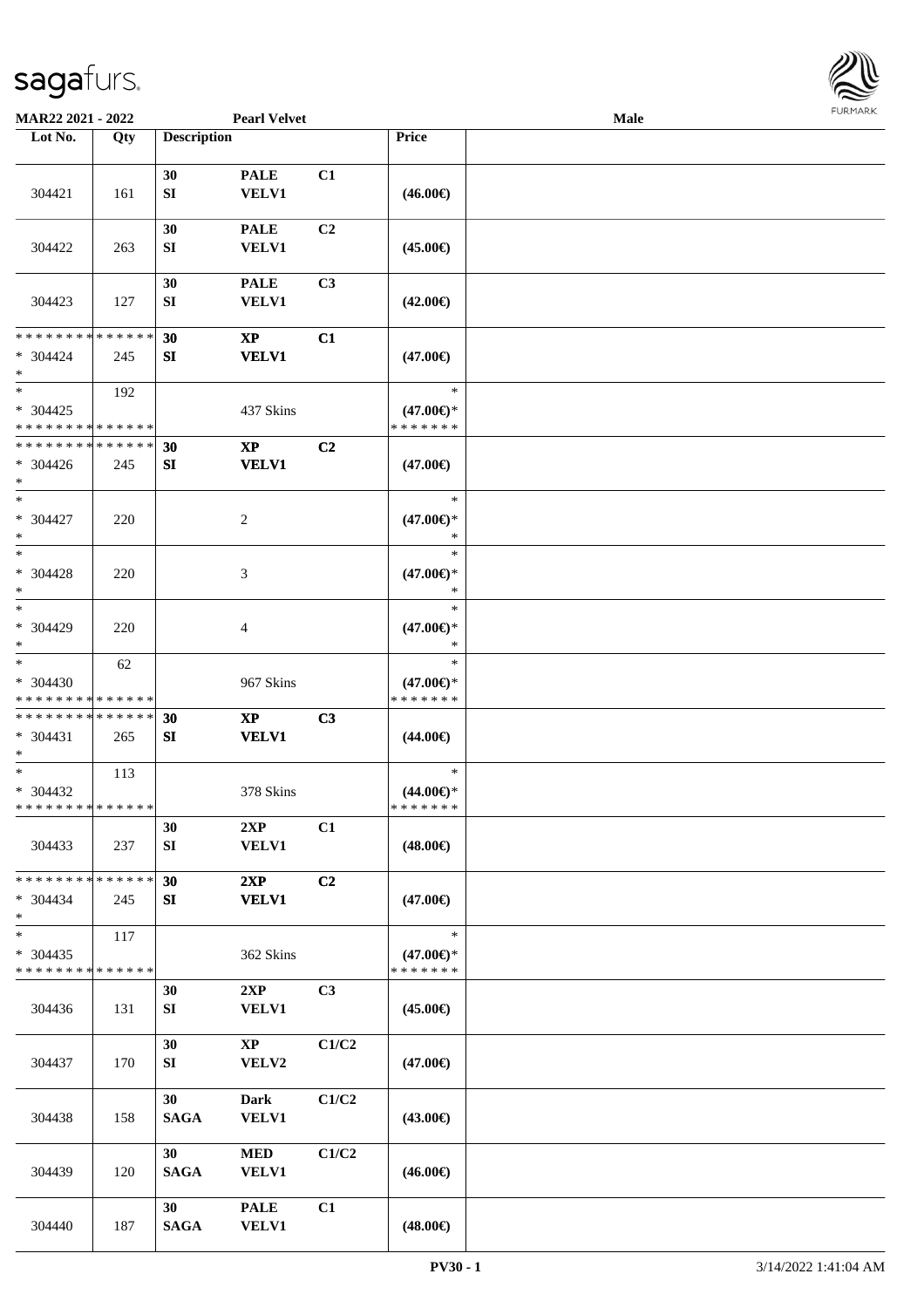

| MAR22 2021 - 2022                                         |                    |                                | <b>Pearl Velvet</b>                    |                |                                                | <b>Male</b> |  |
|-----------------------------------------------------------|--------------------|--------------------------------|----------------------------------------|----------------|------------------------------------------------|-------------|--|
| Lot No.                                                   | Qty                | <b>Description</b>             |                                        |                | <b>Price</b>                                   |             |  |
| ******** <mark>******</mark><br>$* 304441$<br>$\ast$      | 225                | 30 <sup>1</sup><br><b>SAGA</b> | <b>PALE</b><br><b>VELV1</b>            | C <sub>2</sub> | $(47.00\epsilon)$                              |             |  |
| $\ast$<br>$* 304442$<br>$\ast$                            | 200                |                                | 2                                      |                | $\ast$<br>$(47.00\epsilon)$ *<br>$\ast$        |             |  |
| $\overline{\phantom{1}}$<br>$* 304443$<br>* * * * * * * * | 134<br>* * * * * * |                                | 559 Skins                              |                | $\ast$<br>$(47.00\epsilon)$ *<br>* * * * * * * |             |  |
| 304444                                                    | 178                | 30<br><b>SAGA</b>              | <b>PALE</b><br><b>VELV1</b>            | C3             | $(46.00\epsilon)$                              |             |  |
| * * * * * * * *<br>$* 304445$<br>$\ast$                   | * * * * * *<br>225 | 30 <sup>°</sup><br><b>SAGA</b> | $\mathbf{XP}$<br><b>VELV1</b>          | C1             | (50.00)                                        |             |  |
| $\ast$<br>$* 304446$<br>$\ast$                            | 200                |                                | $\overline{c}$                         |                | $\ast$<br>$(50.00 \in )^*$<br>$\ast$           |             |  |
| $\overline{\ast}$<br>$* 304447$<br>$\ast$                 | 200                |                                | $\mathfrak{Z}$                         |                | $\ast$<br>$(50.00 \in )^*$<br>$\ast$           |             |  |
| $\ast$<br>$* 304448$<br>* * * * * * * * * * * * * *       | 161                |                                | 786 Skins                              |                | $\ast$<br>$(50.00ε)$ *<br>* * * * * * *        |             |  |
| * * * * * * * * * * * * * * *<br>* 304449<br>$*$          | 225                | 30<br><b>SAGA</b>              | $\mathbf{X}\mathbf{P}$<br><b>VELV1</b> | C <sub>2</sub> | 49.00€                                         |             |  |
| $\ast$<br>$* 304450$<br>$\ast$                            | 200                |                                | $\sqrt{2}$                             |                | $\ast$<br>49.00€*<br>$\ast$                    |             |  |
| $\ast$<br>$* 304451$<br>$\ast$                            | 200                |                                | $\mathfrak{Z}$                         |                | $\ast$<br>49.00€*<br>$\ast$                    |             |  |
| $\ast$<br>$* 304452$<br>$*$                               | 200                |                                | $\overline{4}$                         |                | $\ast$<br>49.00€*<br>$\ast$                    |             |  |
| $*$<br>$* 304453$<br>$*$                                  | 200                |                                | 5                                      |                | $\ast$<br>49.00€*<br>$\ast$                    |             |  |
| $*$<br>$* 304454$<br>$*$                                  | 200                |                                | 6                                      |                | $\ast$<br>49.00€*<br>$\ast$                    |             |  |
| $\ast$<br>$* 304455$<br>$*$                               | 200                |                                | $\tau$                                 |                | $\ast$<br>49.00€*<br>$\ast$                    |             |  |
| $\overline{\phantom{0}}$<br>$* 304456$<br>$*$             | 200                |                                | $\bf 8$                                |                | $\ast$<br>$(49.00\epsilon)$ *<br>$\ast$        |             |  |
| $*$<br>$* 304457$<br>$*$                                  | 200                |                                | 9                                      |                | $\ast$<br>$(49.00\epsilon)$ *<br>$\ast$        |             |  |
| $\ast$<br>* 304458<br>$*$                                 | 200                |                                | 10                                     |                | $\ast$<br>$(49.00\epsilon)$ *<br>$\ast$        |             |  |
| $\ast$<br>$* 304459$<br>$*$                               | 200                |                                | 11                                     |                | $\ast$<br>$(49.00\epsilon)$ *<br>$\star$       |             |  |
| $\ast$<br>$* 304460$<br>* * * * * * * * * * * * * *       | 167                |                                | 2392 Skins                             |                | $\ast$<br>$(49.00\epsilon)$ *<br>* * * * * * * |             |  |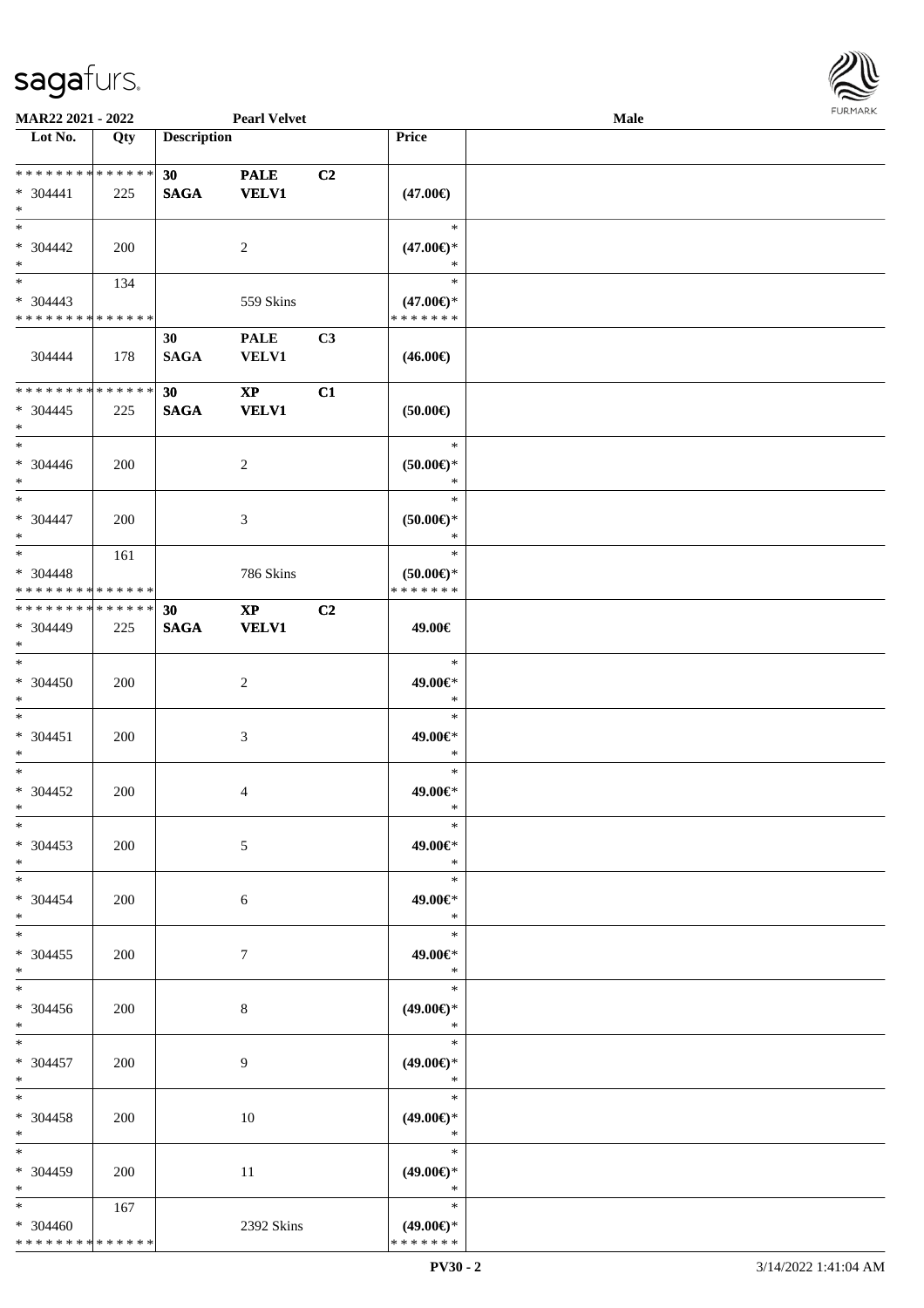\*



| MAR22 2021 - 2022                                   |                    |                                | <b>Pearl Velvet</b>                        |    |                                                                         | <b>Male</b> |  |
|-----------------------------------------------------|--------------------|--------------------------------|--------------------------------------------|----|-------------------------------------------------------------------------|-------------|--|
| Lot No.                                             | Qty                | <b>Description</b>             |                                            |    | Price                                                                   |             |  |
| ******** <mark>******</mark><br>* 304461<br>$*$     | 225                | 30 <sup>°</sup><br><b>SAGA</b> | $\boldsymbol{\mathrm{XP}}$<br><b>VELV1</b> | C3 | $(47.00\epsilon)$                                                       |             |  |
| $*$<br>$* 304462$<br>$\ast$                         | 200                |                                | $\sqrt{2}$                                 |    | $\ast$<br>$(47.00\epsilon)$ *<br>∗                                      |             |  |
| $\overline{\ast}$<br>$* 304463$<br>$*$              | 200                |                                | 3                                          |    | $\ast$<br>$(47.00\epsilon)$ *<br>$\ast$                                 |             |  |
| $*$<br>$* 304464$<br>$\ast$                         | 200                |                                | $\overline{4}$                             |    | $\ast$<br>$(47.00\epsilon)$ *<br>$\ast$                                 |             |  |
| $\ast$<br>$* 304465$<br>$\ast$                      | 200                |                                | $5\,$                                      |    | $\ast$<br>$(47.00\epsilon)$ *<br>$\ast$                                 |             |  |
| $\ast$<br>$* 304466$<br>* * * * * * * * * * * * * * | 162                |                                | 1187 Skins                                 |    | $\ast$<br>$(47.00\epsilon)$ *<br>* * * * * * *                          |             |  |
| * * * * * * * *<br>* 304467<br>$\ast$               | * * * * * *<br>225 | 30<br><b>SAGA</b>              | 2XP<br><b>VELV1</b>                        | C1 | $(51.00\epsilon)$                                                       |             |  |
| $*$<br>$* 304468$<br>$\ast$                         | 200                |                                | $\overline{2}$                             |    | $\ast$<br>$(51.00\epsilon)$ *<br>$\ast$                                 |             |  |
| $*$<br>* 304469<br>$*$                              | 200                |                                | $\mathfrak{Z}$                             |    | $\ast$<br>$(51.00\mathnormal{\in }\mathcal{)^{\! \! \times}}$<br>$\ast$ |             |  |
| $\ast$<br>* 304470<br>* * * * * * * * * * * * * *   | 44                 |                                | 669 Skins                                  |    | $\ast$<br>$(51.00\epsilon)$ *<br>* * * * * * *                          |             |  |
| * * * * * * * * * * * * * *<br>* 304471<br>$*$      | 225                | 30<br><b>SAGA</b>              | 2XP<br><b>VELV1</b>                        | C2 | $(50.00\epsilon)$                                                       |             |  |
| $\ast$<br>* 304472<br>$*$                           | 200                |                                | $\sqrt{2}$                                 |    | $\ast$<br>(50.00)<br>$*$                                                |             |  |
| $*$<br>* 304473<br>$*$                              | 200                |                                | $\mathfrak{Z}$                             |    | $\ast$<br>$(50.00ε)$ *<br>$\ast$                                        |             |  |
| $*$<br>* 304474<br>$*$                              | 200                |                                | $\overline{4}$                             |    | $\ast$<br>$(50.00ε)$ *<br>$\ast$                                        |             |  |
| $*$<br>$* 304475$<br>$*$<br>$\ast$                  | 200                |                                | 5                                          |    | $\ast$<br>$(50.00ε)$ *<br>$\ast$<br>$\ast$                              |             |  |
| $* 304476$<br>$*$                                   | 200                |                                | 6                                          |    | $(50.00ε)$ *<br>$\ast$                                                  |             |  |
| $*$<br>* 304477<br>$*$                              | 200                |                                | $7\phantom{.0}$                            |    | $\ast$<br>$(50.00ε)$ *<br>$\ast$                                        |             |  |
| $*$<br>* 304478<br>$*$                              | 200                |                                | 8                                          |    | $\ast$<br>$(50.00ε)$ *<br>$\ast$                                        |             |  |
| $*$<br>* 304479<br>* * * * * * * * * * * * * *      | 161                |                                | 1786 Skins                                 |    | $\ast$<br>$(50.00 \in )$ *<br>* * * * * * *                             |             |  |
| * * * * * * * * * * * * * *<br>* 304480             | 225                | 30 <sup>°</sup><br><b>SAGA</b> | 2XP<br><b>VELV1</b>                        | C3 | $(48.00\epsilon)$                                                       |             |  |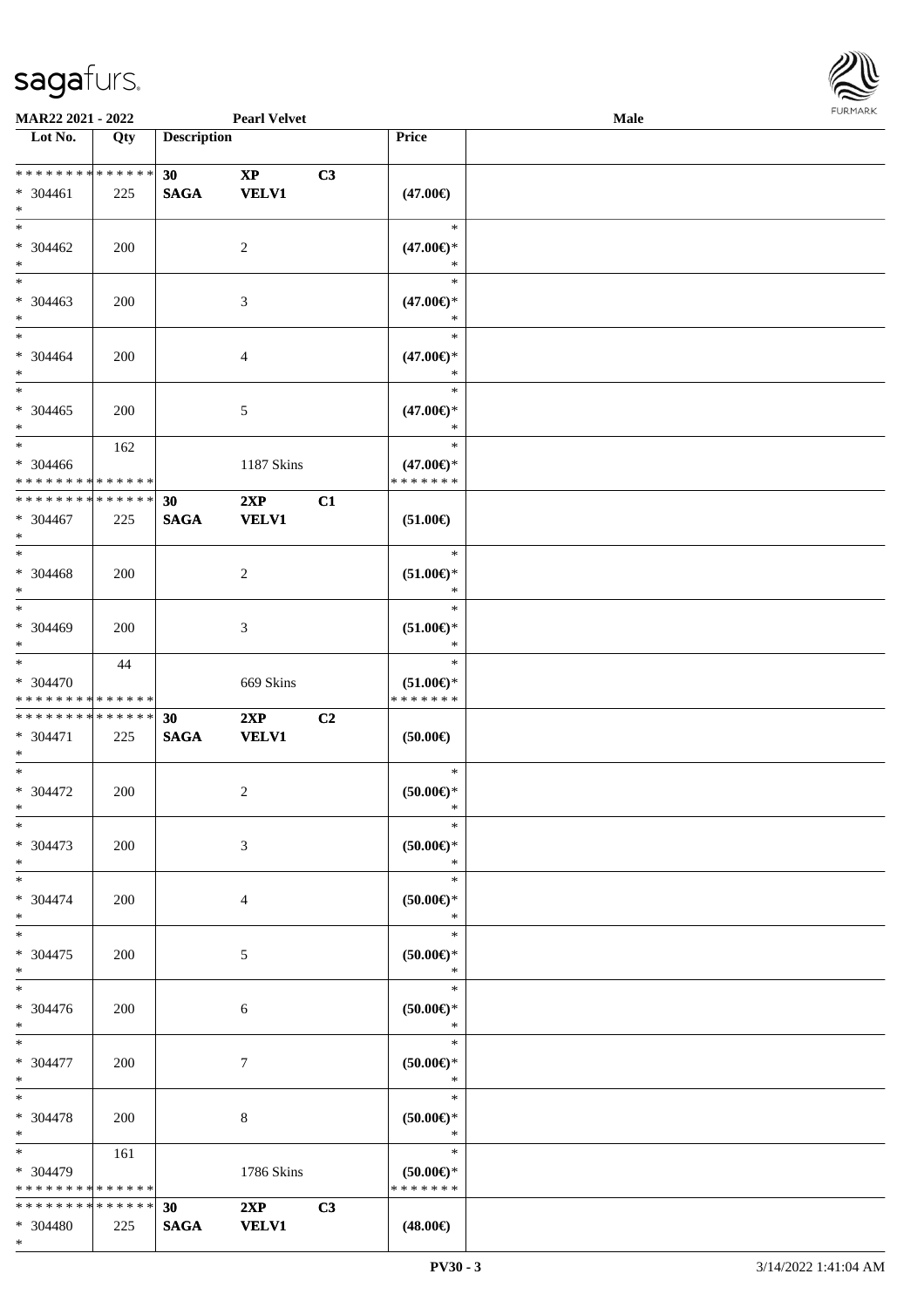

| MAR22 2021 - 2022           |     |                    | <b>Pearl Velvet</b>    |                |                     | Male |  |
|-----------------------------|-----|--------------------|------------------------|----------------|---------------------|------|--|
| Lot No.                     | Qty | <b>Description</b> |                        |                | <b>Price</b>        |      |  |
|                             |     |                    |                        |                |                     |      |  |
| $\ast$                      |     | 30                 | 2XP                    | C3             | $\ast$              |      |  |
| $* 304481$                  | 200 | <b>SAGA</b>        | <b>VELV1</b>           |                | $(48.00\epsilon)$ * |      |  |
| $\ast$                      |     |                    |                        |                | $\ast$              |      |  |
| $\ast$                      |     |                    |                        |                | $\ast$              |      |  |
| * 304482                    | 200 |                    | 3                      |                | $(48.00\epsilon)$ * |      |  |
| $\ast$                      |     |                    |                        |                | $\ast$              |      |  |
| $_{\ast}^{-}$               | 190 |                    |                        |                | $\ast$              |      |  |
| $* 304483$                  |     |                    | 815 Skins              |                | $(48.00\epsilon)$ * |      |  |
| * * * * * * * * * * * * * * |     |                    |                        |                | * * * * * * *       |      |  |
|                             |     | 30                 | 3XP                    | C1             |                     |      |  |
| 304484                      | 205 | <b>SAGA</b>        | <b>VELV1</b>           |                | $(49.00\epsilon)$   |      |  |
|                             |     |                    |                        |                |                     |      |  |
| * * * * * * * * * * * * * * |     | 30                 | 3XP                    | C2             |                     |      |  |
| $* 304485$                  | 225 | <b>SAGA</b>        | <b>VELV1</b>           |                | $(48.00\epsilon)$   |      |  |
| $\ast$                      |     |                    |                        |                |                     |      |  |
| $\ast$                      |     |                    |                        |                | $\ast$              |      |  |
| $* 304486$                  | 200 |                    | 2                      |                | $(48.00\epsilon)$ * |      |  |
| $\ast$                      |     |                    |                        |                | $\ast$              |      |  |
| $\ast$                      | 89  |                    |                        |                | $\ast$              |      |  |
| $* 304487$                  |     |                    | 514 Skins              |                | $(48.00\epsilon)$ * |      |  |
| * * * * * * * * * * * * * * |     |                    |                        |                | * * * * * * *       |      |  |
| * * * * * * * * * * * * * * |     | 30                 | 3XP                    | C3             |                     |      |  |
| $* 304488$                  | 225 | <b>SAGA</b>        | <b>VELV1</b>           |                | $(47.00\epsilon)$   |      |  |
| $\ast$                      |     |                    |                        |                |                     |      |  |
| $\ast$                      | 46  |                    |                        |                | $\ast$              |      |  |
| * 304489                    |     |                    | 271 Skins              |                | $(47.00\epsilon)$ * |      |  |
| * * * * * * * * * * * * * * |     |                    |                        |                | * * * * * * *       |      |  |
|                             |     | 30                 | <b>PALE</b>            | C1/C2          |                     |      |  |
| 304490                      | 151 | <b>SAGA</b>        | VELV2                  |                | $(47.00\epsilon)$   |      |  |
|                             |     |                    |                        |                |                     |      |  |
| * * * * * * * * * * * * * * |     | 30                 | $\mathbf{X}\mathbf{P}$ | C1             |                     |      |  |
| * 304491                    | 235 | <b>SAGA</b>        | VELV2                  |                | (50.00)             |      |  |
| $\ast$                      |     |                    |                        |                |                     |      |  |
| $\ast$                      | 56  |                    |                        |                | $\ast$              |      |  |
| * 304492                    |     |                    | 291 Skins              |                | $(50.00 \in )$ *    |      |  |
| **************              |     |                    |                        |                | * * * * * * *       |      |  |
| * * * * * * * * * * * * * * |     | 30                 | <b>XP</b>              | C2             |                     |      |  |
| * 304493                    | 225 | <b>SAGA</b>        | <b>VELV2</b>           |                | $(49.00\epsilon)$   |      |  |
| $*$                         |     |                    |                        |                |                     |      |  |
| $*$                         | 222 |                    |                        |                | $\ast$              |      |  |
| $* 304494$                  |     |                    | 447 Skins              |                | $(49.00\epsilon)$ * |      |  |
| * * * * * * * * * * * * * * |     |                    |                        |                | * * * * * * *       |      |  |
|                             |     | 30                 | 2XP                    | C1             |                     |      |  |
| 304495                      | 204 | <b>SAGA</b>        | VELV2                  |                | $(51.00\in)$        |      |  |
|                             |     |                    |                        |                |                     |      |  |
| * * * * * * * * * * * * * * |     | 30 <sup>1</sup>    | 2XP                    | C2             |                     |      |  |
| * 304496                    | 225 | <b>SAGA</b>        | <b>VELV2</b>           |                | 50.00€              |      |  |
| $*$                         |     |                    |                        |                |                     |      |  |
| $*$                         | 138 |                    |                        |                | $\ast$              |      |  |
| $* 304497$                  |     |                    | 363 Skins              |                | $(50.00 \in )^*$    |      |  |
| * * * * * * * * * * * * * * |     |                    |                        |                | * * * * * * *       |      |  |
|                             |     | 30                 | 3XP                    | C1/C2          |                     |      |  |
| 304498                      | 134 | <b>SAGA</b>        | VELV2                  |                | $(48.00\epsilon)$   |      |  |
|                             |     |                    |                        |                |                     |      |  |
|                             |     | 30 <sup>1</sup>    | <b>PALE</b>            | C1             |                     |      |  |
| 304499                      | 193 | <b>SROY</b>        | <b>VELV1</b>           |                | (50.00)             |      |  |
|                             |     |                    |                        |                |                     |      |  |
| * * * * * * * * * * * * * * |     | 30 <sup>°</sup>    | <b>PALE</b>            | C <sub>2</sub> |                     |      |  |
| * 304500                    | 205 | <b>SROY</b>        | <b>VELV1</b>           |                | $(49.00\epsilon)$   |      |  |
| $*$                         |     |                    |                        |                |                     |      |  |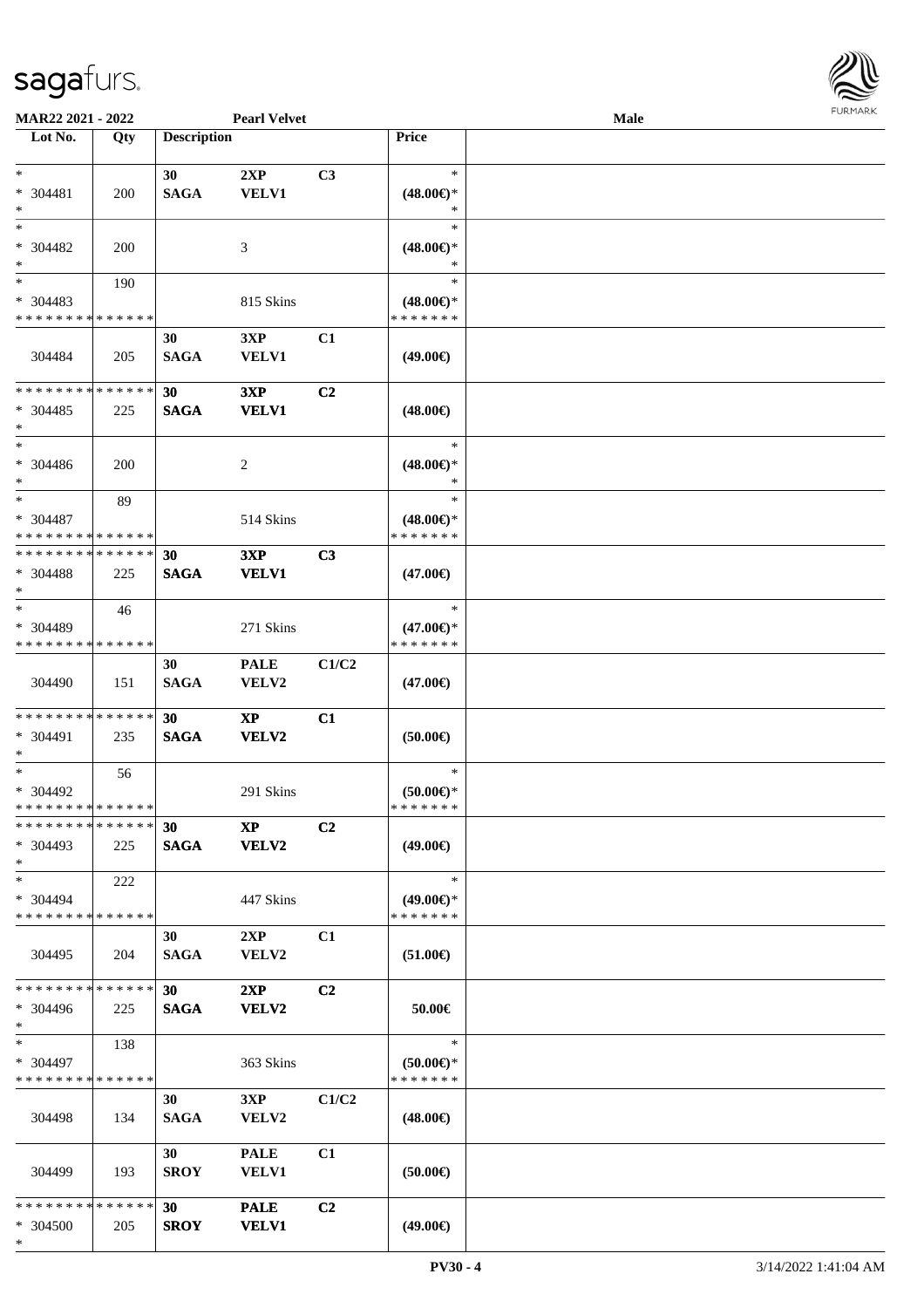

| MAR22 2021 - 2022                                               |     |                          | <b>Pearl Velvet</b>                    |                |                                                   | <b>Male</b> |  |
|-----------------------------------------------------------------|-----|--------------------------|----------------------------------------|----------------|---------------------------------------------------|-------------|--|
| Lot No.                                                         | Qty | <b>Description</b>       |                                        |                | Price                                             |             |  |
| $*$<br>* 304501<br>* * * * * * * * * * * * * *                  | 39  | 30<br><b>SROY</b>        | <b>PALE</b><br><b>VELV1</b>            | C2             | $\ast$<br>$(49.00\epsilon)$ *<br>* * * * * * *    |             |  |
| * * * * * * * * * * * * * *<br>* 304502<br>$*$                  | 205 | 30<br><b>SROY</b>        | $\mathbf{XP}$<br><b>VELV1</b>          | C1             | $(52.00\epsilon)$                                 |             |  |
| $\overline{\phantom{0}}$<br>* 304503<br>$*$                     | 180 |                          | 2                                      |                | $\ast$<br>$(52.00\epsilon)$ *<br>$\ast$           |             |  |
| $*$<br>* 304504<br>$*$                                          | 180 |                          | 3                                      |                | $\ast$<br>52.00€*<br>$\ast$                       |             |  |
| $\overline{\ast}$<br>$* 304505$<br>$*$                          | 180 |                          | 4                                      |                | $\ast$<br>52.00€*<br>$\ast$                       |             |  |
| $*$<br>$* 304506$<br>* * * * * * * * * * * * * *                | 161 |                          | 906 Skins                              |                | $\ast$<br>52.00€*<br>* * * * * * *                |             |  |
| * * * * * * * * * * * * * *<br>$* 304507$<br>$*$                | 205 | 30<br><b>SROY</b>        | $\mathbf{X}\mathbf{P}$<br><b>VELV1</b> | C2             | $(51.00\epsilon)$                                 |             |  |
| $*$<br>* 304508<br>$\ast$                                       | 180 |                          | 2                                      |                | $\ast$<br>$(51.00\epsilon)$ *<br>$\ast$           |             |  |
| $*$<br>* 304509<br>$*$<br>$\ast$                                | 180 |                          | 3                                      |                | $\ast$<br>$(51.00\epsilon)$ *<br>$\ast$           |             |  |
| * 304510<br>$*$<br>$*$                                          | 180 |                          | 4                                      |                | $\ast$<br>$(51.00\epsilon)$ *<br>$\ast$<br>$\ast$ |             |  |
| $* 304511$<br>$*$<br>$*$                                        | 180 |                          | 5                                      |                | $(51.00\epsilon)$ *<br>$\ast$<br>$\ast$           |             |  |
| * 304512<br>* * * * * * * * * * * * * * *                       | 127 |                          | 1052 Skins                             |                | $(51.00\epsilon)$ *<br>* * * * * * *              |             |  |
| 304513                                                          | 211 | 30<br><b>SROY</b>        | $\mathbf{X}\mathbf{P}$<br><b>VELV1</b> | C <sub>3</sub> | $(49.00\epsilon)$                                 |             |  |
| * * * * * * * * <mark>* * * * * * *</mark><br>$* 304514$<br>$*$ | 205 | 30<br><b>SROY</b>        | 2XP<br><b>VELV1</b>                    | C1             | 53.00€                                            |             |  |
| $*$<br>$* 304515$<br>$*$                                        | 180 |                          | 2                                      |                | $\ast$<br>53.00€*<br>$\ast$                       |             |  |
| $*$<br>* 304516<br>$*$                                          | 180 |                          | 3                                      |                | $\ast$<br>53.00€*<br>$\ast$                       |             |  |
| $*$<br>* 304517<br>* * * * * * * * * * * * * * *                | 91  |                          | 656 Skins                              |                | $\ast$<br>53.00€*<br>* * * * * * *                |             |  |
| * * * * * * * * * * * * * * *<br>$* 304518$<br>$*$              | 205 | <b>30</b><br><b>SROY</b> | 2XP<br><b>VELV1</b>                    | C <sub>2</sub> | 52.00€                                            |             |  |
| $*$<br>* 304519<br>$*$ $*$                                      | 180 |                          | 2                                      |                | $\ast$<br>52.00€*<br>$\ast$                       |             |  |
| $*$<br>* 304520<br>$*$                                          | 180 |                          | 3                                      |                | $\ast$<br>52.00€*<br>$\ast$                       |             |  |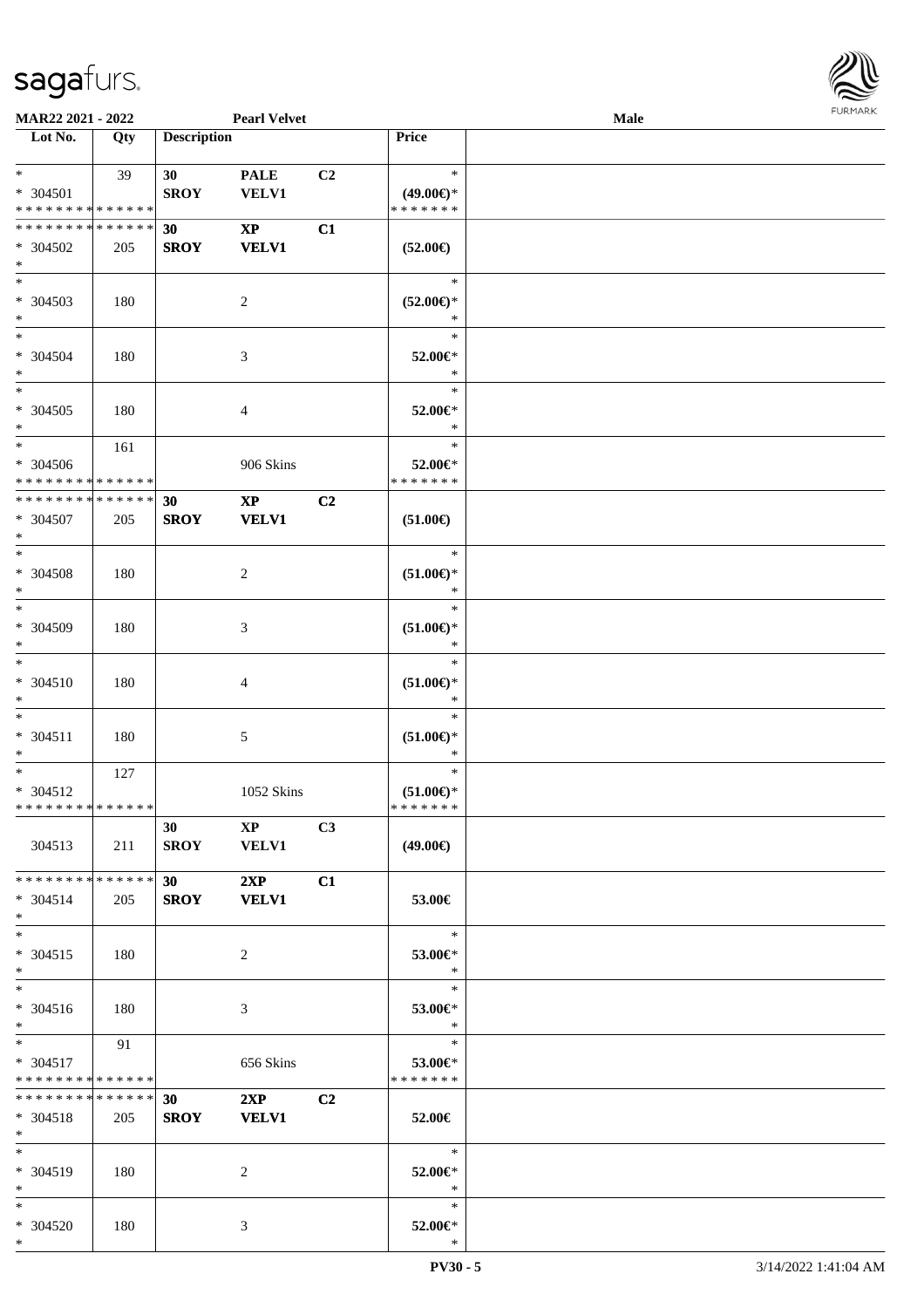| MAR22 2021 - 2022                                  |     |                    | <b>Pearl Velvet</b>    |                |                                                | Male | <b>FURMARK</b> |
|----------------------------------------------------|-----|--------------------|------------------------|----------------|------------------------------------------------|------|----------------|
| $\overline{\phantom{1}}$ Lot No.                   | Qty | <b>Description</b> |                        |                | Price                                          |      |                |
| $*$<br>$* 304521$<br>* * * * * * * * * * * * * *   | 106 | 30<br><b>SROY</b>  | 2XP<br><b>VELV1</b>    | C <sub>2</sub> | $\ast$<br>52.00€*<br>* * * * * * *             |      |                |
| 304522                                             | 138 | 30<br><b>SROY</b>  | 2XP<br><b>VELV1</b>    | C <sub>3</sub> | (50.00)                                        |      |                |
| 304523                                             | 163 | 30<br><b>SROY</b>  | 3XP<br><b>VELV1</b>    | C1             | 51.00€                                         |      |                |
| 304524                                             | 148 | 30<br><b>SROY</b>  | 3XP<br><b>VELV1</b>    | C <sub>2</sub> | 50.00€                                         |      |                |
| * * * * * * * * * * * * * *<br>$*304525$<br>$\ast$ | 205 | 30<br><b>SROY</b>  | <b>XP</b><br>VELV2     | C1             | $(52.00\epsilon)$                              |      |                |
| $*$<br>* 304526<br>* * * * * * * * * * * * * *     | 95  |                    | 300 Skins              |                | $\ast$<br>$(52.00\epsilon)$ *<br>* * * * * * * |      |                |
| **************<br>$* 304527$<br>$\ast$             | 205 | 30<br><b>SROY</b>  | $\mathbf{XP}$<br>VELV2 | C <sub>2</sub> | $(51.00\epsilon)$                              |      |                |
| $\ast$<br>* 304528<br>* * * * * * * * * * * * * *  | 162 |                    | 367 Skins              |                | $\ast$<br>$(51.00\epsilon)$ *<br>* * * * * * * |      |                |
| 304529                                             | 199 | 30<br><b>SROY</b>  | 2XP<br>VELV2           | C1             | 53.00€                                         |      |                |
| **************<br>$*304530$<br>$\ast$              | 215 | 30<br><b>SROY</b>  | 2XP<br>VELV2           | C <sub>2</sub> | 52.00€                                         |      |                |
| $\ast$<br>* 304531<br>* * * * * * * * * * * * * *  | 54  |                    | 269 Skins              |                | $\ast$<br>52.00€*<br>* * * * * * *             |      |                |

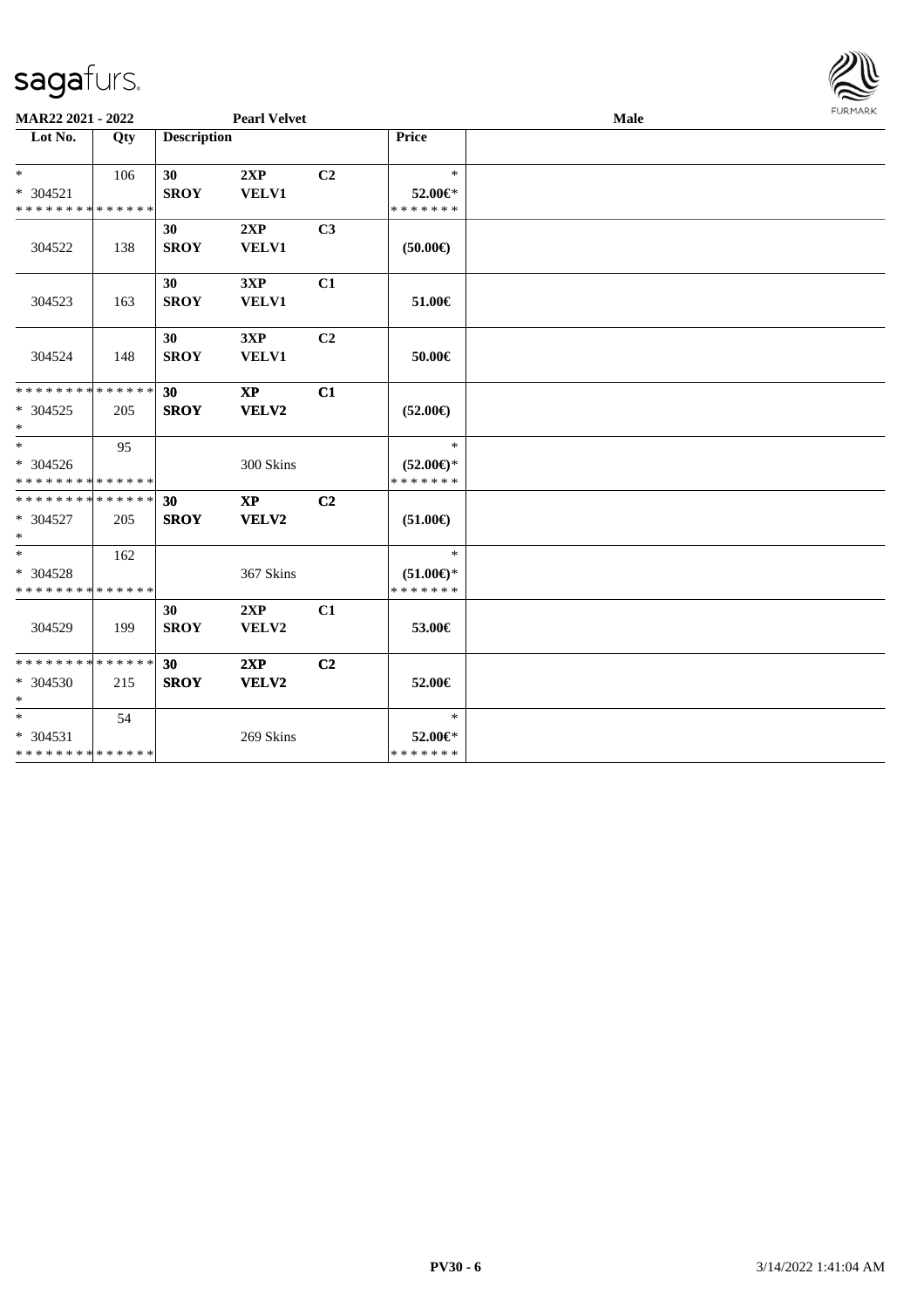

| MAR22 2021 - 2022                                   |     |                         | <b>Pearl Velvet</b>           |                |                                                | Male |  |
|-----------------------------------------------------|-----|-------------------------|-------------------------------|----------------|------------------------------------------------|------|--|
| Lot No.                                             | Qty | <b>Description</b>      |                               |                | Price                                          |      |  |
| 304581                                              | 197 | 20<br>${\bf SI}$        | <b>PALE</b><br><b>VELV1</b>   | C1/C2          | $(40.00\epsilon)$                              |      |  |
| 304582                                              | 193 | 20<br>SI                | <b>PALE</b><br><b>VELV1</b>   | C <sub>3</sub> | $(37.00\epsilon)$                              |      |  |
| * * * * * * * * * * * * * *<br>* 304583<br>$\ast$   | 284 | 20<br>${\bf S}{\bf I}$  | $\mathbf{XP}$<br><b>VELV1</b> | C1/C2          | $(42.00\epsilon)$                              |      |  |
| $\ast$<br>* 304584<br>* * * * * * * * * * * * * *   | 266 |                         | 550 Skins                     |                | $\ast$<br>$(42.00\epsilon)$ *<br>* * * * * * * |      |  |
| * * * * * * * * * * * * * *<br>$* 304585$<br>$\ast$ | 285 | 20<br>SI                | $\mathbf{XP}$<br><b>VELV1</b> | C3             | $(39.00\epsilon)$                              |      |  |
| $\ast$<br>* 304586<br>* * * * * * * * * * * * * *   | 269 |                         | 554 Skins                     |                | $\ast$<br>$(39.00\epsilon)$ *<br>* * * * * * * |      |  |
| * * * * * * * * * * * * * *<br>$* 304587$<br>$\ast$ | 285 | 20<br>SI                | 2XP<br><b>VELV1</b>           | C1/C2          | $(43.00\epsilon)$                              |      |  |
| $\ast$<br>* 304588<br>* * * * * * * * * * * * * *   | 103 |                         | 388 Skins                     |                | $\ast$<br>$(43.00\epsilon)$ *<br>* * * * * * * |      |  |
| 304589                                              | 205 | <b>20</b><br>${\bf SI}$ | 2XP<br><b>VELV1</b>           | C3             | $(40.00\epsilon)$                              |      |  |
| **************<br>* 304590<br>$\ast$                | 265 | 20<br><b>SAGA</b>       | <b>PALE</b><br><b>VELV1</b>   | C1/C2          | $(43.00\epsilon)$                              |      |  |
| $\ast$<br>* 304591<br>* * * * * * * * * * * * * *   | 228 |                         | 493 Skins                     |                | $\ast$<br>$(43.00\epsilon)$ *<br>* * * * * * * |      |  |
| 304592                                              | 265 | 20<br><b>SAGA</b>       | <b>PALE</b><br><b>VELV1</b>   | C <sub>3</sub> | $(41.00\epsilon)$                              |      |  |
| 304593                                              | 202 | 20<br>SAGA VELV1        | $\mathbf{X}\mathbf{P}$        | C1             | $(46.00\epsilon)$                              |      |  |
| * * * * * * * * * * * * * * *<br>* 304594<br>$*$    | 265 | 20<br>SAGA VELV1        | $\mathbf{XP}$                 | C <sub>2</sub> | $(45.00\epsilon)$                              |      |  |
| $\ast$<br>* 304595<br>$*$                           | 240 |                         | 2                             |                | $\ast$<br>$(45.00\epsilon)$ *<br>$\ast$        |      |  |
| $\ast$<br>* 304596<br>$*$                           | 240 |                         | 3                             |                | $\ast$<br>$(45.00\epsilon)$ *<br>$\ast$        |      |  |
| $*$<br>$* 304597$<br>$*$                            | 240 |                         | 4                             |                | $\ast$<br>$(45.00\epsilon)$ *<br>$\ast$        |      |  |
| $\ast$<br>* 304598<br>$*$                           | 240 |                         | 5                             |                | $\ast$<br>$(45.00\epsilon)$ *<br>$\ast$        |      |  |
| $\ast$<br>* 304599<br>$*$                           | 240 |                         | 6                             |                | $\ast$<br>$(45.00\epsilon)$ *<br>$\ast$        |      |  |
| $*$<br>* 304600<br>* * * * * * * * * * * * * *      | 228 |                         | 1693 Skins                    |                | $\ast$<br>$(45.00\epsilon)$ *<br>* * * * * * * |      |  |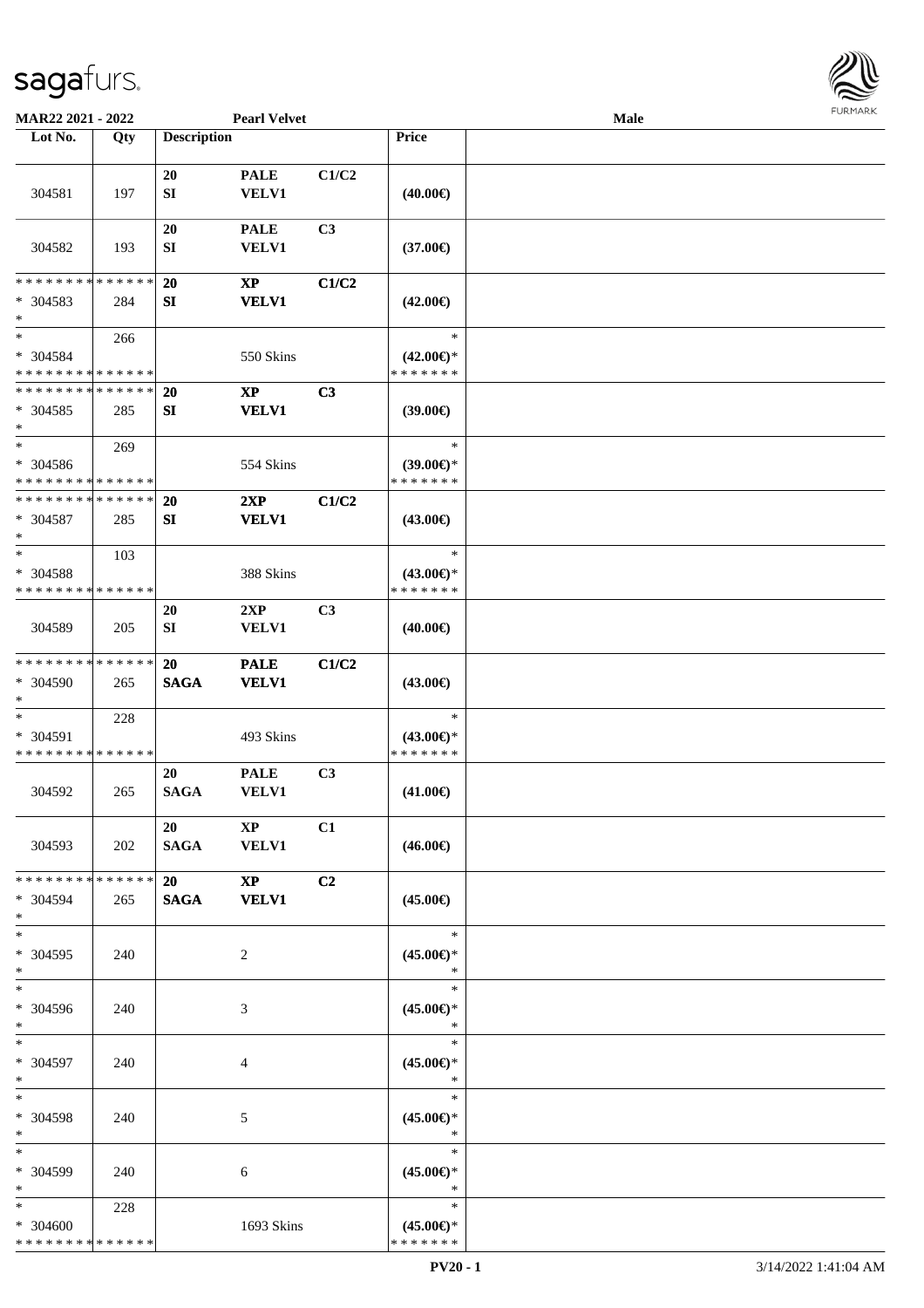

| MAR22 2021 - 2022                                              |     |                    | <b>Pearl Velvet</b>                    |                |                                                | Male |  |
|----------------------------------------------------------------|-----|--------------------|----------------------------------------|----------------|------------------------------------------------|------|--|
| Lot No.                                                        | Qty | <b>Description</b> |                                        |                | <b>Price</b>                                   |      |  |
| **************<br>* 304601<br>$\ast$                           | 266 | 20<br><b>SAGA</b>  | $\mathbf{X}\mathbf{P}$<br><b>VELV1</b> | C3             | $(43.00\epsilon)$                              |      |  |
| $\ast$<br>* 304602<br>$\ast$                                   | 240 |                    | $\overline{c}$                         |                | $\ast$<br>$(43.00\epsilon)$ *<br>$\ast$        |      |  |
| $\ast$<br>* 304603<br>$\ast$<br>$\overline{\phantom{0}}$       | 240 |                    | 3                                      |                | $\ast$<br>$(43.00\epsilon)$ *<br>$\ast$        |      |  |
| $* 304604$<br>$\ast$                                           | 240 |                    | $\overline{4}$                         |                | $\ast$<br>$(43.00\epsilon)$ *<br>$\ast$        |      |  |
| $\overline{\ast}$<br>$* 304605$<br>* * * * * * * * * * * * * * | 221 |                    | 1207 Skins                             |                | $\ast$<br>$(43.00\epsilon)$ *<br>* * * * * * * |      |  |
| 304606                                                         | 171 | 20<br><b>SAGA</b>  | 2XP<br><b>VELV1</b>                    | C1             | $(47.00\epsilon)$                              |      |  |
| * * * * * * * * * * * * * *<br>* 304607<br>$\ast$              | 265 | 20<br><b>SAGA</b>  | 2XP<br><b>VELV1</b>                    | C <sub>2</sub> | $(46.00\epsilon)$                              |      |  |
| $\ast$<br>$* 304608$<br>$\ast$                                 | 240 |                    | $\overline{c}$                         |                | $\ast$<br>$(46.00\epsilon)$ *<br>$\ast$        |      |  |
| $\ast$<br>$* 304609$<br>$\ast$                                 | 240 |                    | 3                                      |                | $\ast$<br>$(46.00\epsilon)$ *<br>$\ast$        |      |  |
| $\ast$<br>$* 304610$<br>$\ast$                                 | 240 |                    | 4                                      |                | $\ast$<br>$(46.00\epsilon)$ *<br>$\ast$        |      |  |
| $\ast$<br>* 304611<br>* * * * * * * * * * * * * *              | 62  |                    | 1047 Skins                             |                | $\ast$<br>$(46.00\epsilon)$ *<br>* * * * * * * |      |  |
| * * * * * * * * * * * * * *<br>* 304612<br>$*$                 | 265 | 20<br><b>SAGA</b>  | 2XP<br><b>VELV1</b>                    | C3             | $(44.00\epsilon)$                              |      |  |
| $\ast$<br>* 304613<br>$\ast$                                   | 240 |                    | 2                                      |                | $\ast$<br>$(44.00\epsilon)$ *<br>∗             |      |  |
| $\ast$<br>* 304614<br>$\ast$                                   | 240 |                    | 3                                      |                | $\ast$<br>$(44.00\epsilon)$ *<br>$\ast$        |      |  |
| $\ast$<br>$* 304615$<br>* * * * * * * * * * * * * *            | 115 |                    | 860 Skins                              |                | $\ast$<br>$(44.00\epsilon)$ *<br>* * * * * * * |      |  |
| * * * * * * * * * * * * * *<br>$* 304616$<br>$*$               | 265 | 20<br><b>SAGA</b>  | 3XP<br><b>VELV1</b>                    | C1/C2          | $(44.00\epsilon)$                              |      |  |
| $\ast$<br>* 304617<br>* * * * * * * * * * * * * *              | 91  |                    | 356 Skins                              |                | $\ast$<br>$(44.00\epsilon)$ *<br>* * * * * * * |      |  |
| 304618                                                         | 222 | 20<br><b>SAGA</b>  | 3XP<br><b>VELV1</b>                    | C <sub>3</sub> | $(42.00\epsilon)$                              |      |  |
| * * * * * * * * * * * * * *<br>* 304619<br>$\ast$              | 265 | 20<br><b>SAGA</b>  | $\mathbf{X}\mathbf{P}$<br><b>VELV2</b> | C1/C2          | $(45.00\epsilon)$                              |      |  |
| $\ast$<br>$* 304620$<br>* * * * * * * * * * * * * *            | 115 |                    | 380 Skins                              |                | $\ast$<br>$(45.00\epsilon)$ *<br>* * * * * * * |      |  |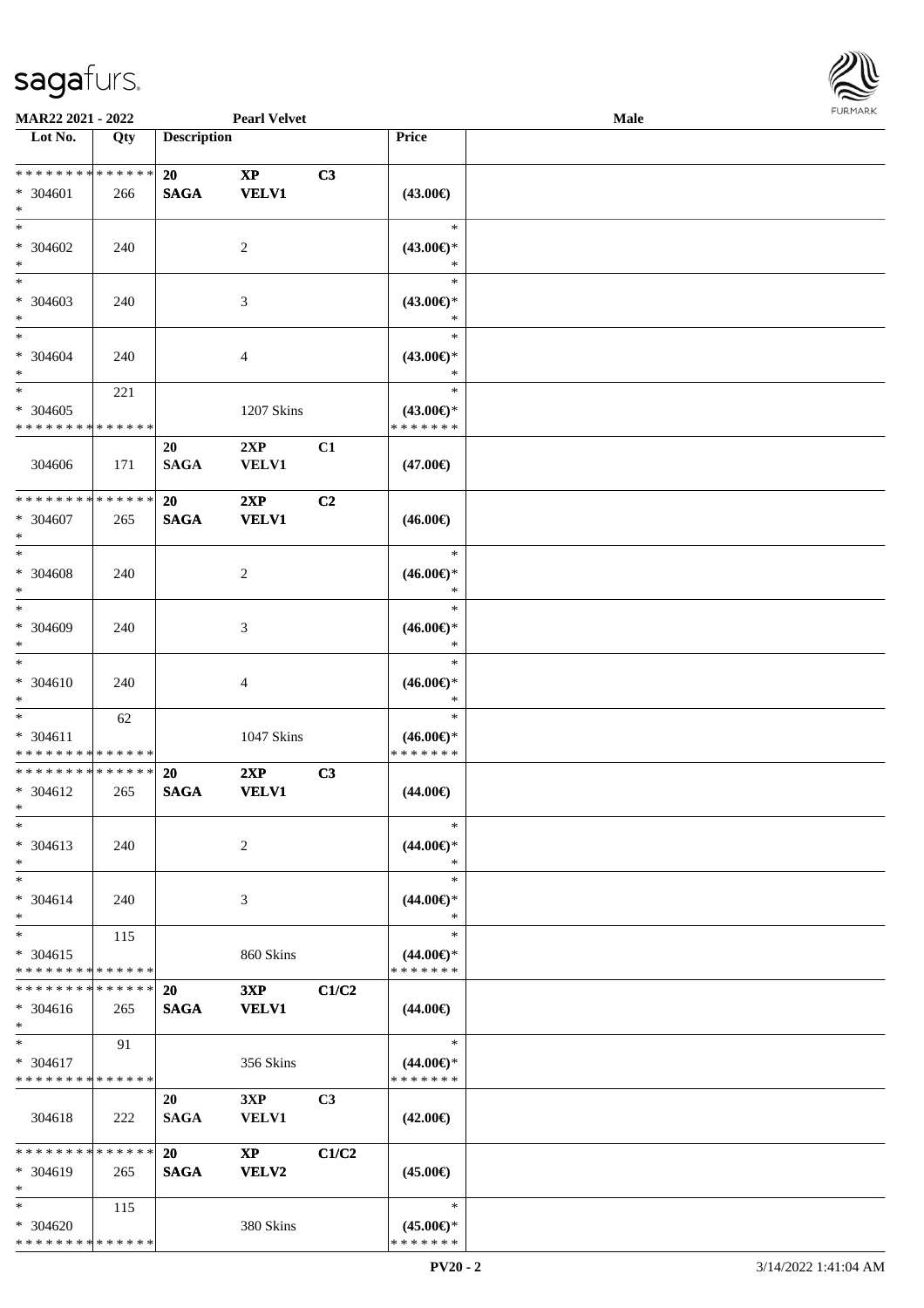

| MAR22 2021 - 2022                                  |                    |                          | <b>Pearl Velvet</b>             |                |                                                | Male |  |
|----------------------------------------------------|--------------------|--------------------------|---------------------------------|----------------|------------------------------------------------|------|--|
| Lot No.                                            | $\overline{Q}$ ty  | <b>Description</b>       |                                 |                | Price                                          |      |  |
| 304621                                             | 131                | 20<br><b>SAGA</b>        | $\bold{XP}$<br>VELV2            | C3             | $(43.00\epsilon)$                              |      |  |
| * * * * * * * *<br>$* 304622$<br>$\ast$            | * * * * * *<br>265 | <b>20</b><br><b>SAGA</b> | 2XP<br>VELV2                    | C1/C2          | $(46.00\epsilon)$                              |      |  |
| $*$<br>$* 304623$<br>* * * * * * * * * * * * * *   | 56                 |                          | 321 Skins                       |                | $\ast$<br>$(46.00€)$ *<br>* * * * * * *        |      |  |
| 304624                                             | 132                | 20<br><b>SAGA</b>        | 2XP<br>VELV2                    | C3             | $(44.00\epsilon)$                              |      |  |
| 304625                                             | 180                | 20<br><b>SROY</b>        | <b>PALE</b><br><b>VELV1</b>     | C1/C2          | $(45.00\epsilon)$                              |      |  |
| * * * * * * * * * * * * * *<br>$* 304626$<br>$*$   | 245                | 20<br><b>SROY</b>        | $\mathbf{XP}$<br><b>VELV1</b>   | C1/C2          | 47.00€                                         |      |  |
| $*$<br>$* 304627$<br>$*$                           | 220                |                          | 2                               |                | ∗<br>47.00€*<br>$\ast$                         |      |  |
| $*$<br>* 304628<br>$*$                             | 220                |                          | 3                               |                | $\ast$<br>47.00€*<br>∗                         |      |  |
| $*$<br>* 304629<br>* * * * * * * * * * * * * *     | 157                |                          | 842 Skins                       |                | $\ast$<br>47.00€*<br>* * * * * * *             |      |  |
| * * * * * * * * * * * * * *<br>* 304630<br>$*$     | 245                | 20<br><b>SROY</b>        | $\bold{XP}$<br><b>VELV1</b>     | C3             | $(45.00\epsilon)$                              |      |  |
| $*$<br>* 304631<br>* * * * * * * * * * * * * *     | 126                |                          | 371 Skins                       |                | $\ast$<br>$(45.00\epsilon)$ *<br>* * * * * * * |      |  |
| * * * * * * * * * * * * * *<br>$* 304632$<br>$*$   | 245                | 20<br><b>SROY</b>        | 2XP<br><b>VELV1</b>             | C1/C2          | 47.00€                                         |      |  |
| $\ast$<br>* 304633<br>$*$                          | 220                |                          | 2                               |                | $\ast$<br>47.00€*<br>$\ast$                    |      |  |
| $*$<br>* 304634<br>* * * * * * * * * * * * * *     | 121                |                          | 586 Skins                       |                | $\ast$<br>47.00€*<br>* * * * * * *             |      |  |
| * * * * * * * * * * * * * * *<br>$* 304635$<br>$*$ | 225                | <b>20</b><br><b>SROY</b> | 2XP<br><b>VELV1</b>             | C <sub>3</sub> | $(46.00\epsilon)$                              |      |  |
| $*$<br>$* 304636$<br>* * * * * * * * * * * * * *   | 55                 |                          | 280 Skins                       |                | $\ast$<br>$(46.00\epsilon)$ *<br>* * * * * * * |      |  |
| 304637                                             | 229                | 20<br><b>SROY</b>        | 3XP<br><b>VELV1</b>             | C1/C2          | $(46.00\epsilon)$                              |      |  |
| 304638                                             | 196                | 20<br><b>SROY</b>        | $\mathbf{X}\mathbf{P}$<br>VELV2 | C1/C2          | $(47.00\epsilon)$                              |      |  |
| 304639                                             | 183                | 20<br><b>SROY</b>        | 2XP<br>${\bf VELV2}$            | C1/C2          | $(47.00\epsilon)$                              |      |  |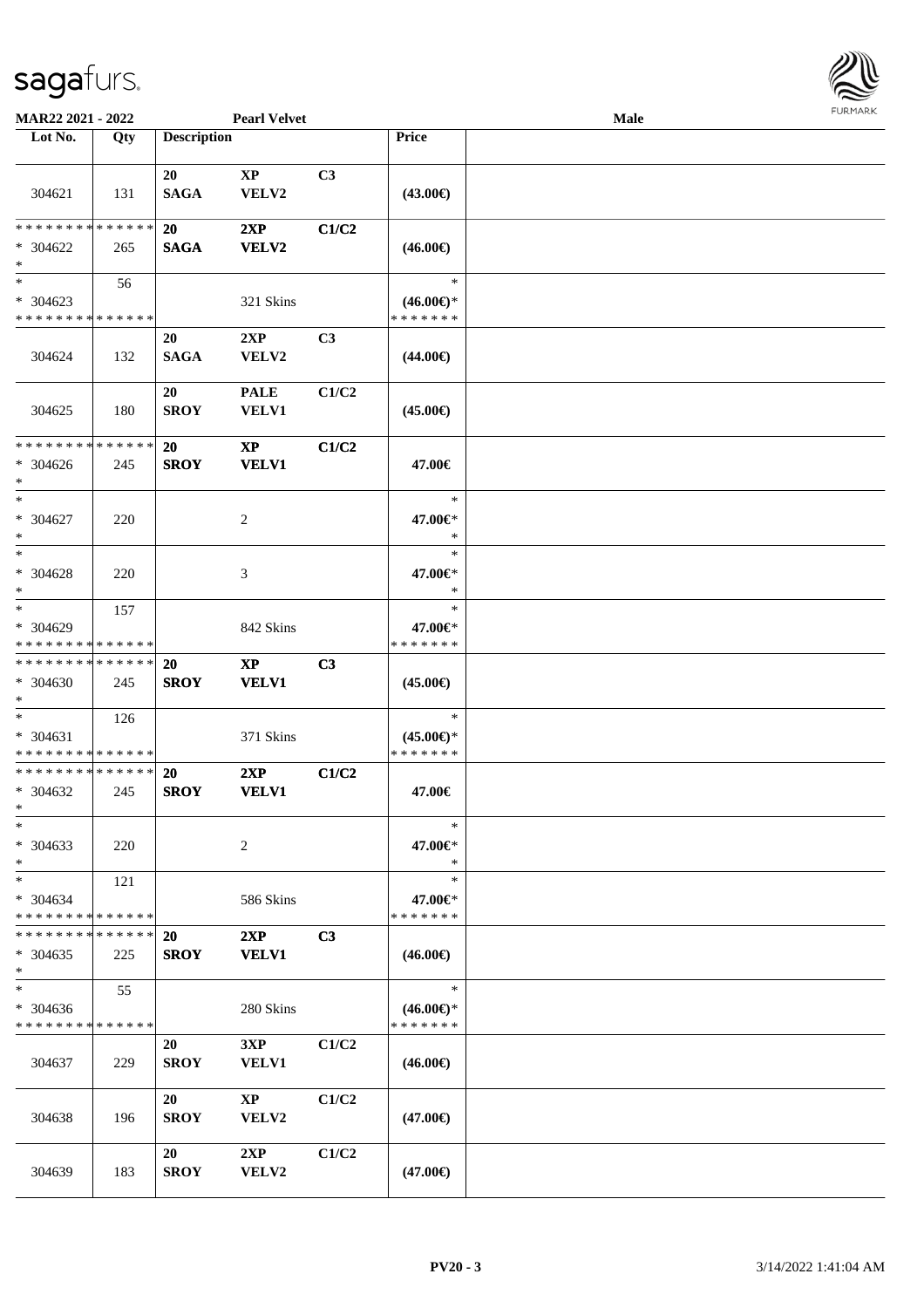

| <b>MAR22 2021 - 2022</b>               |     |                       | Pearl<br>Seasonable |                |                                          | Male | Lowgrades | $\tilde{}$<br><b>FURMARK</b> |
|----------------------------------------|-----|-----------------------|---------------------|----------------|------------------------------------------|------|-----------|------------------------------|
| Lot No.                                | Qty | <b>Description</b>    |                     |                | <b>Price</b>                             |      |           |                              |
| **************<br>$* 304681$<br>$\ast$ | 245 | 40/30<br>$\mathbf{I}$ | <b>ALL</b>          | C2             | $(33.00\epsilon)$                        |      |           |                              |
| $\ast$<br>$* 304682$<br>************** | 74  |                       | 319 Skins           |                | $\ast$<br>$(33.00\epsilon)$ *<br>******* |      |           |                              |
| 304683                                 | 303 | 20<br>III             | ALL                 | C2             | $(28.00\epsilon)$                        |      |           |                              |
| 304684                                 | 100 | 20<br>Ш               | ALL<br>DAM2         | C <sub>2</sub> | $(22.50\epsilon)$                        |      |           |                              |
| 304685                                 | 65  | 20/0<br>Ш             | ALL<br>DAM4         | C2             | $(8.50\epsilon)$                         |      |           |                              |
| 304686                                 | 220 | 0/1<br>$\rm III$      | ALL                 | C2             | 12.50€                                   |      |           |                              |
| 304687                                 | 114 | 0/1<br>$\rm III$      | ALL<br>DAM2         | C <sub>2</sub> | $10.00 \in$                              |      |           |                              |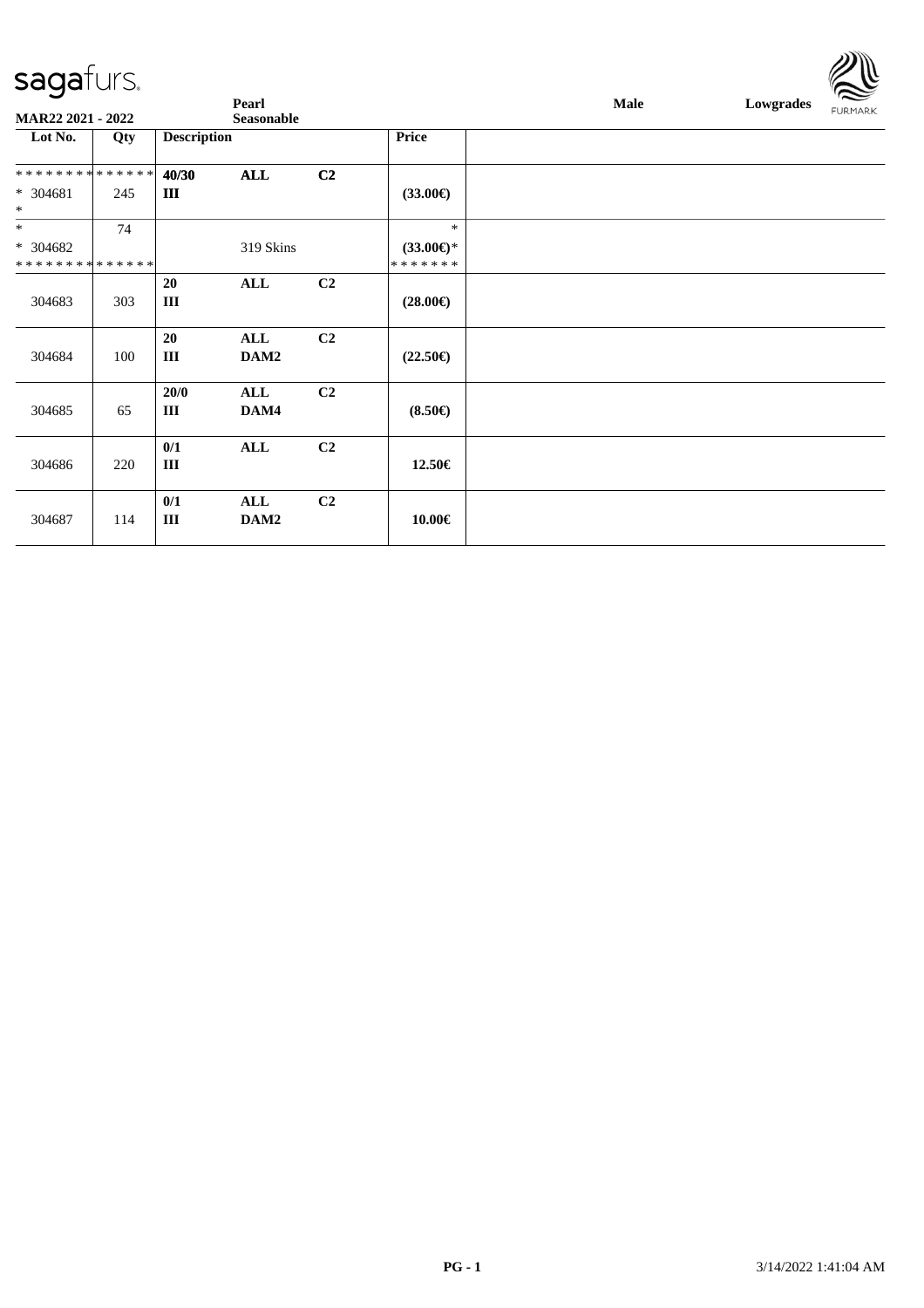



| <b>MAR22 2021 - 2022</b> |            | Pearl                        | .<br>Female |
|--------------------------|------------|------------------------------|-------------|
| Lot No.                  | <b>Oty</b> | <b>Description</b>           | Price       |
|                          |            |                              |             |
|                          |            | C1/C2<br>20<br><b>DK/MED</b> |             |
| 404001                   | 109        | <b>SAGA</b>                  | (33.00€)    |
|                          |            |                              |             |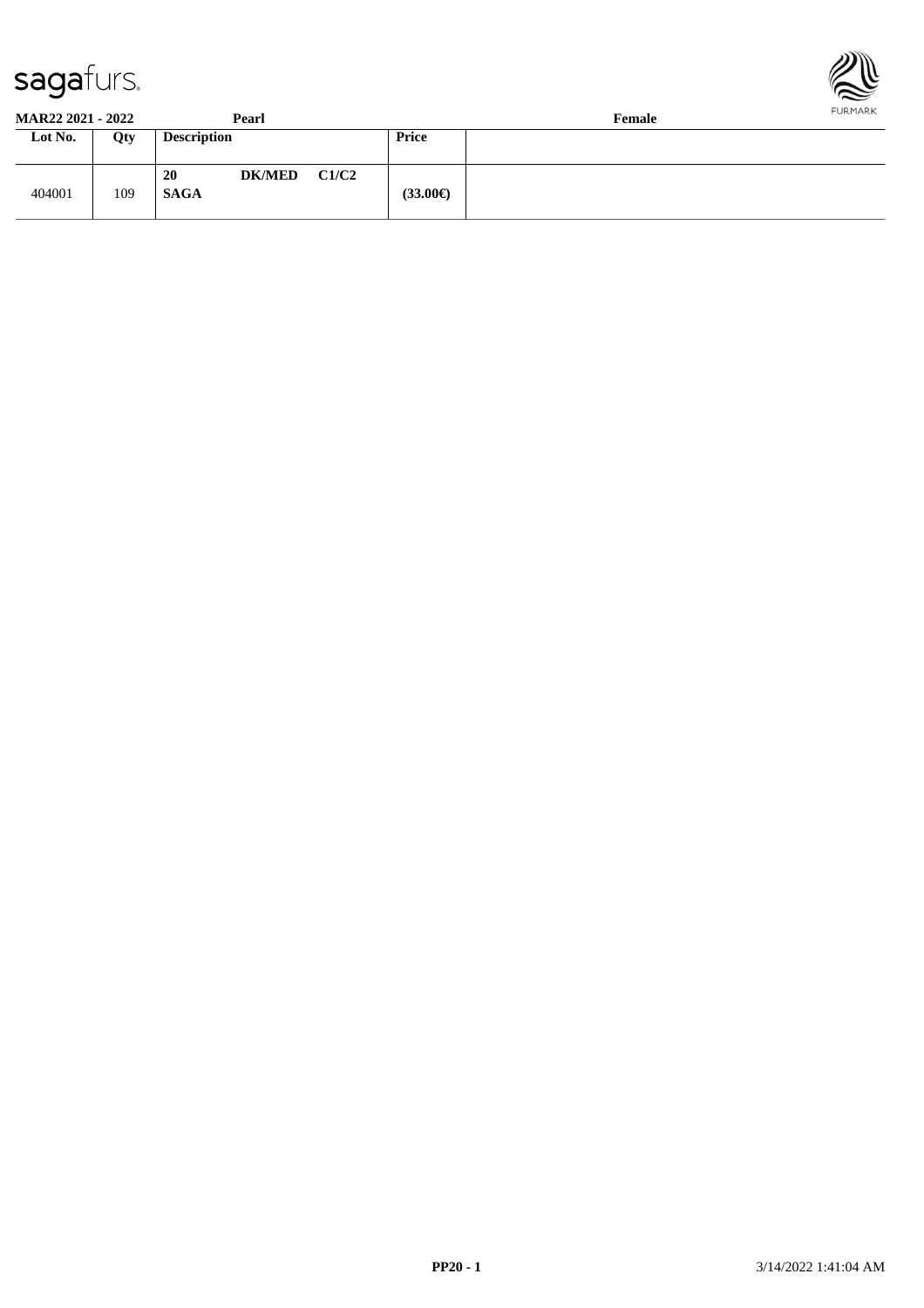| <b>MAR22 2021 - 2022</b>                                      |     |                               | Pearl                                          |                               |                                                | Female |  |
|---------------------------------------------------------------|-----|-------------------------------|------------------------------------------------|-------------------------------|------------------------------------------------|--------|--|
| Lot No.                                                       | Qty | <b>Description</b>            |                                                |                               | Price                                          |        |  |
| 404061                                                        | 127 | $\pmb{0}$<br>${\bf S}{\bf I}$ | <b>DK/MED</b>                                  | C1/C2                         | $(26.50\epsilon)$                              |        |  |
| 404062                                                        | 181 | $\pmb{0}$<br>${\bf S}{\bf I}$ | <b>DK/MED</b>                                  | C1/C2                         | $(26.50\epsilon)$                              |        |  |
| 404063                                                        | 188 | $\pmb{0}$<br>${\bf S}{\bf I}$ | <b>PALE</b>                                    | C1/C2                         | (30.00)                                        |        |  |
| 404064                                                        | 376 | $\pmb{0}$<br>${\bf S}{\bf I}$ | $\bold{XP}$                                    | C1/C2                         | 31.00€                                         |        |  |
| 404065                                                        | 158 | $\pmb{0}$<br>${\bf SI}$       | $\bold{XP}$                                    | C3                            | 30.00€                                         |        |  |
| 404066                                                        | 137 | $\pmb{0}$<br>${\bf S}{\bf I}$ | 2XP                                            | C1/C2                         | $(32.00\epsilon)$                              |        |  |
| 404067                                                        | 174 | $\pmb{0}$<br>${\bf S}{\bf I}$ | MED/PAL C1/C2<br><b>LNAP</b>                   |                               | $(26.00\epsilon)$                              |        |  |
| 404068                                                        | 160 | $\pmb{0}$<br>${\bf SI}$       | <b>PALE</b><br><b>LNAP</b>                     | C1/C2                         | $(27.00\epsilon)$                              |        |  |
| 404069                                                        | 108 | $\pmb{0}$<br>${\bf S}{\bf I}$ | <b>PALE</b><br><b>LNAP</b>                     | C3                            | $(26.00\epsilon)$                              |        |  |
| 404070                                                        | 149 | $\pmb{0}$<br>${\bf S}{\bf I}$ | $\bold{XP}$<br><b>LNAP</b>                     | C1/C2                         | $(28.00\epsilon)$                              |        |  |
| 404071                                                        | 106 | $\pmb{0}$<br>${\bf S}{\bf I}$ | $\bold{XP}$<br><b>LNAP</b>                     | C3                            | $(27.00\epsilon)$                              |        |  |
| 404072                                                        | 249 | $\pmb{0}$<br>${\bf SI}$       | $\mathbf{ALL}$<br>$\ensuremath{\text{L}N\!AP}$ | C3                            | $(23.50\epsilon)$                              |        |  |
| * * * * * * * * <mark>* * * * * * *</mark><br>* 404073<br>$*$ | 445 | 20/0<br>$\mathbf{I}$          | ALL<br><b>CHIP</b>                             | C <sub>2</sub>                | $(25.00\epsilon)$                              |        |  |
| * 404074<br>* * * * * * * * <mark>* * * * * *</mark>          | 432 |                               | 877 Skins                                      |                               | $\ast$<br>$(25.00\epsilon)$ *<br>* * * * * * * |        |  |
| 404075                                                        | 286 | 20/0<br>IB                    | $\mathbf{ALL}$<br><b>CHIP</b>                  | C <sub>2</sub><br><b>LNAP</b> | $(22.50\epsilon)$                              |        |  |
| 404076                                                        | 125 | $\mathbf{0}$<br>$\mathbf{I}$  | ALL                                            | C2                            | $(23.00\epsilon)$                              |        |  |
| 404077                                                        | 154 | $\mathbf{0}$<br><b>SAGA</b>   | <b>Dark</b>                                    | C1/C2                         | $(28.00\epsilon)$                              |        |  |
| 404078                                                        | 170 | $\mathbf{0}$<br><b>SAGA</b>   | $\bf MED$                                      | C1/C2                         | $(31.00\epsilon)$                              |        |  |
| 404079                                                        | 160 | $\mathbf{0}$<br><b>SAGA</b>   | <b>MED</b>                                     | C1/C2                         | $(31.00\in)$                                   |        |  |
| 404080                                                        | 83  | $\mathbf{0}$<br><b>SAGA</b>   | <b>DK/MED</b>                                  | C3                            | (30.00)                                        |        |  |

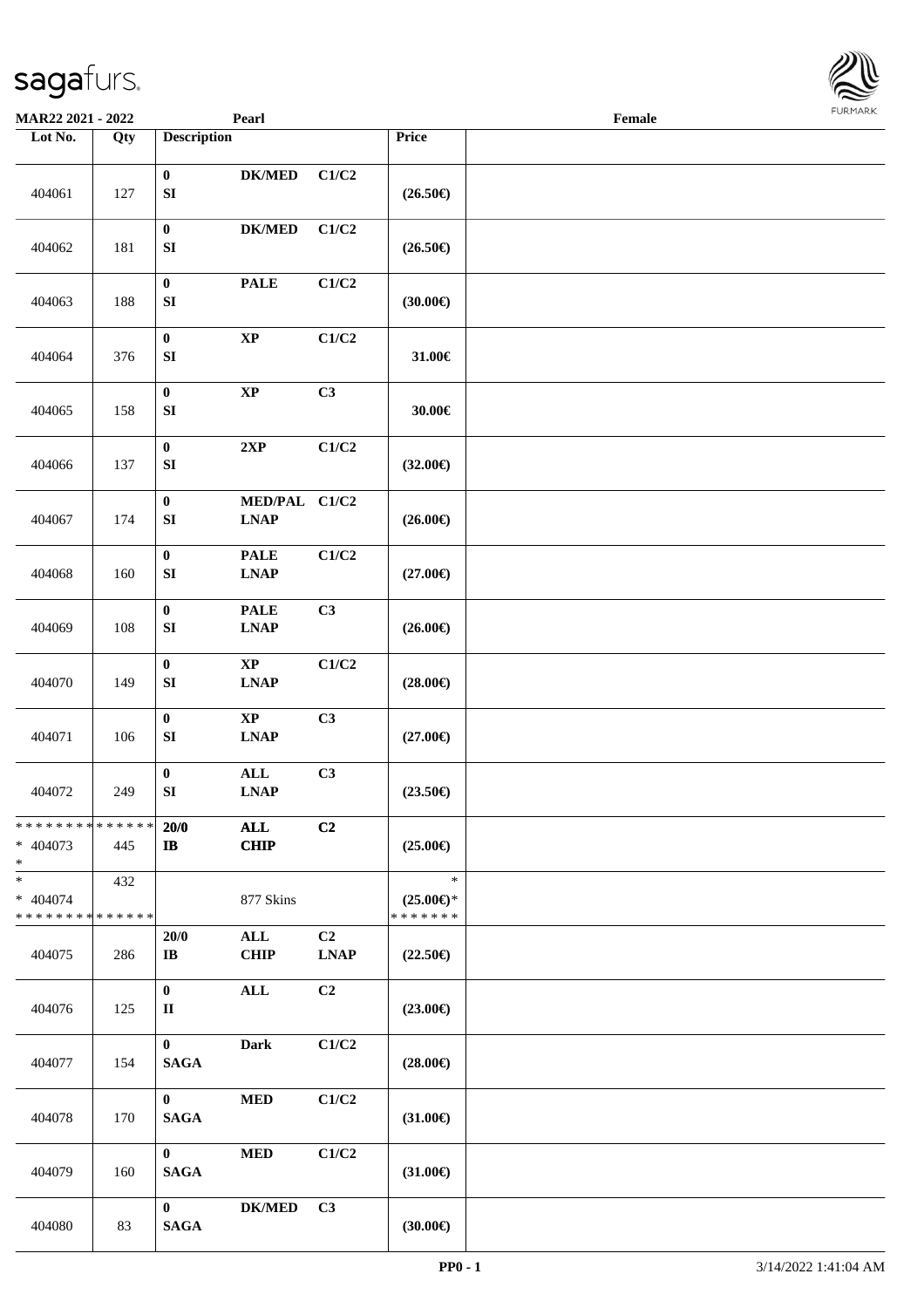| <b>MAR22 2021 - 2022</b>              |                    |                                 | Pearl                                                         |       |                                    | Female |  |
|---------------------------------------|--------------------|---------------------------------|---------------------------------------------------------------|-------|------------------------------------|--------|--|
| Lot No.                               | Qty                | <b>Description</b>              |                                                               |       | Price                              |        |  |
| 404081                                | 225                | $\mathbf{0}$<br><b>SAGA</b>     | <b>PALE</b>                                                   | C1    | $(33.00\epsilon)$                  |        |  |
| 404082                                | 464                | $\mathbf{0}$<br><b>SAGA</b>     | <b>PALE</b>                                                   | C2    | 33.00€                             |        |  |
| 404083                                | 434                | $\mathbf{0}$<br><b>SAGA</b>     | $\bold{XP}$                                                   | C1    | 38.00€                             |        |  |
| **************<br>* 404084<br>$\ast$  | 445                | $\mathbf{0}$<br><b>SAGA</b>     | $\bold{XP}$                                                   | C2    | 40.00€                             |        |  |
| $\ast$<br>* 404085<br>$\ast$          | 420                |                                 | $\sqrt{2}$                                                    |       | $\ast$<br>38.00€*<br>$\ast$        |        |  |
| $\ast$<br>* 404086<br>* * * * * * * * | 286<br>* * * * * * |                                 | 1151 Skins                                                    |       | $\ast$<br>38.00€*<br>* * * * * * * |        |  |
| 404087                                | 369                | $\bf{0}$<br><b>SAGA</b>         | $\mathbf{X}\mathbf{P}$                                        | C3    | 33.00€                             |        |  |
| 404088                                | 188                | $\bf{0}$<br><b>SAGA</b>         | 2XP                                                           | C1    | 35.00€                             |        |  |
| 404089                                | 469                | $\bf{0}$<br><b>SAGA</b>         | 2XP                                                           | C2    | 36.00€                             |        |  |
| 404090                                | 163                | $\mathbf{0}$<br><b>SAGA</b>     | 2XP                                                           | C3    | 33.00€                             |        |  |
| 404091                                | 127                | $\mathbf{0}$<br><b>SAGA</b>     | 3XP                                                           | C1/C2 | 34.00€                             |        |  |
| 404092                                | 94                 | $\mathbf{0}$<br><b>SAGA</b>     | <b>DK/MED</b><br><b>LNAP</b>                                  | C1/C2 | $(26.50\epsilon)$                  |        |  |
| 404093                                | 275                | $\mathbf{0}$<br><b>SAGA</b>     | <b>PALE</b><br>$\ensuremath{\text{L}N\!AP}$                   | C1/C2 | (30.00)                            |        |  |
| 404094                                | 124                | $\mathbf{0}$<br><b>SAGA</b>     | MED/PAL C3<br><b>LNAP</b>                                     |       | $(28.00\epsilon)$                  |        |  |
| 404095                                | 362                | $\mathbf{0}$<br>$\mathbf{SAGA}$ | $\mathbf{X}\mathbf{P}$<br>$\ensuremath{\text{L}N\!AP}\xspace$ | C1/C2 | 31.00 $\in$                        |        |  |
| 404096                                | 262                | $\mathbf{0}$<br>$\mathbf{SAGA}$ | $\bold{XP}$<br>$\ensuremath{\text{L}N\!AP}\xspace$            | C1/C2 | 31.00€                             |        |  |
| 404097                                | 176                | $\mathbf{0}$<br>$\mathbf{SAGA}$ | $\mathbf{X}\mathbf{P}$<br><b>LNAP</b>                         | C3    | (30.00)                            |        |  |
| 404098                                | 144                | $\mathbf{0}$<br>$\mathbf{SAGA}$ | 2XP<br>$\ensuremath{\text{L}N\!AP}\xspace$                    | C1/C2 | $(32.00\epsilon)$                  |        |  |
| 404099                                | 166                | $\mathbf{0}$<br>$\mathbf{SAGA}$ | 2XP<br><b>LNAP</b>                                            | C1/C2 | $(32.00\epsilon)$                  |        |  |
| 404100                                | 310                | $\mathbf{0}$<br><b>SROY</b>     | <b>PALE</b>                                                   | C1/C2 | $(34.00\epsilon)$                  |        |  |

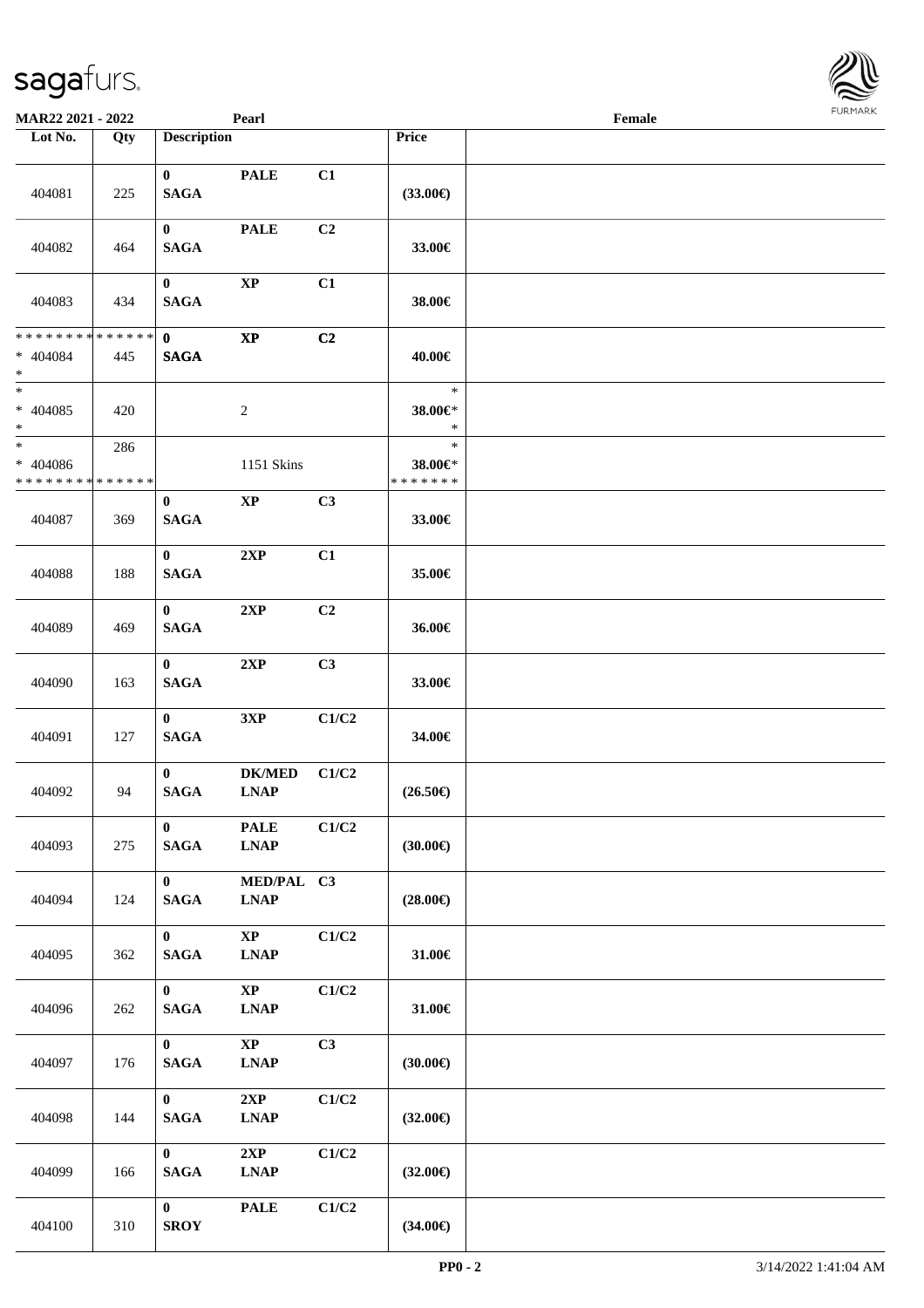

| MAR22 2021 - 2022                        |     |                             | Pearl         |                |                                    | Female | <b>FURMARK</b> |
|------------------------------------------|-----|-----------------------------|---------------|----------------|------------------------------------|--------|----------------|
| Lot No.                                  | Qty | <b>Description</b>          |               |                | <b>Price</b>                       |        |                |
| 404101                                   | 197 | $\mathbf{0}$<br><b>SROY</b> | $\bold{XP}$   | C1             | 36.00€                             |        |                |
| ************** 0<br>$* 404102$<br>$\ast$ | 425 | <b>SROY</b>                 | <b>XP</b>     | C <sub>2</sub> | 40.00€                             |        |                |
| $*$<br>$* 404103$<br>**************      | 143 |                             | 568 Skins     |                | $\ast$<br>40.00€*<br>* * * * * * * |        |                |
| 404104                                   | 156 | $\bf{0}$<br><b>SROY</b>     | <b>XP</b>     | C <sub>3</sub> | $(34.00\epsilon)$                  |        |                |
| 404105                                   | 88  | $\mathbf{0}$<br><b>SROY</b> | $\mathbf{XP}$ | C3             | $(34.00\epsilon)$                  |        |                |
| 404106                                   | 343 | $\mathbf{0}$<br><b>SROY</b> | 2XP           | C1/C2          | 39.00€                             |        |                |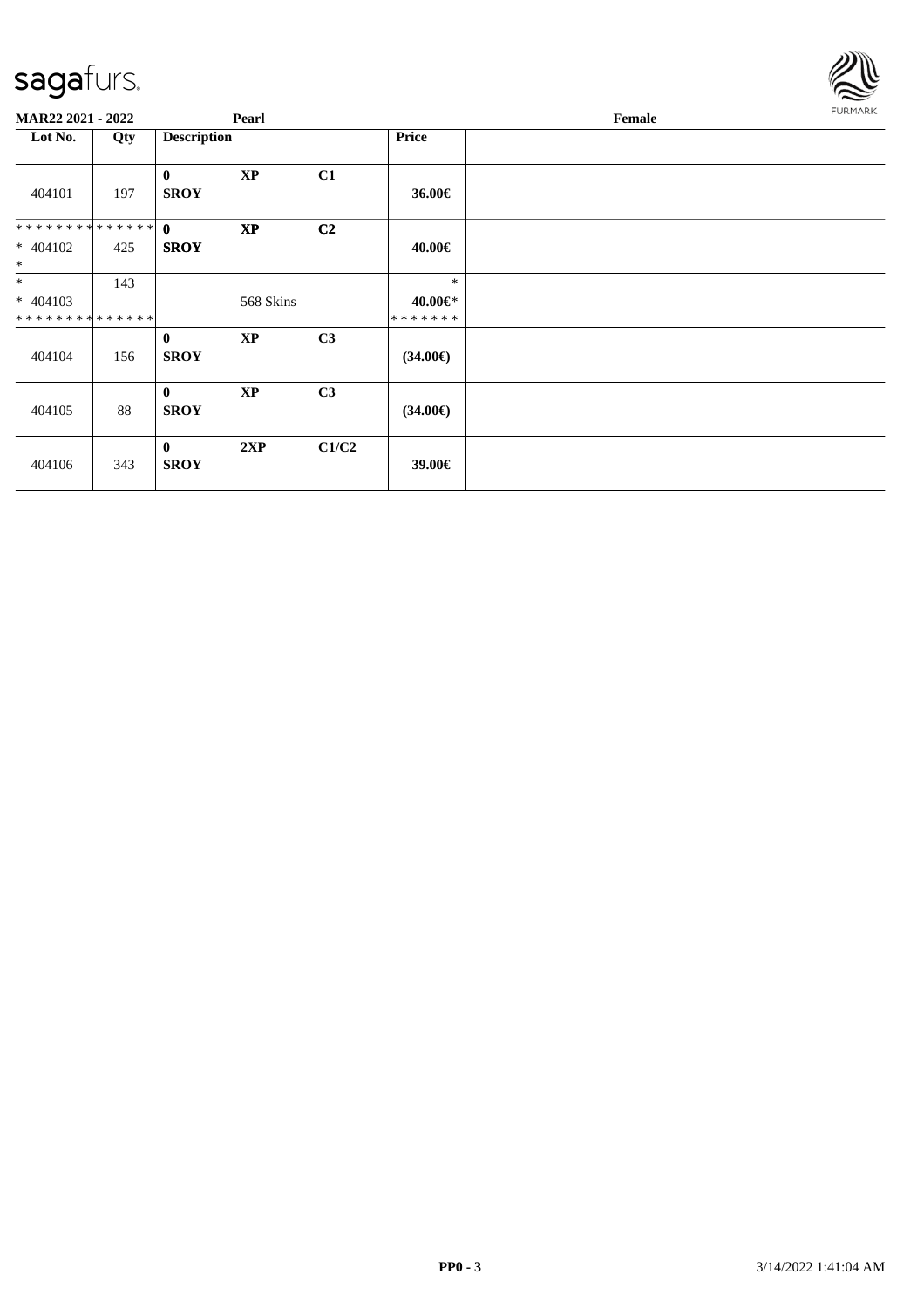

| MAR22 2021 - 2022                                  |     |                                       | Pearl                                       |                   |                                                | Female | 1.911171777 |
|----------------------------------------------------|-----|---------------------------------------|---------------------------------------------|-------------------|------------------------------------------------|--------|-------------|
| Lot No.                                            | Qty | <b>Description</b>                    |                                             |                   | Price                                          |        |             |
| 404161                                             | 276 | $\mathbf{1}$<br>${\bf SI}$            | <b>PALE</b>                                 | C1/C2             | $(24.50\epsilon)$                              |        |             |
| 404162                                             | 161 | $\mathbf{1}$<br>${\bf SI}$            | <b>PALE</b>                                 | C3                | $(23.50\epsilon)$                              |        |             |
| 404163                                             | 476 | $\mathbf{1}$<br>${\bf SI}$            | $\bold{XP}$                                 | C1/C2             | $(25.50\epsilon)$                              |        |             |
| 404164                                             | 183 | $\mathbf{1}$<br>${\bf SI}$            | $\bold{XP}$                                 | C3                | $(24.00\epsilon)$                              |        |             |
| 404165                                             | 168 | $\mathbf{1}$<br>SI                    | 2XP                                         | C1/C2             | 26.50€                                         |        |             |
| 404166                                             | 247 | $\mathbf{1}$<br>SI                    | <b>PALE</b><br><b>LNAP</b>                  | C1/C2             | $(22.00\epsilon)$                              |        |             |
| 404167                                             | 263 | $\mathbf 1$<br>${\bf SI}$             | $\bold{XP}$<br>$\ensuremath{\text{L}N\!AP}$ | C1/C2             | $(23.00\epsilon)$                              |        |             |
| 404168                                             | 172 | $\mathbf{1}$<br>${\bf SI}$            | 2XP/3XP<br><b>LNAP</b>                      | C1/C2             | $(23.00\epsilon)$                              |        |             |
| 404169                                             | 532 | $\mathbf{1}$<br>$\bf I\bf B$          | $\mathbf{ALL}$<br><b>CHIP</b>               | C2<br><b>LNAP</b> | $(18.00\epsilon)$                              |        |             |
| 404170                                             | 213 | $\mathbf{1}$<br>$\rm II$              | $\mathbf{ALL}$                              | C <sub>2</sub>    | 17.50€                                         |        |             |
| * * * * * * * * * * * * * *<br>$* 404171$<br>$*$   | 505 | 0/1<br>$\mathbf{I}\mathbf{I}$         | $\mathbf{ALL}$<br><b>LNAP</b>               | C2                | 17.00€                                         |        |             |
| $*$<br>$* 404172$<br>* * * * * * * * * * * * * * * | 414 |                                       | 919 Skins                                   |                   | $\ast$<br>17.00€*<br>* * * * * * *             |        |             |
| 404173                                             | 273 | $\mathbf{1}$<br><b>SAGA</b>           | <b>Dark</b>                                 | C1/C2             | $(23.00\epsilon)$                              |        |             |
| 404174                                             | 333 | $1 \quad \blacksquare$<br><b>SAGA</b> | <b>MED</b>                                  | C1/C2             | $(25.50\epsilon)$                              |        |             |
| 404175                                             | 249 | $1 \quad \blacksquare$<br><b>SAGA</b> | <b>MED</b>                                  | C1/C2             | $(25.50\epsilon)$                              |        |             |
| 404176                                             | 154 | $1 \quad$<br><b>SAGA</b>              | <b>MED</b>                                  | C3                | $(24.00\epsilon)$                              |        |             |
| 404177                                             | 186 | $1 \quad \blacksquare$<br><b>SAGA</b> | $DK/MED$                                    | C3                | $(23.00\epsilon)$                              |        |             |
| 404178                                             | 233 | 1<br><b>SAGA</b>                      | <b>PALE</b>                                 | C1                | $(28.00\epsilon)$                              |        |             |
| $* 404179$<br>$*$                                  | 485 | <b>SAGA</b>                           | <b>PALE</b>                                 | C2                | $(27.00\epsilon)$                              |        |             |
| $* 404180$<br>* * * * * * * * * * * * * *          | 411 |                                       | 896 Skins                                   |                   | $\ast$<br>$(27.00\epsilon)$ *<br>* * * * * * * |        |             |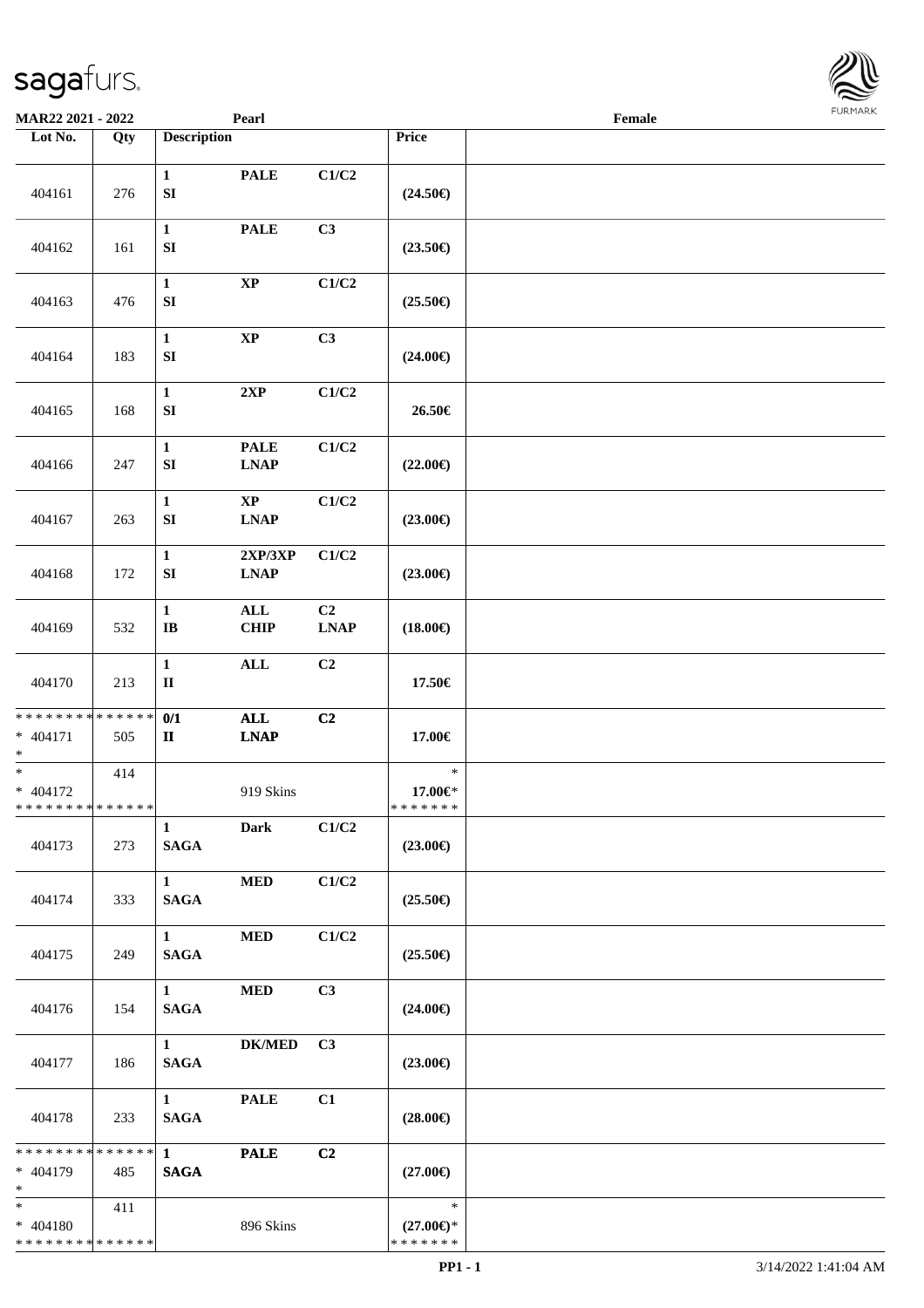| MAR22 2021 - 2022                         |     |                    | Pearl                  |                |                          | Female | <b>FURMAR</b> |
|-------------------------------------------|-----|--------------------|------------------------|----------------|--------------------------|--------|---------------|
| $\overline{\phantom{1}}$ Lot No.          | Qty | <b>Description</b> |                        |                | Price                    |        |               |
| **************                            |     | $1 \quad$          | <b>PALE</b>            | C3             |                          |        |               |
| $* 404181$                                | 485 | <b>SAGA</b>        |                        |                | $(26.00\epsilon)$        |        |               |
| $*$                                       |     |                    |                        |                |                          |        |               |
| $\ast$                                    | 82  |                    |                        |                | $\ast$                   |        |               |
| $* 404182$                                |     |                    | 567 Skins              |                | $(26.00\epsilon)$ *      |        |               |
| * * * * * * * * * * * * * * *             |     |                    |                        |                | * * * * * * *            |        |               |
|                                           |     | $\mathbf{1}$       | $\mathbf{X}\mathbf{P}$ | C1             |                          |        |               |
| 404183                                    | 471 | <b>SAGA</b>        |                        |                | 35.00€                   |        |               |
| * * * * * * * * * * * * * *               |     | $\mathbf{1}$       | $\mathbf{XP}$          | C <sub>2</sub> |                          |        |               |
| $* 404184$                                | 485 | <b>SAGA</b>        |                        |                | 36.00€                   |        |               |
| $*$                                       |     |                    |                        |                |                          |        |               |
| $\ast$                                    |     |                    |                        |                | $\ast$                   |        |               |
| $* 404185$                                | 460 |                    | $\overline{2}$         |                | 36.00€*                  |        |               |
| $\ast$                                    |     |                    |                        |                | $\ast$                   |        |               |
| $\ast$                                    |     |                    |                        |                | $\ast$                   |        |               |
| $* 404186$                                | 460 |                    | 3                      |                | 35.00 $\in$ *            |        |               |
| $*$                                       |     |                    |                        |                | $\ast$                   |        |               |
| $\ast$                                    | 84  |                    |                        |                | $\ast$                   |        |               |
|                                           |     |                    |                        |                |                          |        |               |
| $* 404187$<br>* * * * * * * * * * * * * * |     |                    | 1489 Skins             |                | 30.00€*<br>* * * * * * * |        |               |
| ************** 1                          |     |                    |                        |                |                          |        |               |
|                                           |     |                    | <b>XP</b>              | C3             |                          |        |               |
| $* 404188$                                | 485 | <b>SAGA</b>        |                        |                | 27.00€                   |        |               |
| $*$                                       |     |                    |                        |                |                          |        |               |
| $*$                                       |     |                    |                        |                | $\ast$                   |        |               |
| * 404189                                  | 460 |                    | 2                      |                | 27.00€*                  |        |               |
| $*$<br>$\overline{\phantom{a}^*}$         |     |                    |                        |                | $\ast$                   |        |               |
|                                           | 76  |                    |                        |                | $\ast$                   |        |               |
| * 404190                                  |     |                    | 1021 Skins             |                | 27.00€*                  |        |               |
| * * * * * * * * * * * * * *               |     |                    |                        |                | * * * * * * *            |        |               |
|                                           |     | 1                  | 2XP                    | C1             |                          |        |               |
| 404191                                    | 173 | <b>SAGA</b>        |                        |                | 35.00€                   |        |               |
|                                           |     |                    |                        |                |                          |        |               |
| **************                            |     | $\mathbf{1}$       | 2XP                    | C2             |                          |        |               |
| $* 404192$                                | 485 | <b>SAGA</b>        |                        |                | 34.00€                   |        |               |
| $\ast$                                    |     |                    |                        |                |                          |        |               |
| $\overline{\phantom{a}^*}$                | 126 |                    |                        |                | $\ast$                   |        |               |
| $* 404193$                                |     |                    | 611 Skins              |                | 34.00€*                  |        |               |
| * * * * * * * * * * * * * *               |     |                    |                        |                | * * * * * * *            |        |               |
|                                           |     | $\mathbf{1}$       | 2XP                    | C3             |                          |        |               |
| 404194                                    | 395 | <b>SAGA</b>        |                        |                | $28.00 \in$              |        |               |
|                                           |     |                    |                        |                |                          |        |               |
|                                           |     | $\mathbf{1}$       | 3XP                    | C1/C2          |                          |        |               |
| 404195                                    | 178 | <b>SAGA</b>        |                        |                | 28.50€                   |        |               |
|                                           |     |                    |                        |                |                          |        |               |
|                                           |     | $\mathbf{1}$       | Dark                   | C1/C2          |                          |        |               |
| 404196                                    | 217 | <b>SAGA</b>        | <b>LNAP</b>            |                | 20.00€                   |        |               |
|                                           |     |                    |                        |                |                          |        |               |
|                                           |     | $\mathbf{1}$       | $\bf MED$              | C1/C2          |                          |        |               |
| 404197                                    | 330 | <b>SAGA</b>        | <b>LNAP</b>            |                | $(23.00\epsilon)$        |        |               |
|                                           |     |                    |                        |                |                          |        |               |
|                                           |     | $\mathbf{1}$       | $\bf MED$              | C <sub>3</sub> |                          |        |               |
| 404198                                    | 220 | <b>SAGA</b>        | <b>LNAP</b>            |                | 21.50€                   |        |               |
|                                           |     |                    |                        |                |                          |        |               |
| * * * * * * * * * * * * * *               |     | $\mathbf{1}$       | <b>PALE</b>            | C1/C2          |                          |        |               |
| $* 404199$                                | 485 |                    |                        |                | 24.50€                   |        |               |
| $*$                                       |     | <b>SAGA</b>        | <b>LNAP</b>            |                |                          |        |               |
| $\ast$                                    |     |                    |                        |                | $\ast$                   |        |               |
|                                           | 140 |                    |                        |                |                          |        |               |
| $* 404200$<br>* * * * * * * * * * * * * * |     |                    | 625 Skins              |                | 24.50€*<br>* * * * * * * |        |               |
|                                           |     |                    |                        |                |                          |        |               |

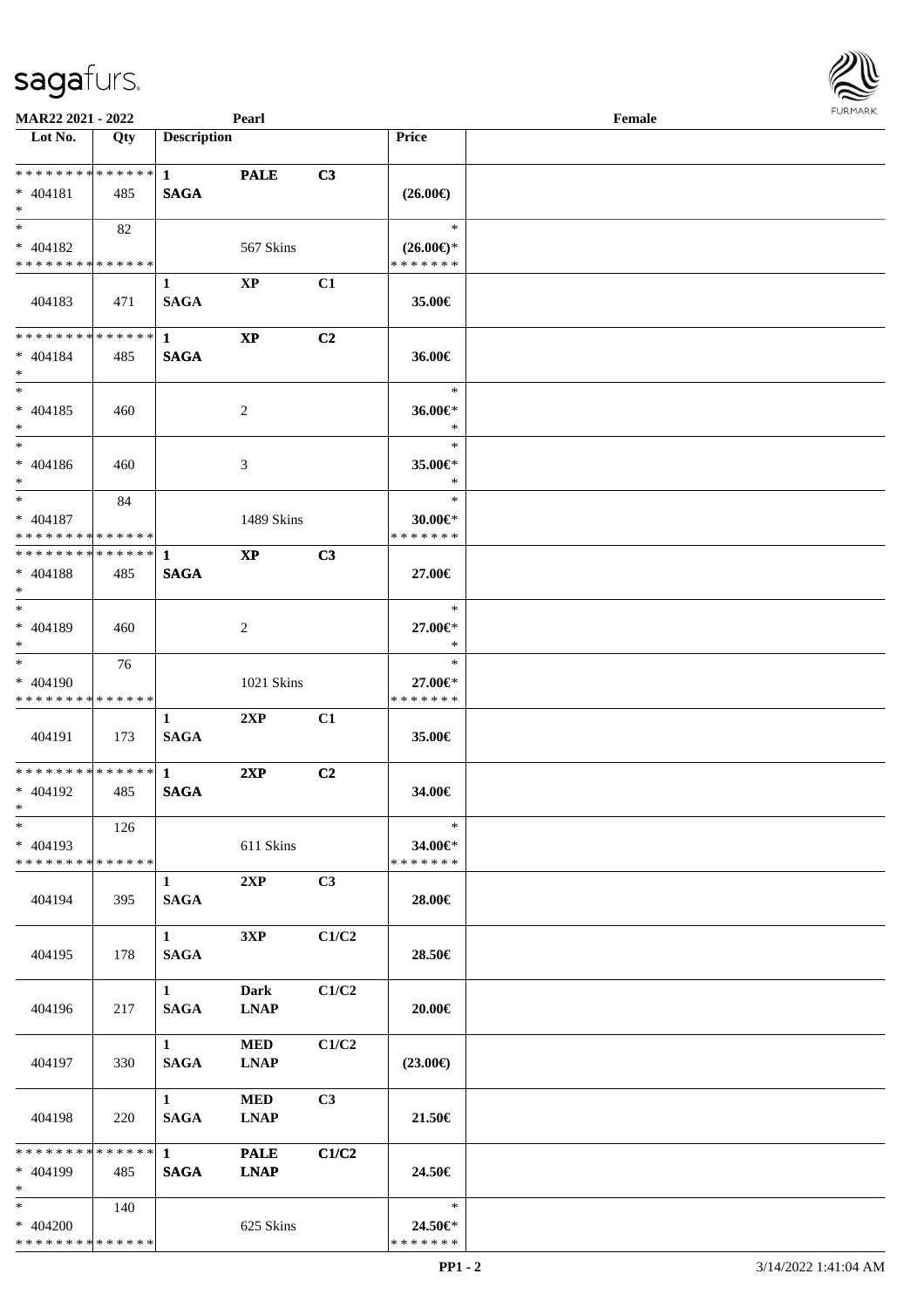| MAR22 2021 - 2022                                      |     |                             | Pearl                                 |                |                                    | Female |  |
|--------------------------------------------------------|-----|-----------------------------|---------------------------------------|----------------|------------------------------------|--------|--|
| Lot No.                                                | Qty | <b>Description</b>          |                                       |                | Price                              |        |  |
| 404201                                                 | 488 | $\mathbf{1}$<br><b>SAGA</b> | <b>PALE</b><br><b>LNAP</b>            | C3             | 23.50€                             |        |  |
| ******** <mark>******</mark><br>* 404202<br>$*$        | 485 | $\mathbf{1}$<br><b>SAGA</b> | <b>XP</b><br><b>LNAP</b>              | C1/C2          | 25.50€                             |        |  |
| $* 404203$<br>* * * * * * * * * * * * * * *            | 158 |                             | 643 Skins                             |                | $\ast$<br>25.50€*<br>* * * * * * * |        |  |
| ******** <mark>******</mark><br>$* 404204$<br>$*$      | 465 | $\mathbf{1}$<br><b>SAGA</b> | $\mathbf{X}\mathbf{P}$<br><b>LNAP</b> | C3             | 24.00€                             |        |  |
| $*$<br>$* 404205$<br>* * * * * * * * * * * * * *       | 69  |                             | 534 Skins                             |                | $\ast$<br>24.00€*<br>* * * * * * * |        |  |
| 404206                                                 | 200 | $\mathbf{1}$<br><b>SAGA</b> | 2XP<br><b>LNAP</b>                    | C1/C2          | $(26.50\epsilon)$                  |        |  |
| 404207                                                 | 140 | $\mathbf{1}$<br><b>SROY</b> | <b>MED</b>                            | C1/C2          | $(25.00\epsilon)$                  |        |  |
| 404208                                                 | 153 | $\mathbf{1}$<br><b>SROY</b> | <b>PALE</b>                           | C1             | 30.00€                             |        |  |
| 404209                                                 | 383 | $\mathbf{1}$<br><b>SROY</b> | <b>PALE</b>                           | C <sub>2</sub> | $(29.00\epsilon)$                  |        |  |
| 404210                                                 | 160 | $\mathbf{1}$<br><b>SROY</b> | <b>PALE</b>                           | C3             | $(28.00\epsilon)$                  |        |  |
| 404211                                                 | 271 | $\mathbf{1}$<br><b>SROY</b> | $\bold{XP}$                           | C1             | 39.00€                             |        |  |
| * * * * * * * * * * * * * * *<br>$* 404212$<br>$*$ $*$ | 465 | $\mathbf{1}$<br><b>SROY</b> | $\bold{XP}$                           | C2             | 40.00€                             |        |  |
| $\ast$<br>$* 404213$<br>* * * * * * * * * * * * * *    | 424 |                             | 889 Skins                             |                | $\ast$<br>40.00€*<br>* * * * * * * |        |  |
| 404214                                                 | 307 | $\mathbf{1}$<br><b>SROY</b> | $\mathbf{XP}$                         | C3             | $(29.00\epsilon)$                  |        |  |
| 404215                                                 | 143 | $\mathbf{1}$<br><b>SROY</b> | 2XP                                   | C1             | 36.00€                             |        |  |
| 404216                                                 | 333 | $\mathbf{1}$<br><b>SROY</b> | 2XP                                   | C <sub>2</sub> | 39.00€                             |        |  |
| 404217                                                 | 151 | $1 \quad$<br><b>SROY</b>    | 2XP                                   | C3             | $(30.00\in)$                       |        |  |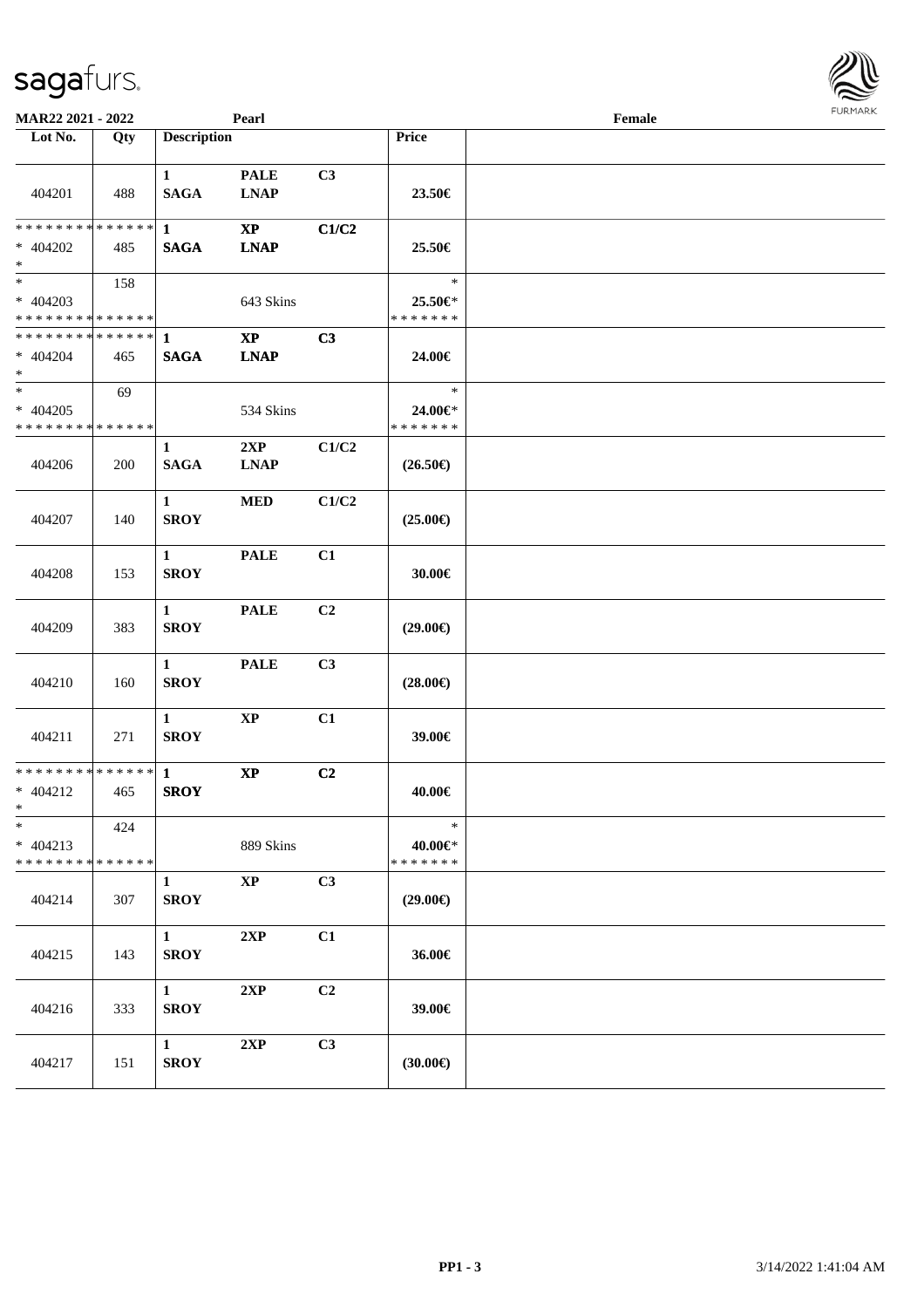

| MAR22 2021 - 2022                        |     | Pearl                          |                    |                               |                                          | Female | <b>FURMARK</b> |
|------------------------------------------|-----|--------------------------------|--------------------|-------------------------------|------------------------------------------|--------|----------------|
| Lot No.                                  | Qty | <b>Description</b>             |                    |                               | Price                                    |        |                |
| 404261                                   | 527 | $\boldsymbol{2}$<br>IB         | ALL<br><b>CHIP</b> | C <sub>2</sub>                | $(16.00\epsilon)$                        |        |                |
| 404262                                   | 486 | $\boldsymbol{2}$<br>IB         | ALL<br><b>CHIP</b> | C2<br><b>LNAP</b>             | $(14.00\epsilon)$                        |        |                |
| 404263                                   | 196 | $\overline{2}$<br>$\mathbf{I}$ | ALL                | C <sub>2</sub>                | 14.50€                                   |        |                |
| ************** 2<br>$* 404264$<br>$\ast$ | 485 | <b>SAGA</b>                    | <b>PALE</b>        | C1/C2                         | $(23.00\epsilon)$                        |        |                |
| $*$<br>$* 404265$<br>**************      | 296 |                                | 781 Skins          |                               | $\ast$<br>$(23.00\epsilon)$ *<br>******* |        |                |
| 404266                                   | 419 | $\overline{2}$<br>IA           | ALL<br><b>CHIP</b> | C <sub>2</sub><br><b>LNAP</b> | $(16.50\epsilon)$                        |        |                |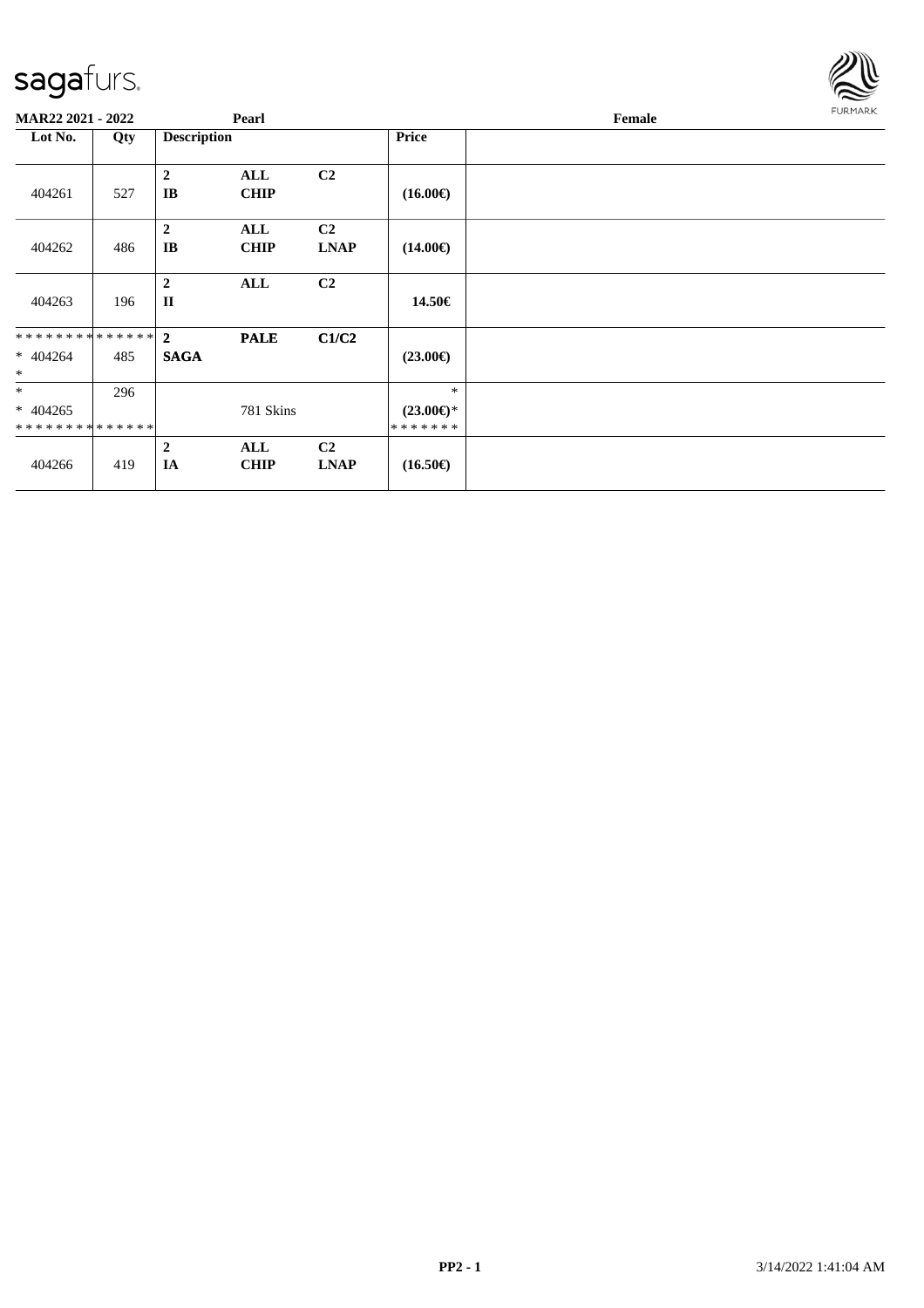

| MAR22 2021 - 2022                                        |     |                               | <b>Pearl Velvet</b>                     |                |                                          | Female |  |
|----------------------------------------------------------|-----|-------------------------------|-----------------------------------------|----------------|------------------------------------------|--------|--|
| Lot No.                                                  | Qty | <b>Description</b>            |                                         |                | Price                                    |        |  |
| 404321                                                   | 154 | $\bf{0}$<br>${\bf S}{\bf I}$  | <b>PALE</b><br><b>VELV1</b>             | C1/C2          | $(33.00\epsilon)$                        |        |  |
| 404322                                                   | 479 | $\bf{0}$<br>SI                | $\bold{XP}$<br><b>VELV1</b>             | C1/C2          | $(34.00\epsilon)$                        |        |  |
| 404323                                                   | 306 | $\boldsymbol{0}$<br>SI        | $\bold{XP}$<br><b>VELV1</b>             | C <sub>3</sub> | $(33.00\epsilon)$                        |        |  |
| 404324                                                   | 295 | $\bf{0}$<br>SI                | 2XP<br><b>VELV1</b>                     | C1/C2          | $(35.00\epsilon)$                        |        |  |
| 404325                                                   | 254 | $\boldsymbol{0}$<br>SI        | $\bold{XP}$<br>VELV2                    | C1/C2          | $(34.00\epsilon)$                        |        |  |
| 404326                                                   | 156 | $\bf{0}$<br>SI                | 2XP<br>VELV2                            | C1/C2          | $(35.00\epsilon)$                        |        |  |
| 404327                                                   | 207 | $\mathbf{0}$<br><b>SAGA</b>   | <b>Dark</b><br><b>VELV1</b>             | C1/C2          | $(33.00\epsilon)$                        |        |  |
| 404328                                                   | 126 | $\bf{0}$<br><b>SAGA</b>       | $\bf MED$<br><b>VELV1</b>               | C1/C2          | 34.00€                                   |        |  |
| 404329                                                   | 189 | $\bf{0}$<br><b>SAGA</b>       | <b>PALE</b><br><b>VELV1</b>             | C1             | $(37.00\epsilon)$                        |        |  |
| 404330                                                   | 119 | $\bf{0}$<br><b>SAGA</b>       | <b>PALE</b><br><b>VELV1</b>             | C1             | $(37.00\epsilon)$                        |        |  |
| * * * * * * * * * * * * * * *<br>$* 404331$<br>$*$       | 445 | $\mathbf{0}$<br><b>SAGA</b>   | <b>PALE</b><br><b>VELV1</b>             | C <sub>2</sub> | $(36.00\epsilon)$                        |        |  |
| $*$<br>* 404332<br>******** <mark>******</mark>          | 83  |                               | 528 Skins                               |                | $\ast$<br>$(36.00\epsilon)$ *<br>******* |        |  |
| 404333                                                   | 217 | $\mathbf{0}$<br>SAGA          | <b>PALE</b><br><b>VELV1</b>             | C3             | $(35.00\epsilon)$                        |        |  |
| * * * * * * * * * * * * * * *<br>$* 404334$<br>$*$       | 445 | $\mathbf{0}$ and $\mathbf{0}$ | $\mathbf{X}\mathbf{P}$<br>SAGA VELV1    | C1             | 38.00€                                   |        |  |
| $*$ $*$<br>$* 404335$<br>* * * * * * * * * * * * * * *   | 127 |                               | 572 Skins                               |                | $\ast$<br>38.00€*<br>* * * * * * *       |        |  |
| * * * * * * * * * * * * * * *<br>$* 404336$<br>$*$       | 445 | $\mathbf{0}$<br><b>SAGA</b>   | $\mathbf{X} \mathbf{P}$<br><b>VELV1</b> | C <sub>2</sub> | 39.00€                                   |        |  |
| $*$ $-$<br>$* 404337$<br>$*$ $*$                         | 420 |                               | 2                                       |                | $\ast$<br>39.00€*<br>*                   |        |  |
| $*$<br>$* 404338$<br>$*$                                 | 420 |                               | 3                                       |                | $\ast$<br>39.00€*<br>$\ast$              |        |  |
| $*$<br>* 404339<br>$*$                                   | 420 |                               | 4                                       |                | $\ast$<br>39.00€*<br>$\ast$              |        |  |
| $*$ and $*$<br>$* 404340$<br>* * * * * * * * * * * * * * | 177 |                               | 1882 Skins                              |                | $\ast$<br>37.00€*<br>* * * * * * *       |        |  |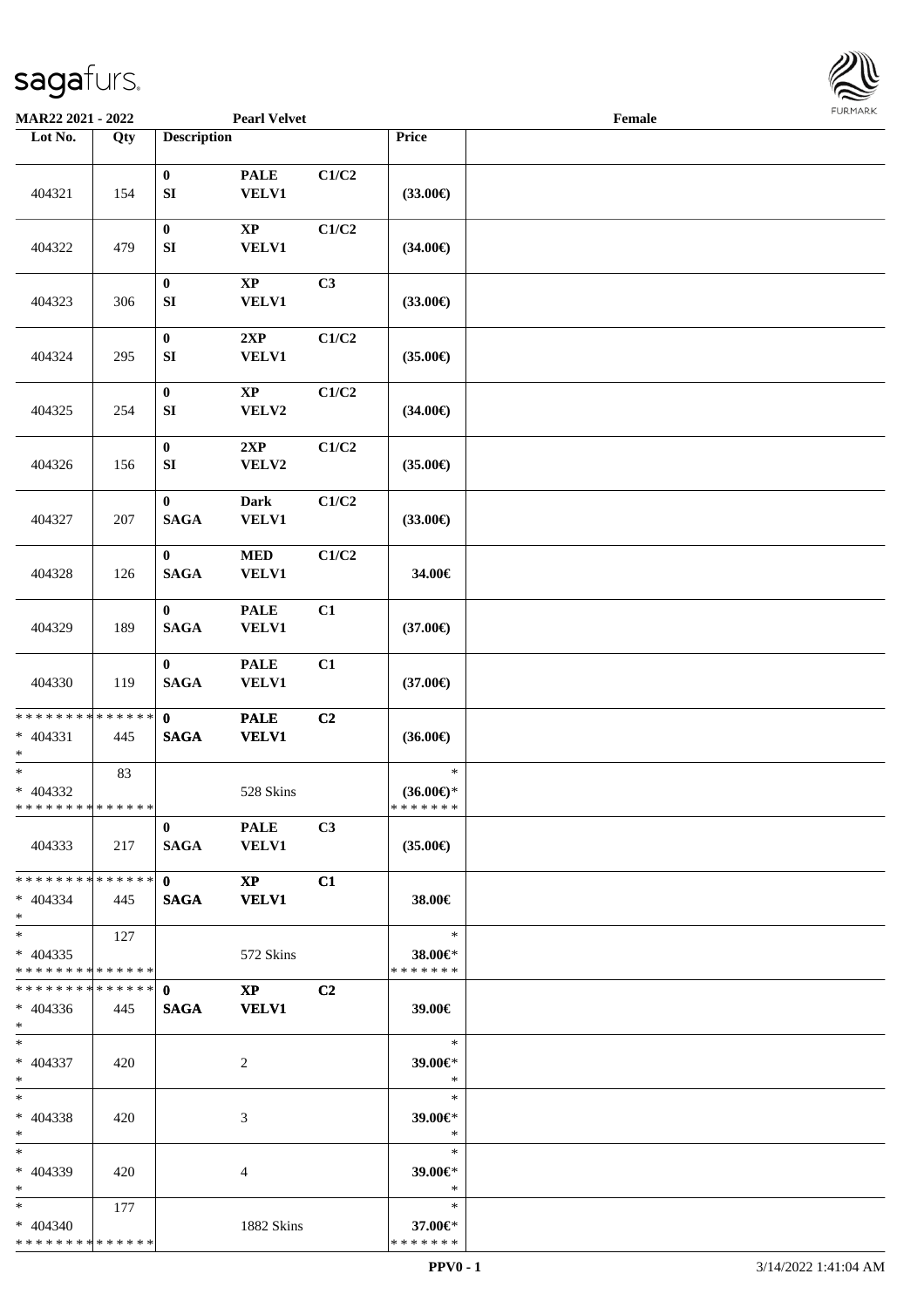

| MAR22 2021 - 2022                                   |     |                             | <b>Pearl Velvet</b>             |                   |                                                | Female |  |
|-----------------------------------------------------|-----|-----------------------------|---------------------------------|-------------------|------------------------------------------------|--------|--|
| Lot No.                                             | Qty | <b>Description</b>          |                                 |                   | Price                                          |        |  |
| ******** <mark>******</mark><br>$* 404341$<br>$*$   | 445 | $\mathbf{0}$<br><b>SAGA</b> | $\bold{XP}$<br><b>VELV1</b>     | C3                | $(36.00\epsilon)$                              |        |  |
| $*$<br>$* 404342$<br>* * * * * * * * * * * * * *    | 234 |                             | 679 Skins                       |                   | $\ast$<br>$(36.00€)$ *<br>* * * * * * *        |        |  |
| 404343                                              | 380 | $\mathbf{0}$<br><b>SAGA</b> | 2XP<br><b>VELV1</b>             | C1                | (39.00)                                        |        |  |
| * * * * * * * * * * * * * *<br>$* 404344$<br>$*$    | 445 | $\mathbf{0}$<br><b>SAGA</b> | 2XP<br><b>VELV1</b>             | C2                | 39.00€                                         |        |  |
| $*$<br>$* 404345$<br>$*$                            | 400 |                             | 2                               |                   | $\ast$<br>39.00€*<br>$\ast$                    |        |  |
| $\ast$<br>$* 404346$<br>* * * * * * * * * * * * * * | 60  |                             | 905 Skins                       |                   | $\ast$<br>38.00€*<br>* * * * * * *             |        |  |
| 404347                                              | 396 | $\bf{0}$<br><b>SAGA</b>     | 2XP<br>VELV1                    | C3                | $(37.00\epsilon)$                              |        |  |
| 404348                                              | 250 | $\bf{0}$<br><b>SAGA</b>     | 3XP<br><b>VELV1</b>             | C1/C2             | 36.00€                                         |        |  |
| 404349                                              | 180 | $\mathbf{0}$<br><b>SAGA</b> | <b>PALE</b><br>VELV2            | C1/C2             | $(36.00\epsilon)$                              |        |  |
| 404350                                              | 313 | $\mathbf{0}$<br><b>SAGA</b> | $\bold{XP}$<br>VELV2            | C1                | $(38.00\epsilon)$                              |        |  |
| * * * * * * * * * * * * * * *<br>$* 404351$<br>$*$  | 445 | $\mathbf{0}$<br><b>SAGA</b> | $\mathbf{X}\mathbf{P}$<br>VELV2 | C2                | $(37.00\epsilon)$                              |        |  |
| $*$<br>$* 404352$<br>* * * * * * * * * * * * * * *  | 253 |                             | 698 Skins                       |                   | $\ast$<br>$(37.00\epsilon)$ *<br>* * * * * * * |        |  |
| 404353                                              | 189 | $\mathbf{0}$<br><b>SAGA</b> | <b>XP</b><br>VELV2              | C3                | $(36.00\epsilon)$                              |        |  |
| 404354                                              | 247 | $\mathbf{0}$<br><b>SAGA</b> | 2XP<br>VELV2                    | C1                | (39.00)                                        |        |  |
| 404355                                              | 476 | $\mathbf{0}$<br><b>SAGA</b> | 2XP<br>VELV2                    | C2                | $(38.00\epsilon)$                              |        |  |
| 404356                                              | 149 | $\mathbf{0}$<br><b>SAGA</b> | 2XP<br>VELV2                    | C3                | $(37.00\epsilon)$                              |        |  |
| 404357                                              | 196 | $\mathbf{0}$<br><b>SAGA</b> | 3XP<br>VELV2                    | C1/C2             | $(36.00\epsilon)$                              |        |  |
| 404358                                              | 160 | $\bf{0}$<br>IA              | <b>DK/MED</b><br><b>VELV1</b>   | C2<br><b>CHIP</b> | $(29.00\epsilon)$                              |        |  |
| * * * * * * * * * * * * * * *<br>* 404359<br>$\ast$ | 445 | $\mathbf{0}$<br>IA          | PAL/XP<br><b>VELV1</b>          | C2<br><b>CHIP</b> | $(33.00\epsilon)$                              |        |  |
| $*$<br>* 404360<br>$\ast$                           | 420 |                             | $\overline{c}$                  |                   | $\ast$<br>$(33.00\epsilon)$ *<br>$\ast$        |        |  |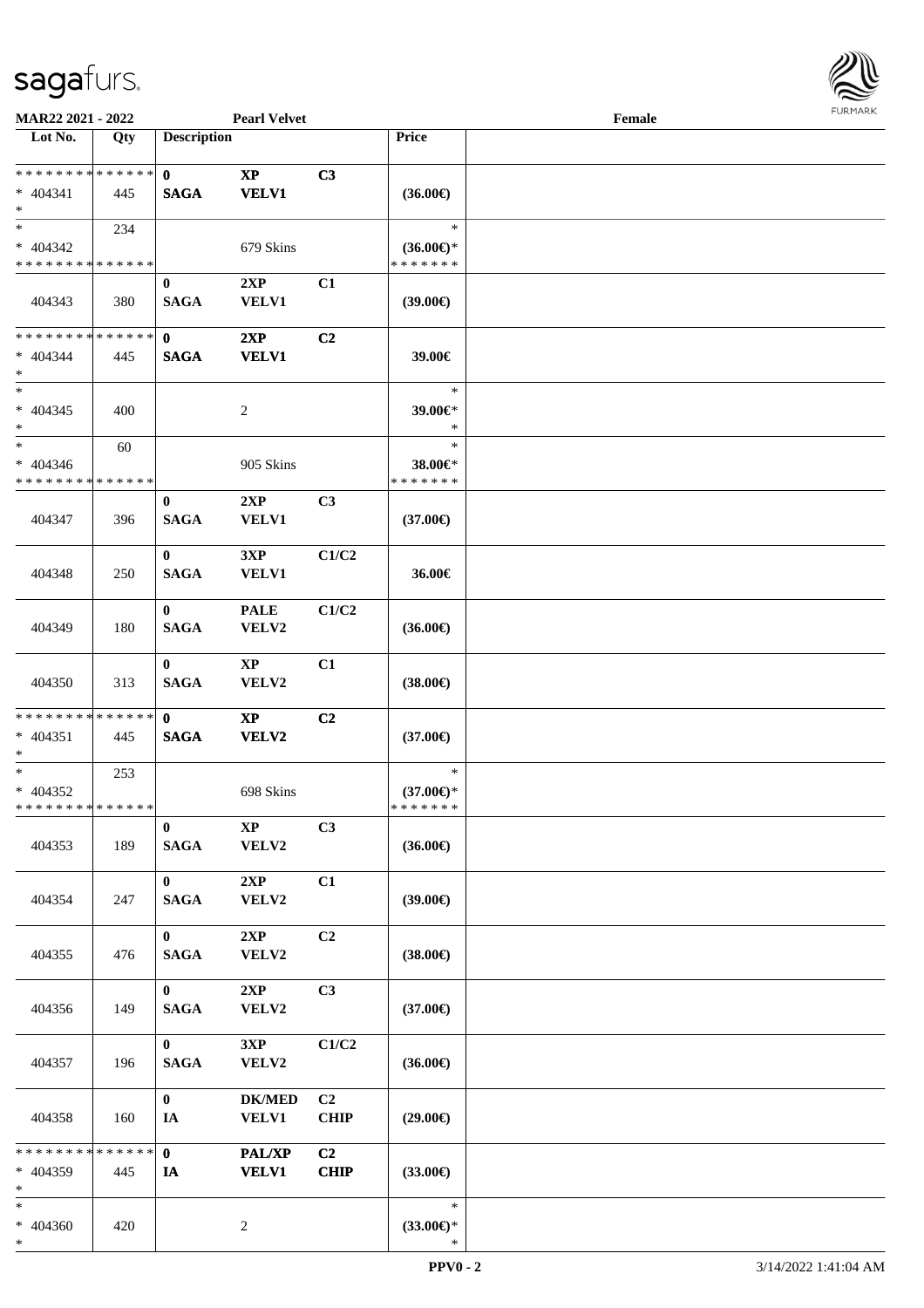

| MAR22 2021 - 2022                          |             |                    | <b>Pearl Velvet</b>    |                |                     | Female |  |
|--------------------------------------------|-------------|--------------------|------------------------|----------------|---------------------|--------|--|
| Lot No.                                    | Qty         | <b>Description</b> |                        |                | Price               |        |  |
|                                            |             |                    |                        |                |                     |        |  |
| $\ast$                                     |             | $\bf{0}$           | PAL/XP                 | C <sub>2</sub> | $\ast$              |        |  |
| * 404361                                   | 420         | IA                 | <b>VELV1</b>           | CHIP           | $(33.00\epsilon)$ * |        |  |
| $\ast$                                     |             |                    |                        |                | $\ast$              |        |  |
| $*$                                        |             |                    |                        |                | $\ast$              |        |  |
|                                            |             |                    |                        |                |                     |        |  |
| $* 404362$                                 | 420         |                    | 4                      |                | $(33.00\epsilon)$ * |        |  |
| $\ast$                                     |             |                    |                        |                | ∗                   |        |  |
| $\ast$                                     | 287         |                    |                        |                | $\ast$              |        |  |
| * 404363                                   |             |                    | 1992 Skins             |                | $(33.00\epsilon)$ * |        |  |
| * * * * * * * * * * * * * *                |             |                    |                        |                | * * * * * * *       |        |  |
| * * * * * * * * * * * * * *                |             | $\mathbf 0$        | 2XP/3XP                | C2             |                     |        |  |
| $* 404364$                                 | 445         | IA                 | <b>VELV1</b>           | <b>CHIP</b>    | $(33.00\epsilon)$   |        |  |
| $*$                                        |             |                    |                        |                |                     |        |  |
| $*$                                        |             |                    |                        |                | $\ast$              |        |  |
|                                            | 349         |                    |                        |                |                     |        |  |
| $* 404365$                                 |             |                    | 794 Skins              |                | $(33.00\epsilon)$ * |        |  |
| * * * * * * * * * * * * * *                |             |                    |                        |                | * * * * * * *       |        |  |
|                                            |             | $\bf{0}$           | <b>PALE</b>            | C1             |                     |        |  |
| 404366                                     | 127         | <b>SROY</b>        | <b>VELV1</b>           |                | (39.00)             |        |  |
|                                            |             |                    |                        |                |                     |        |  |
|                                            |             | $\mathbf{0}$       | <b>PALE</b>            | C2             |                     |        |  |
|                                            |             |                    |                        |                |                     |        |  |
| 404367                                     | 302         | <b>SROY</b>        | VELV1                  |                | $(38.00\epsilon)$   |        |  |
|                                            |             |                    |                        |                |                     |        |  |
|                                            |             | $\bf{0}$           | $\mathbf{XP}$          | C1             |                     |        |  |
| 404368                                     | 376         | <b>SROY</b>        | VELV1                  |                | $(40.00\epsilon)$   |        |  |
|                                            |             |                    |                        |                |                     |        |  |
| * * * * * * * *                            | * * * * * * | $\mathbf 0$        | $\mathbf{X}\mathbf{P}$ | C2             |                     |        |  |
| * 404369                                   | 425         | <b>SROY</b>        | <b>VELV1</b>           |                | 39.00€              |        |  |
| $*$                                        |             |                    |                        |                |                     |        |  |
| $\ast$                                     |             |                    |                        |                | $\ast$              |        |  |
|                                            |             |                    |                        |                |                     |        |  |
| $* 404370$                                 | 400         |                    | 2                      |                | 39.00€*             |        |  |
| $*$                                        |             |                    |                        |                | $\ast$              |        |  |
| $\ast$                                     | 271         |                    |                        |                | $\ast$              |        |  |
| * 404371                                   |             |                    | 1096 Skins             |                | 39.00€*             |        |  |
| * * * * * * * * * * * * * *                |             |                    |                        |                | * * * * * * *       |        |  |
|                                            |             | $\bf{0}$           | $\bold{XP}$            | C3             |                     |        |  |
| 404372                                     | 332         | <b>SROY</b>        | VELV1                  |                | $(38.00\epsilon)$   |        |  |
|                                            |             |                    |                        |                |                     |        |  |
|                                            |             | $\mathbf{0}$       |                        |                |                     |        |  |
|                                            |             |                    | 2XP                    | C1             |                     |        |  |
| 404373                                     | 268         | <b>SROY</b>        | <b>VELV1</b>           |                | $(41.00\epsilon)$   |        |  |
|                                            |             |                    |                        |                |                     |        |  |
| * * * * * * * * <mark>* * * * * * *</mark> |             | $\mathbf{0}$       | 2XP                    | C2             |                     |        |  |
| * 404374                                   | 425         | <b>SROY</b>        | <b>VELV1</b>           |                | 41.00€              |        |  |
| $*$                                        |             |                    |                        |                |                     |        |  |
| $*$                                        | 178         |                    |                        |                | $\ast$              |        |  |
| $* 404375$                                 |             |                    | 603 Skins              |                | 40.00€*             |        |  |
| * * * * * * * * * * * * * *                |             |                    |                        |                | * * * * * * *       |        |  |
|                                            |             |                    |                        |                |                     |        |  |
|                                            |             | $\bf{0}$           | 2XP                    | C3             |                     |        |  |
| 404376                                     | 184         | <b>SROY</b>        | <b>VELV1</b>           |                | $(39.00\epsilon)$   |        |  |
|                                            |             |                    |                        |                |                     |        |  |
|                                            |             | $\mathbf{0}$       | 3XP                    | C1/C2          |                     |        |  |
| 404377                                     | 228         | <b>SROY</b>        | <b>VELV1</b>           |                | 38.00€              |        |  |
|                                            |             |                    |                        |                |                     |        |  |
|                                            |             | $\mathbf{0}$       | <b>PALE</b>            | C1/C2          |                     |        |  |
|                                            |             |                    |                        |                |                     |        |  |
| 404378                                     | 132         | <b>SROY</b>        | VELV2                  |                | $(38.00\epsilon)$   |        |  |
|                                            |             |                    |                        |                |                     |        |  |
|                                            |             | $\mathbf{0}$       | $\mathbf{X}\mathbf{P}$ | C1             |                     |        |  |
| 404379                                     | 314         | <b>SROY</b>        | VELV2                  |                | $(40.00\epsilon)$   |        |  |
|                                            |             |                    |                        |                |                     |        |  |
|                                            |             | $\bf{0}$           | $\mathbf{X}\mathbf{P}$ | C2             |                     |        |  |
| 404380                                     | 434         | <b>SROY</b>        | VELV2                  |                | (39.00)             |        |  |
|                                            |             |                    |                        |                |                     |        |  |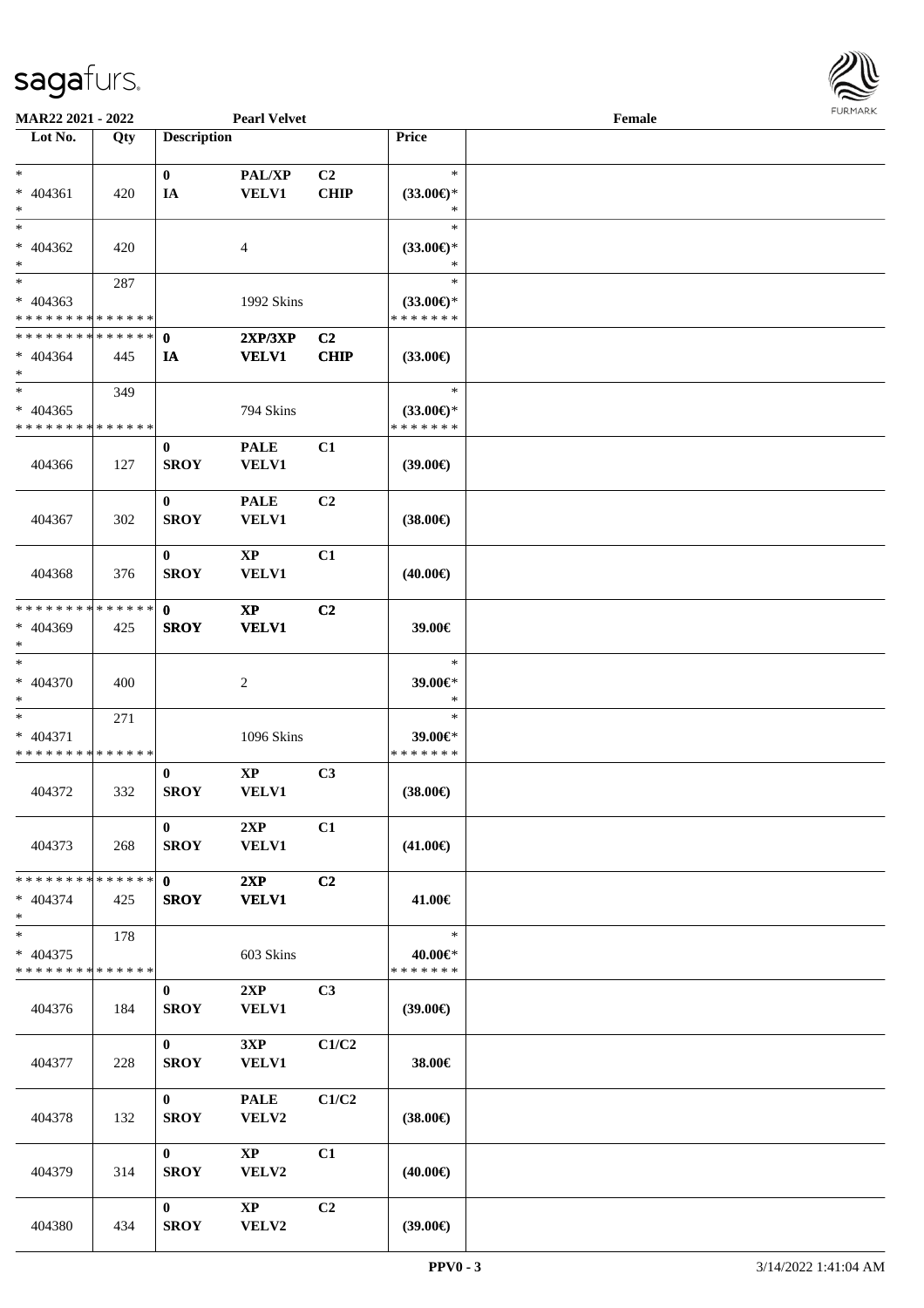

| <b>MAR22 2021 - 2022</b> |     |                             | <b>Pearl Velvet</b> |                | Female            |  |  |  |  |
|--------------------------|-----|-----------------------------|---------------------|----------------|-------------------|--|--|--|--|
| Lot No.                  | Qty | <b>Description</b>          |                     |                | <b>Price</b>      |  |  |  |  |
| 404381                   | 225 | $\mathbf{0}$<br><b>SROY</b> | 2XP<br><b>VELV2</b> | C1             | $(38.00\epsilon)$ |  |  |  |  |
| 404382                   | 316 | $\bf{0}$<br><b>SROY</b>     | 2XP<br><b>VELV2</b> | C <sub>2</sub> | $(40.00\epsilon)$ |  |  |  |  |
| 404383                   | 158 | $\bf{0}$<br><b>SROY</b>     | 3XP<br><b>VELV2</b> | C1/C2          | $(38.00\epsilon)$ |  |  |  |  |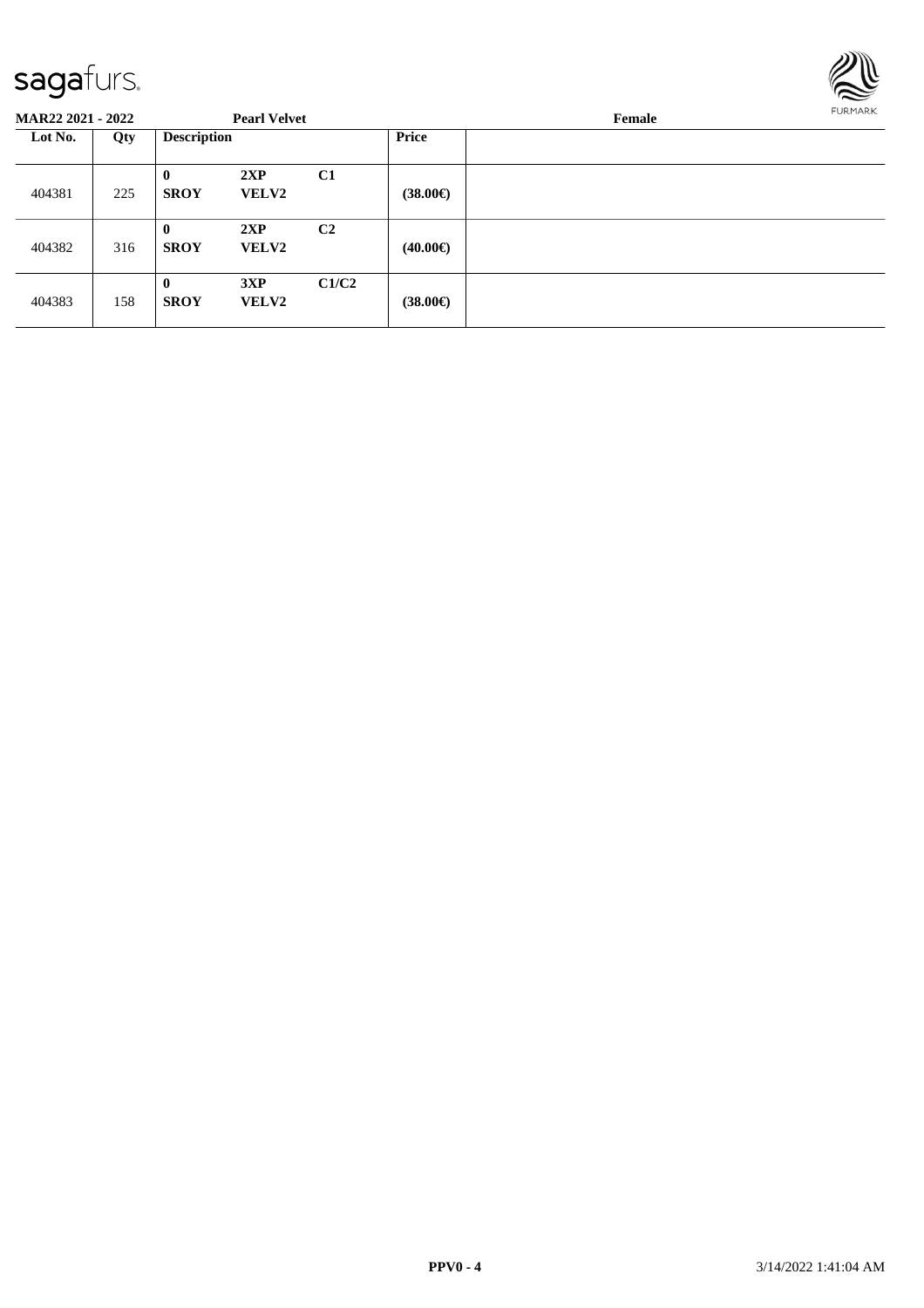

| <b>MAR22 2021 - 2022</b>                               |     |                                  | <b>Pearl Velvet</b>           |                |                                                                                                                                                | Female |  |
|--------------------------------------------------------|-----|----------------------------------|-------------------------------|----------------|------------------------------------------------------------------------------------------------------------------------------------------------|--------|--|
| Lot No.                                                | Qty | <b>Description</b>               |                               |                | Price                                                                                                                                          |        |  |
| 404441                                                 | 311 | $\mathbf{1}$<br>${\bf S}{\bf I}$ | $\bold{XP}$<br><b>VELV1</b>   | C1/C2          | $(27.50\epsilon)$                                                                                                                              |        |  |
| 404442                                                 | 208 | $\mathbf{1}$<br>SI               | $\bold{XP}$<br><b>VELV1</b>   | C3             | $(26.00\epsilon)$                                                                                                                              |        |  |
| 404443                                                 | 188 | $\mathbf{1}$<br>${\bf S}{\bf I}$ | 2XP<br><b>VELV1</b>           | C1/C2          | $(28.00\epsilon)$                                                                                                                              |        |  |
| 404444                                                 | 168 | $\mathbf{1}$<br>${\bf SI}$       | $\bold{XP}$<br>VELV2          | C1/C2          | $(27.50\epsilon)$                                                                                                                              |        |  |
| 404445                                                 | 133 | $\mathbf{1}$<br>${\bf SI}$       | 2XP<br>VELV2                  | C1/C2          | $(28.00\epsilon)$                                                                                                                              |        |  |
| 404446                                                 | 334 | $\mathbf{1}$<br><b>SAGA</b>      | <b>Dark</b><br><b>VELV1</b>   | C1/C2          | $(24.50\epsilon)$                                                                                                                              |        |  |
| 404447                                                 | 217 | $\mathbf{1}$<br><b>SAGA</b>      | <b>MED</b><br>VELV1           | C1/C2          | $(27.50\epsilon)$                                                                                                                              |        |  |
| 404448                                                 | 331 | $\mathbf{1}$<br><b>SAGA</b>      | <b>PALE</b><br><b>VELV1</b>   | C1             | (30.00)                                                                                                                                        |        |  |
| * * * * * * * * * * * * * *<br>$* 404449$<br>$*$       | 485 | $\mathbf{1}$<br><b>SAGA</b>      | <b>PALE</b><br><b>VELV1</b>   | C <sub>2</sub> | $(29.00\epsilon)$                                                                                                                              |        |  |
| $*$<br>$* 404450$<br>* * * * * * * * * * * * * *       | 361 |                                  | 846 Skins                     |                | $\ast$<br>$(29.00\epsilon)$ *<br>* * * * * * *                                                                                                 |        |  |
| 404451                                                 | 440 | $\mathbf{1}$<br><b>SAGA</b>      | <b>PALE</b><br><b>VELV1</b>   | C3             | $(28.00\epsilon)$                                                                                                                              |        |  |
| * * * * * * * * * * * * * * *<br>$* 404452$<br>$*$     | 485 | $\mathbf{1}$<br><b>SAGA</b>      | $\bold{XP}$<br><b>VELV1</b>   | C1             | $(31.00\epsilon)$                                                                                                                              |        |  |
| $*$<br>$* 404453$<br>* * * * * * * * * * * * * * *     | 485 |                                  | 970 Skins                     |                | $\ast$<br>$(31.00\epsilon)$ *<br>* * * * * * *                                                                                                 |        |  |
| $* 404454$<br>$*$ $-$                                  | 485 | SAGA VELV1                       | $\mathbf{XP}$                 | C <sub>2</sub> | $30.00 \in$                                                                                                                                    |        |  |
| $*$<br>$* 404455$<br>$*$                               | 460 |                                  | 2                             |                | $\ast$<br>30.00 $\varepsilon$ *<br>$\ast$                                                                                                      |        |  |
| $*$<br>$* 404456$<br>$*$ $-$                           | 460 |                                  | 3                             |                | $\ast$<br>$30.00 \in$<br>$\ddot{x}$                                                                                                            |        |  |
| $*$ $*$<br>$* 404457$<br>$*$ $-$                       | 460 |                                  | 4                             |                | $\frac{1}{\sqrt{2\pi}}\int_{0}^{\pi}\frac{1}{\sqrt{2\pi}}\left( \frac{1}{\sqrt{2\pi}}\right) ^{2}d\mu d\nu$<br>$\ast$<br>$30.00 \in$<br>$\ast$ |        |  |
| $*$ $*$<br>$* 404458$<br>$*$ $*$                       | 460 |                                  | 5                             |                | $\ast$<br>30.00 $\varepsilon$ *<br>$\ast$                                                                                                      |        |  |
| $*$ $-$<br>$* 404459$<br>* * * * * * * * * * * * * * * | 403 |                                  | 2728 Skins                    |                | $\ast$<br>$30.00 \in$ *<br>* * * * * * *                                                                                                       |        |  |
| $* 404460$<br>$*$                                      | 485 | SAGA                             | $\mathbf{XP}$<br><b>VELV1</b> | C <sub>3</sub> | $(29.00\epsilon)$                                                                                                                              |        |  |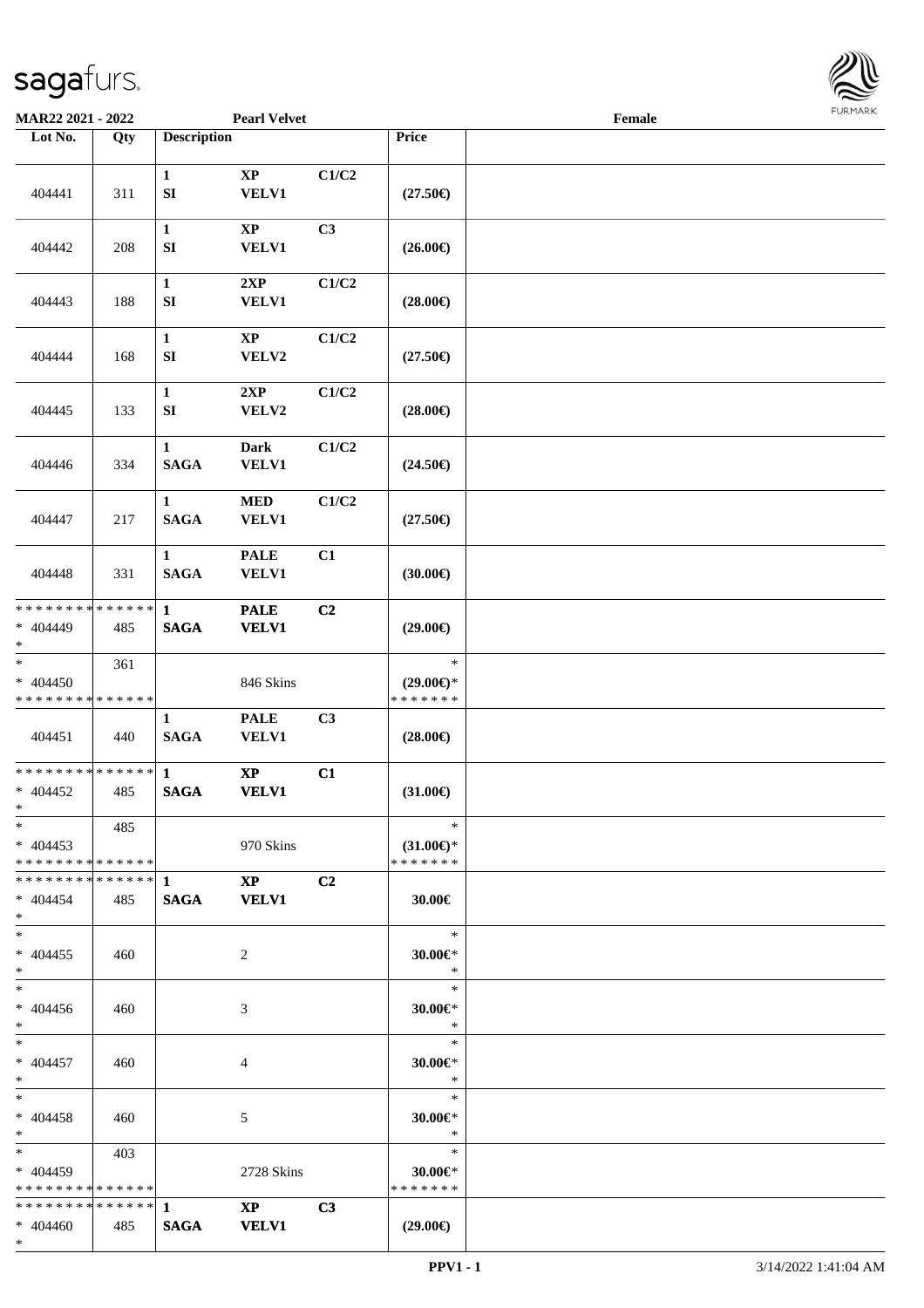\*



| MAR22 2021 - 2022                                        |                    |                                       | <b>Pearl Velvet</b>                    |                |                                                | Female |  |
|----------------------------------------------------------|--------------------|---------------------------------------|----------------------------------------|----------------|------------------------------------------------|--------|--|
| Lot No.                                                  | Qty                | <b>Description</b>                    |                                        |                | <b>Price</b>                                   |        |  |
| $*$<br>* 404461<br>$\ast$                                | 460                | $\mathbf{1}$<br><b>SAGA</b>           | $\bold{XP}$<br><b>VELV1</b>            | C3             | $\ast$<br>$(29.00\epsilon)$ *<br>$\ast$        |        |  |
| $*$<br>$* 404462$<br>$*$                                 | 460                |                                       | 3                                      |                | $\ast$<br>$(29.00\epsilon)$ *<br>$\ast$        |        |  |
| $*$<br>$* 404463$<br>* * * * * * * * * * * * * *         | 81                 |                                       | 1486 Skins                             |                | $\ast$<br>$(29.00\epsilon)$ *<br>* * * * * * * |        |  |
| 404464                                                   | 392                | $\mathbf{1}$<br><b>SAGA</b>           | 2XP<br><b>VELV1</b>                    | C1             | $(32.00\epsilon)$                              |        |  |
| * * * * * * * * * * * * * *<br>$* 404465$<br>$*$         | 485                | $\mathbf{1}$<br><b>SAGA</b>           | 2XP<br><b>VELV1</b>                    | C2             | 31.00€                                         |        |  |
| $*$<br>$* 404466$<br>$*$                                 | 460                |                                       | 2                                      |                | $\ast$<br>$(31.00\epsilon)$ *<br>$\ast$        |        |  |
| $*$<br>$* 404467$<br>$*$                                 | 460                |                                       | 3                                      |                | $\ast$<br>31.00 $\varepsilon$ *<br>$\ast$      |        |  |
| $*$<br>$* 404468$<br>* * * * * * * * * * * * * *         | 128                |                                       | 1533 Skins                             |                | $\ast$<br>31.00€*<br>* * * * * * *             |        |  |
| * * * * * * * * * * * * * * *<br>* 404469<br>$*$         | 485                | -1<br><b>SAGA</b>                     | 2XP<br><b>VELV1</b>                    | C3             | $(30.00\epsilon)$                              |        |  |
| $*$<br>$* 404470$<br>* * * * * * * * * * * * * *         | 190                |                                       | 675 Skins                              |                | $\ast$<br>$(30.00\epsilon)$ *<br>* * * * * * * |        |  |
| 404471                                                   | 366                | $\mathbf{1}$<br><b>SAGA</b>           | 3XP<br><b>VELV1</b>                    | C1/C2          | 29.50€                                         |        |  |
| 404472                                                   | 135                | $\mathbf{1}$<br><b>SAGA</b>           | 3XP<br><b>VELV1</b>                    | C3             | 28.00€                                         |        |  |
| 404473                                                   | 308                | $\mathbf{1}$<br>SAGA                  | <b>PALE</b><br>VELV2                   | C1/C2          | $(29.00\epsilon)$                              |        |  |
| 404474                                                   | 463                | $1 \quad \blacksquare$<br><b>SAGA</b> | $\mathbf{X}\mathbf{P}$<br><b>VELV2</b> | C1             | $(31.00\epsilon)$                              |        |  |
| * * * * * * * *<br>$* 404475$<br>$*$                     | * * * * * *<br>485 | $\mathbf{1}$<br><b>SAGA</b>           | $\mathbf{X}\mathbf{P}$<br>VELV2        | C <sub>2</sub> | $(30.00\epsilon)$                              |        |  |
| $\ast$<br>$* 404476$<br>$*$                              | 440                |                                       | $\overline{2}$                         |                | $\ast$<br>$(30.00\epsilon)$ *<br>$\ast$        |        |  |
| $*$ and $*$<br>$* 404477$<br>* * * * * * * * * * * * * * | 82                 |                                       | 1007 Skins                             |                | $\ast$<br>$(30.00\epsilon)$ *<br>* * * * * * * |        |  |
| 404478                                                   | 364                | $\mathbf{1}$<br><b>SAGA</b>           | $\mathbf{XP}$<br>VELV2                 | C <sub>3</sub> | $(29.00\epsilon)$                              |        |  |
| 404479                                                   | 283                | $1 \quad \blacksquare$<br><b>SAGA</b> | 2XP<br><b>VELV2</b>                    | C1             | $(32.00\epsilon)$                              |        |  |
| * * * * * * * * * * * * * * *<br>* 404480                | 485                | $\mathbf{1}$<br><b>SAGA</b>           | 2XP<br><b>VELV2</b>                    | C2             | $(31.00\epsilon)$                              |        |  |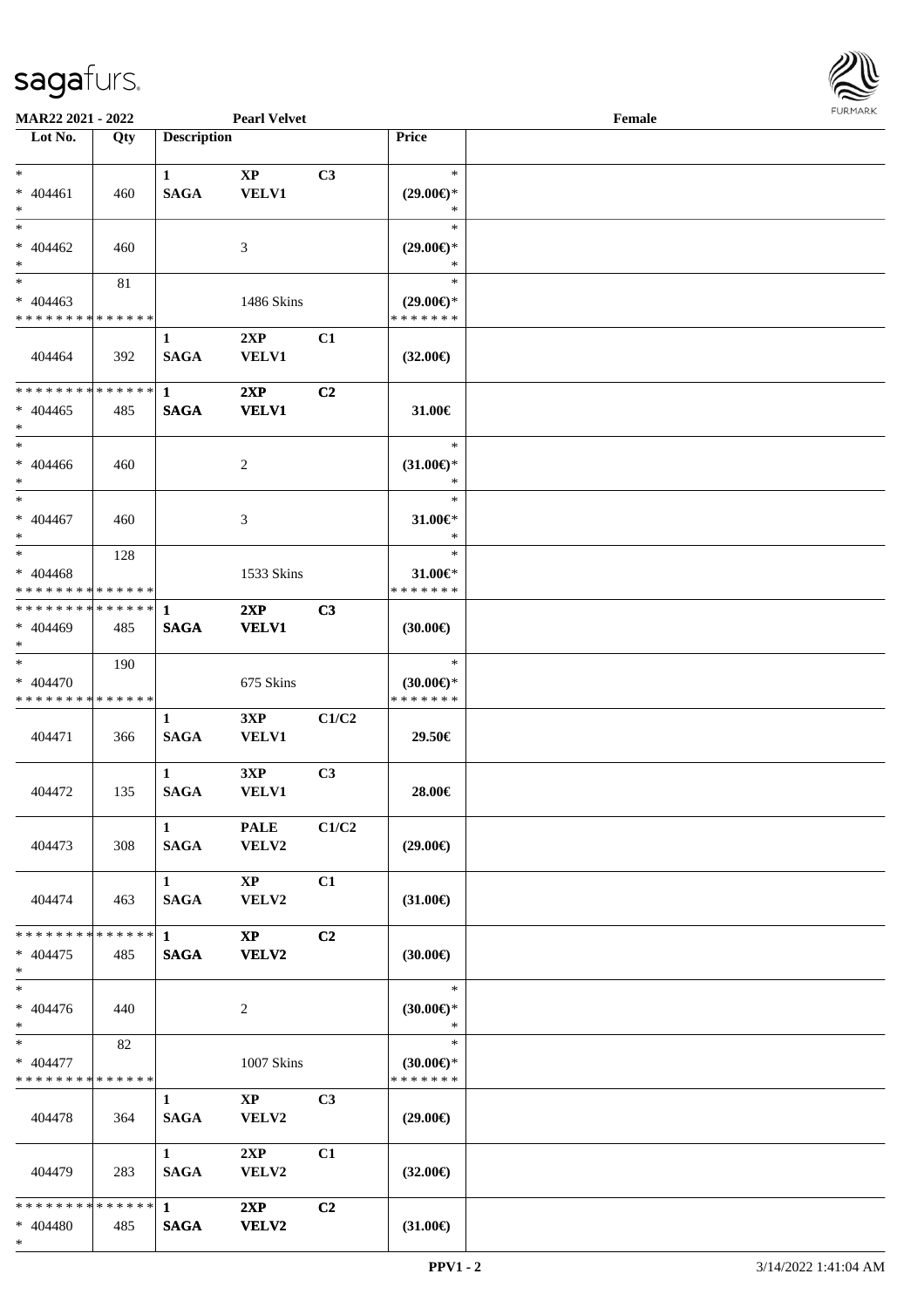

| MAR22 2021 - 2022                                    |     |                                       | <b>Pearl Velvet</b>                    |                               |                                                | Female |  |
|------------------------------------------------------|-----|---------------------------------------|----------------------------------------|-------------------------------|------------------------------------------------|--------|--|
| Lot No.                                              | Qty | <b>Description</b>                    |                                        |                               | Price                                          |        |  |
| $*$ $-$<br>$* 404481$<br>* * * * * * * * * * * * * * | 238 | $\mathbf{1}$<br><b>SAGA</b>           | 2XP<br>VELV2                           | C2                            | $\ast$<br>$(31.00\epsilon)$ *<br>* * * * * * * |        |  |
| 404482                                               | 232 | $\mathbf{1}$<br><b>SAGA</b>           | 2XP<br>VELV2                           | C3                            | $(30.00\epsilon)$                              |        |  |
| 404483                                               | 251 | $\mathbf{1}$<br><b>SAGA</b>           | 3XP<br>VELV2                           | C1/C2                         | $(29.00\epsilon)$                              |        |  |
| 404484                                               | 311 | $\mathbf{1}$<br>IA                    | <b>DK/MED</b><br><b>VELV1</b>          | C <sub>2</sub><br><b>CHIP</b> | $(23.00\epsilon)$                              |        |  |
| * * * * * * * * * * * * * *<br>$* 404485$<br>$\ast$  | 485 | $\mathbf{1}$<br><b>IA</b>             | <b>PAL/XP</b><br><b>VELV1</b>          | C2<br><b>CHIP</b>             | $(26.00\epsilon)$                              |        |  |
| $\ast$<br>$* 404486$<br>$\ast$                       | 460 |                                       | 2                                      |                               | $\ast$<br>$(26.00\epsilon)$ *<br>$\ast$        |        |  |
| $\ast$<br>$* 404487$<br>$\ast$                       | 460 |                                       | 3                                      |                               | $\ast$<br>$(26.00\epsilon)$ *<br>$\ast$        |        |  |
| $*$<br>$* 404488$<br>$*$                             | 460 |                                       | $\overline{4}$                         |                               | $\ast$<br>$(26.00\epsilon)$ *<br>$\ast$        |        |  |
| $\ast$<br>$* 404489$<br>$*$                          | 460 |                                       | 5                                      |                               | $\ast$<br>$(26.00\epsilon)$ *<br>$\ast$        |        |  |
| $\ast$<br>$* 404490$<br>$*$                          | 460 |                                       | 6                                      |                               | $\ast$<br>$(26.00\mathsf{E})^*$<br>$\ast$      |        |  |
| $*$<br>$* 404491$<br>$*$                             | 440 |                                       | 7                                      |                               | $\ast$<br>$(26.00\epsilon)$ *<br>$\ast$        |        |  |
| $*$<br>$* 404492$<br>* * * * * * * * * * * * * *     | 88  |                                       | 3313 Skins                             |                               | $\ast$<br>$(26.00\epsilon)$ *<br>* * * * * * * |        |  |
| $* 404493$<br>$*$                                    | 485 | IA                                    | 2XP/3XP<br><b>VELV1</b>                | C2<br><b>CHIP</b>             | $(27.00\epsilon)$                              |        |  |
| $*$<br>$* 404494$<br>$*$                             | 460 |                                       | 2                                      |                               | $\ast$<br>$(27.00\epsilon)$ *<br>$\ast$        |        |  |
| $*$<br>$* 404495$<br>* * * * * * * * * * * * * *     | 131 |                                       | 1076 Skins                             |                               | $\ast$<br>$(27.00\epsilon)$ *<br>* * * * * * * |        |  |
| 404496                                               | 149 | $\mathbf{1}$<br><b>SROY</b>           | <b>PALE</b><br><b>VELV1</b>            | C1                            | 32.00€                                         |        |  |
| 404497                                               | 322 | $1 \quad \blacksquare$<br><b>SROY</b> | <b>PALE</b><br><b>VELV1</b>            | C <sub>2</sub>                | $(31.00\epsilon)$                              |        |  |
| 404498                                               | 140 | $1 \quad \blacksquare$<br><b>SROY</b> | <b>PALE</b><br>VELV1                   | C <sub>3</sub>                | (30.00)                                        |        |  |
| 404499                                               | 502 | $1 \quad \blacksquare$<br><b>SROY</b> | $\mathbf{X}\mathbf{P}$<br><b>VELV1</b> | C1                            | 33.00€                                         |        |  |
| * * * * * * * * * * * * * * *<br>* 404500<br>$*$     | 465 | $\mathbf{1}$<br><b>SROY</b>           | $\mathbf{X}\mathbf{P}$<br><b>VELV1</b> | C2                            | 32.00€                                         |        |  |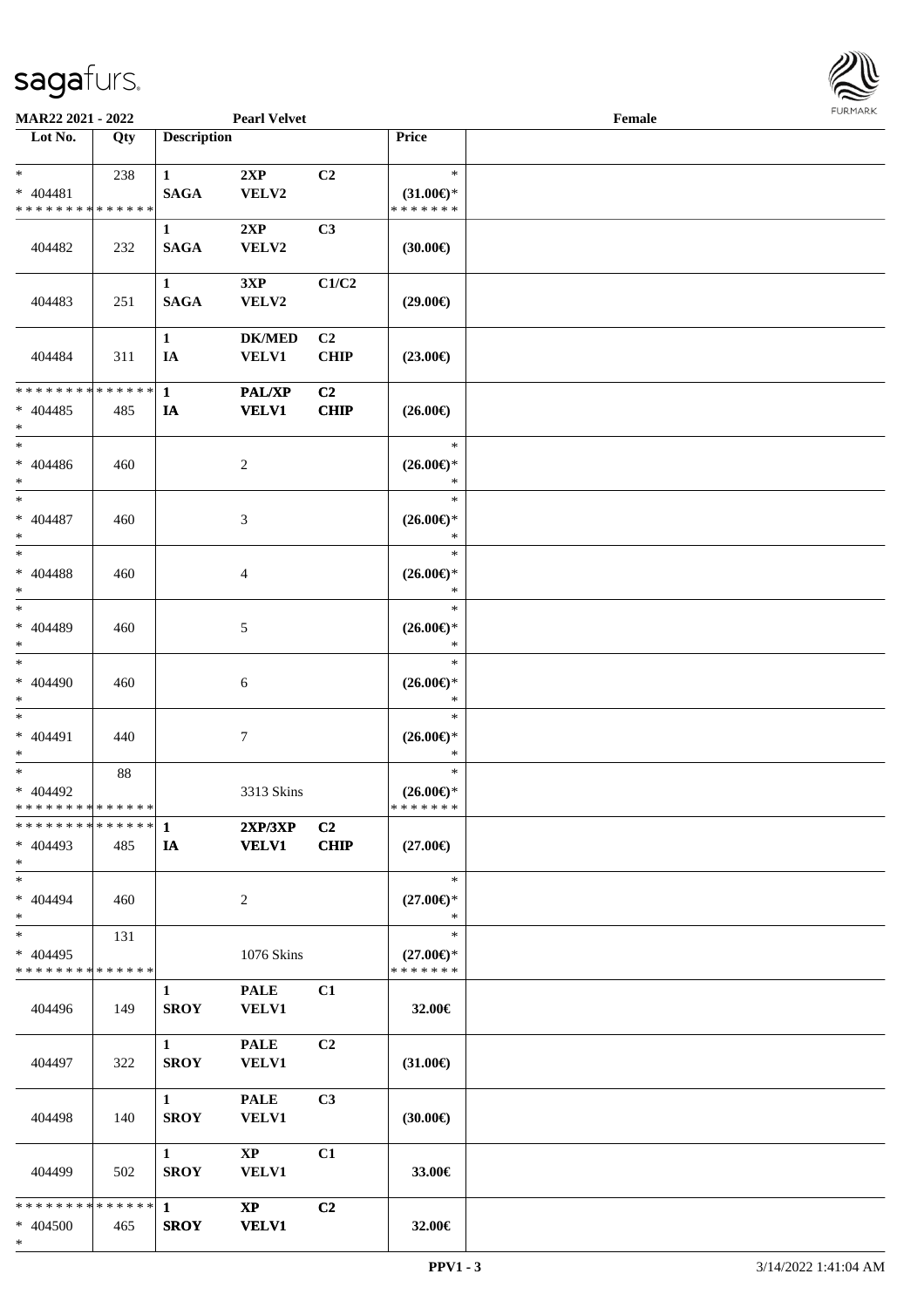

| <b>MAR22 2021 - 2022</b>                                        |     |                             | <b>Pearl Velvet</b>                    |                |                                          | Female |  |
|-----------------------------------------------------------------|-----|-----------------------------|----------------------------------------|----------------|------------------------------------------|--------|--|
| Lot No.                                                         | Qty | <b>Description</b>          |                                        |                | Price                                    |        |  |
| $*$<br>* 404501<br>$*$                                          | 440 | $\mathbf{1}$<br><b>SROY</b> | $\mathbf{X}\mathbf{P}$<br><b>VELV1</b> | C2             | $\ast$<br>32.00€*<br>$\ast$              |        |  |
| $*$<br>* 404502<br>* * * * * * * * * * * * * *                  | 258 |                             | 1163 Skins                             |                | $\ast$<br>32.00€*<br>* * * * * * *       |        |  |
| 404503                                                          | 403 | $\mathbf{1}$<br><b>SROY</b> | $\mathbf{XP}$<br><b>VELV1</b>          | C <sub>3</sub> | $(31.00\epsilon)$                        |        |  |
| 404504                                                          | 239 | $\mathbf{1}$<br><b>SROY</b> | 2XP<br>VELV1                           | C1             | 33.00€                                   |        |  |
| * * * * * * * * * * * * * * *<br>$* 404505$<br>$\ast$           | 465 | $\mathbf{1}$<br><b>SROY</b> | 2XP<br><b>VELV1</b>                    | C2             | 34.00€                                   |        |  |
| $*$<br>$* 404506$<br>* * * * * * * * <mark>* * * * * *</mark>   | 138 |                             | 603 Skins                              |                | $\ast$<br>34.00€*<br>* * * * * * *       |        |  |
| 404507                                                          | 237 | $\mathbf{1}$<br><b>SROY</b> | 2XP<br><b>VELV1</b>                    | C3             | 32.00€                                   |        |  |
| 404508                                                          | 229 | $\mathbf{1}$<br><b>SROY</b> | 3XP<br><b>VELV1</b>                    | C1/C2          | 31.00€                                   |        |  |
| 404509                                                          | 142 | $\mathbf{1}$<br><b>SROY</b> | <b>PALE</b><br>VELV2                   | C1/C2          | $(32.00\epsilon)$                        |        |  |
| 404510                                                          | 329 | $\mathbf{1}$<br><b>SROY</b> | $\mathbf{X}\mathbf{P}$<br>VELV2        | C1             | $(33.00\epsilon)$                        |        |  |
| * * * * * * * * <mark>* * * * * * *</mark><br>$* 404511$<br>$*$ | 465 | $\mathbf{1}$<br><b>SROY</b> | $\mathbf{X}\mathbf{P}$<br>VELV2        | C2             | $(32.00\epsilon)$                        |        |  |
| $*$<br>$* 404512$<br>* * * * * * * * * * * * * * *              | 79  |                             | 544 Skins                              |                | $\ast$<br>$(32.00\epsilon)$ *<br>******* |        |  |
| 404513                                                          | 131 | $\mathbf{1}$<br><b>SROY</b> | $\bold{XP}$<br>VELV2                   | C3             | $(31.00\epsilon)$                        |        |  |
| 404514                                                          | 184 | $\mathbf{1}$<br><b>SROY</b> | 2XP<br>VELV2                           | C1             | $(33.00\epsilon)$                        |        |  |
| 404515                                                          | 399 | $\mathbf{1}$<br><b>SROY</b> | 2XP<br>VELV2                           | C2             | $(33.00\epsilon)$                        |        |  |
| 404516                                                          | 162 | $\mathbf{1}$<br><b>SROY</b> | 3XP<br>VELV2                           | C1/C2          | $(31.00\epsilon)$                        |        |  |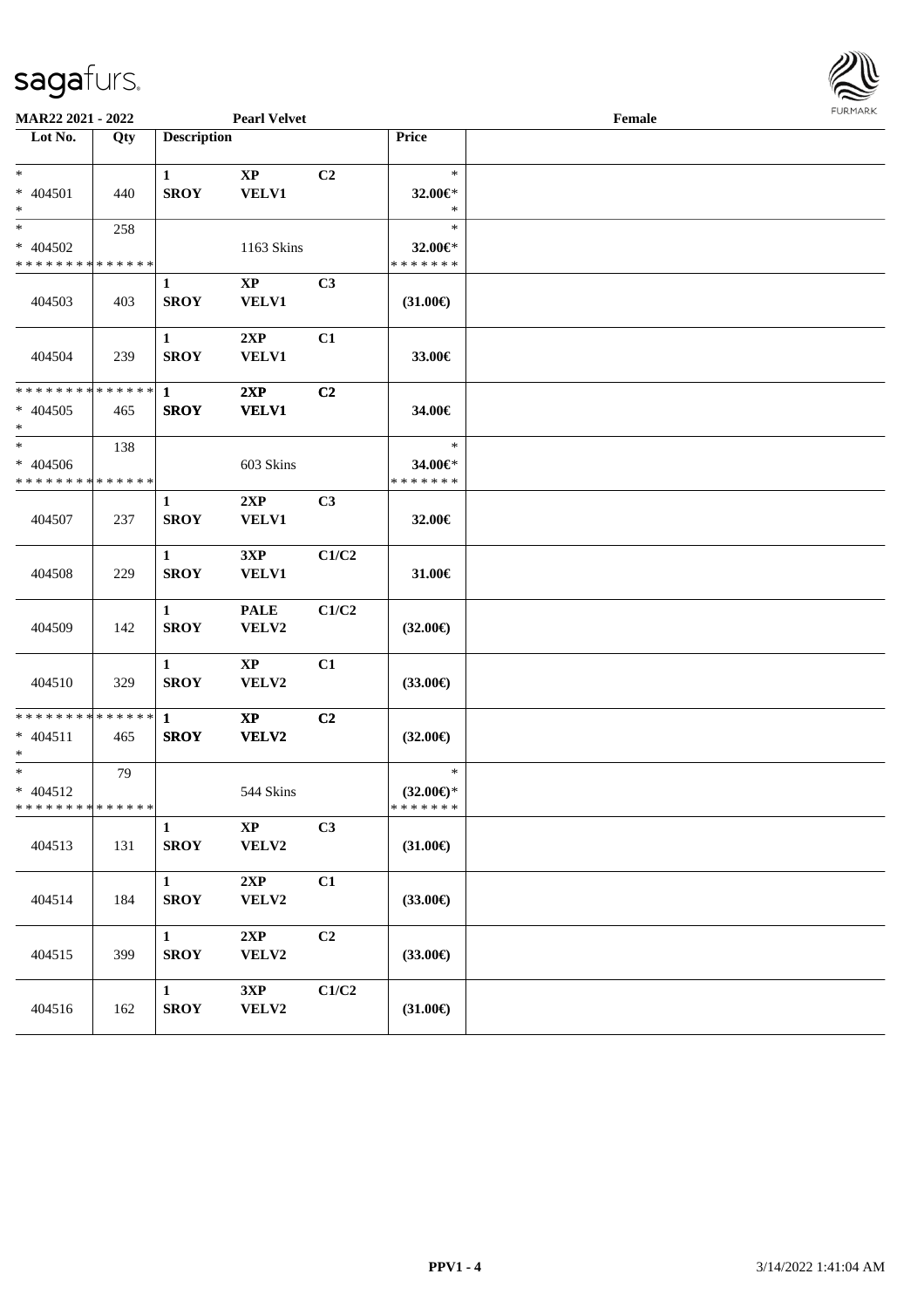**Pearl Female Lowgrades FURMARK** 

| MAR22 2021 - 2022                                              |     |                                | Seasonable             |                |                                                |  |  | FURMARK |
|----------------------------------------------------------------|-----|--------------------------------|------------------------|----------------|------------------------------------------------|--|--|---------|
| Lot No.                                                        | Qty | <b>Description</b>             |                        |                | Price                                          |  |  |         |
| 404561                                                         | 166 | 20/0<br>(SI)                   | ALL<br>DAM5            | C <sub>2</sub> | 4.50€                                          |  |  |         |
| 404562                                                         | 382 | $\bf{0}$<br>Ш                  | $\mathbf{ALL}$         | C2             | $(22.50\epsilon)$                              |  |  |         |
| ******** <mark>******</mark><br>$* 404563$<br>$\ast$           | 445 | $\mathbf{0}$<br>Ш              | <b>ALL</b><br>DAM2     | C2             | $(17.50\epsilon)$                              |  |  |         |
| $\ast$<br>$* 404564$<br>* * * * * * * * * * * * * *            | 454 |                                | 899 Skins              |                | $\ast$<br>$(17.50\epsilon)$ *<br>* * * * * * * |  |  |         |
| 404565                                                         | 453 | $\bf{0}$<br>Ш                  | $\mathbf{ALL}$<br>DAM4 | C2             | 10.00€                                         |  |  |         |
| * * * * * * * * * * * * * * *<br>* 404566<br>$\ast$            | 505 | $\mathbf{1}$<br>Ш              | <b>ALL</b>             | C <sub>2</sub> | $(17.50\epsilon)$                              |  |  |         |
| $\overline{\ast}$<br>$* 404567$<br>* * * * * * * * * * * * * * | 300 |                                | 805 Skins              |                | $\ast$<br>$(17.50\epsilon)$ *<br>* * * * * * * |  |  |         |
| * * * * * * * * * * * * * * *<br>$* 404568$<br>$\ast$          | 505 | $\mathbf{1}$<br>$\mathbf{III}$ | <b>ALL</b><br>DAM2     | C2             | $(14.00\epsilon)$                              |  |  |         |
| $\ast$<br>* 404569<br>$\ast$                                   | 480 |                                | 2                      |                | $\ast$<br>$(14.00\epsilon)$ *<br>$\ast$        |  |  |         |
| $\ast$<br>$* 404570$<br>$\ast$                                 | 480 |                                | 3                      |                | $\ast$<br>$(14.00\epsilon)$ *<br>$\ast$        |  |  |         |
| $\ast$<br>$* 404571$<br>* * * * * * * * * * * * * *            | 428 |                                | 1893 Skins             |                | $\ast$<br>$(14.00\epsilon)$ *<br>* * * * * * * |  |  |         |
| $* 404572$<br>$\ast$                                           | 505 | Ш                              | <b>ALL</b><br>DAM4     | C <sub>2</sub> | $(7.50\epsilon)$                               |  |  |         |
| $\ast$<br>$* 404573$<br>* * * * * * * * * * * * * *            | 217 |                                | 722 Skins              |                | $\ast$<br>$(7.50 \in )^*$<br>* * * * * * *     |  |  |         |
| * * * * * * * * * * * * * * *<br>$* 404574$<br>$\ast$          | 505 | $\overline{2}$<br>Ш            | <b>ALL</b>             | C2             | $(14.00\epsilon)$                              |  |  |         |
| $\ast$<br>$* 404575$<br>* * * * * * * * * * * * * *            | 348 |                                | 853 Skins              |                | $\ast$<br>$(14.00\epsilon)$ *<br>* * * * * * * |  |  |         |
| * * * * * * * * * * * * * *<br>$* 404576$<br>$\ast$            | 505 | $\overline{2}$<br>Ш            | <b>ALL</b><br>DAM2     | C2             | $(12.00\epsilon)$                              |  |  |         |
| $\ast$<br>$* 404577$<br>* * * * * * * * * * * * * *            | 141 |                                | 646 Skins              |                | $\ast$<br>$(12.00\epsilon)$ *<br>* * * * * * * |  |  |         |
| * * * * * * * * * * * * * * *<br>$* 404578$<br>$\ast$          | 505 | $\mathbf{2}$<br>Ш              | <b>ALL</b><br>DAM4     | C <sub>2</sub> | $(5.50\epsilon)$                               |  |  |         |
| $\ast$<br>$* 404579$<br>* * * * * * * * * * * * * *            | 174 |                                | 679 Skins              |                | $\ast$<br>$(5.50 \in )^*$<br>* * * * * * *     |  |  |         |
| 404580                                                         | 87  | $\mathbf{3}$<br>$\rm III$      | ALL                    | C2             | (9.00)                                         |  |  |         |